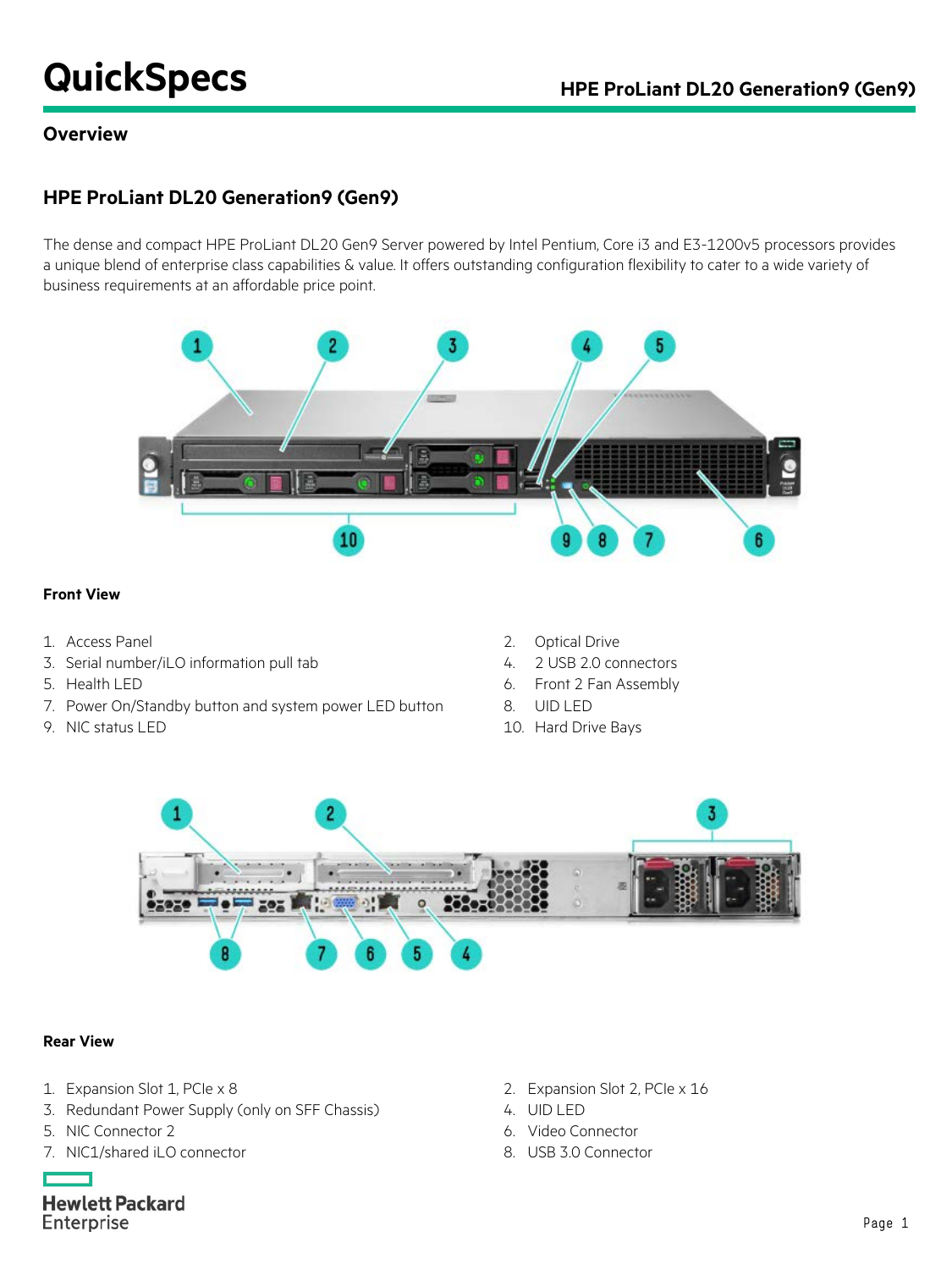#### **Overview**



#### **Internal View**

- 1. Fan cage shown with 2 fans 2. DDR4 DIMM slots. 4 slots
- 3. (Under) Power supply (1x 290W power supply shown) 4. Central Fan Assembly
- 
- 
- 9. 1 Processor, heatsink showing, with HP Smart Socket Guide

#### **What's New**

• New SSD offering.

- 
- 
- 5. Internal USB 3.0 connector 6. Embedded HPE Smart Array B140i controller
- 7. PCIe Riser 8. MicroSD card slot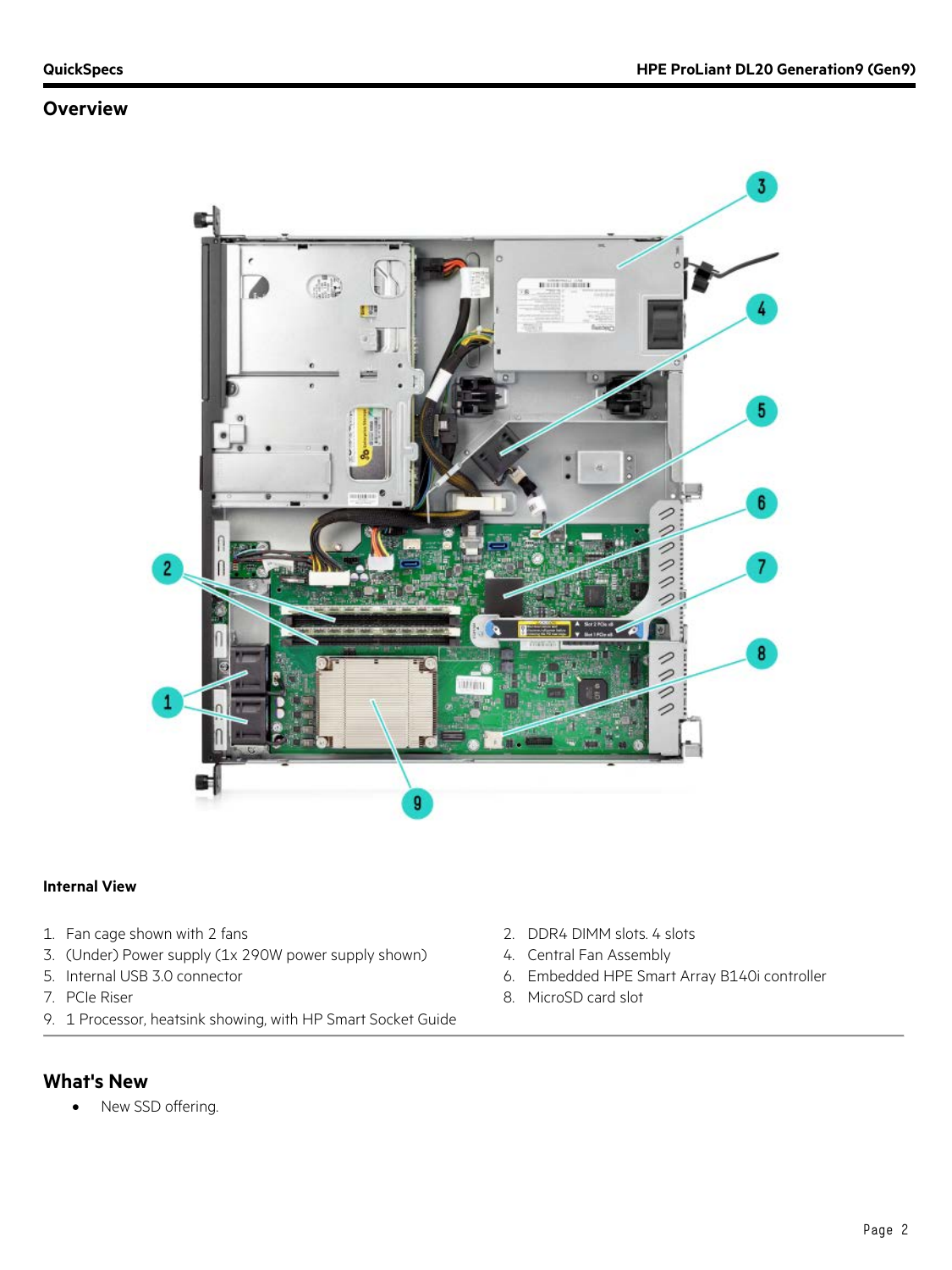$\mathbf{I}$ 

# **Standard Features**

#### **NOTE:** For more information regarding Intel Xeon processors, please see the following **<http://www.intel.com/xeon>**.

**Model CPU** 

Intel® Xeon® processor E3-1200v5 quad core processor family is designed to deliver the best combination of performance, built-in capabilities, and cost-effectiveness. The product also supports Intel® Pentium® and Intel® Core-i3 dual core processors. Choose one of the following processors based on the model:

**Cores L3 Cache Power DDR4 Hz**

 $\mathsf{I}$ 

| One of the following                                        |                                                                                                                                                                                     | frequency |                |                           |     |                                                                   |  |
|-------------------------------------------------------------|-------------------------------------------------------------------------------------------------------------------------------------------------------------------------------------|-----------|----------------|---------------------------|-----|-------------------------------------------------------------------|--|
| depending on model                                          | G4400                                                                                                                                                                               | 3.3GHz    | $\overline{2}$ | 3MB                       | 54W | 2133                                                              |  |
|                                                             | G4500                                                                                                                                                                               | 3.5GHz    | $\overline{2}$ | 3MB                       | 51W | 2133                                                              |  |
|                                                             | i3-6100                                                                                                                                                                             | 3.7GHz    | $\overline{2}$ | 3MB                       | 51W | 2133                                                              |  |
|                                                             | i3-6300                                                                                                                                                                             | 3.8GHz    | $\overline{2}$ | 4MB                       | 51W | 2133                                                              |  |
|                                                             | E3-1220v5                                                                                                                                                                           | 3.0GHz    | $\overline{4}$ | 8MB                       | 80W | 2133                                                              |  |
|                                                             | E3-1225v5                                                                                                                                                                           | 3.3GHz    | 4              | 8MB                       | 80W | 2133                                                              |  |
|                                                             | E3-1230v5                                                                                                                                                                           | 3.4GHz    | $\overline{4}$ | 8MB                       | 80W | 2133                                                              |  |
|                                                             | E3-1240v5                                                                                                                                                                           | 3.5GHz    | $\overline{4}$ | 8MB                       | 80W | 2133                                                              |  |
|                                                             | E3-1270v5                                                                                                                                                                           | 3.6GHz    | $\overline{4}$ | 8MB                       | 80W | 2133                                                              |  |
|                                                             | E3-1280v5                                                                                                                                                                           | 3.7GHz    | $\overline{4}$ | 8MB                       | 80W | 2133                                                              |  |
|                                                             | E3-1240Lv5                                                                                                                                                                          | $2.1$ GHz | 4              | 8MB                       | 25W | 2133                                                              |  |
|                                                             | E3-1260Lv5                                                                                                                                                                          | 2.9GHz    | 4              | 8MB                       | 45W | 2133                                                              |  |
|                                                             | G4560                                                                                                                                                                               | 3.5GHz    | $\overline{2}$ | 3MB                       | 54W | 2400                                                              |  |
|                                                             | G4600                                                                                                                                                                               | 3.6GHz    | $\overline{2}$ | 3MB                       | 51W | 2400                                                              |  |
|                                                             | i3-7100                                                                                                                                                                             | 3.9GHz    | $\overline{2}$ | 3MB                       | 51W | 2400                                                              |  |
|                                                             | i3-7300                                                                                                                                                                             | 4.0GHz    | $\overline{2}$ | 3MB                       | 51W | 2400                                                              |  |
|                                                             | E3-1220v6                                                                                                                                                                           | 3.0GHz    | $\overline{4}$ | 8MB                       | 72W | 2400                                                              |  |
|                                                             | E3-1225v6                                                                                                                                                                           | 3.3GHz    | $\overline{4}$ | 8MB                       | 73W | 2400                                                              |  |
|                                                             | E3-1230v6                                                                                                                                                                           | 3.5GHz    | $\overline{4}$ | 8MB                       | 72W | 2400                                                              |  |
|                                                             | E3-1240v6                                                                                                                                                                           | 3.7GHz    | 4              | 8MB                       | 72W | 2400                                                              |  |
|                                                             | E3-1270v6                                                                                                                                                                           | 3.8GHz    | $\overline{4}$ | 8MB                       | 72W | 2400                                                              |  |
|                                                             | E3-1280v6                                                                                                                                                                           | 3.9GHz    | $\overline{4}$ | 8MB                       | 72W | 2400                                                              |  |
| <b>Chipset</b>                                              | Intel® C232 Chipset<br>NOTE: For more information regarding Intel® chipsets, please see the following URL:<br>http://www.intel.com/products/server/chipsets/                        |           |                |                           |     |                                                                   |  |
| On System                                                   | HPE iLO (Firmware HPE iLO4 2.3) 4GB NAND<br>Management Chipset NOTE: 1GB USB user space configurable via UEFI and accessible via iLO. Read and learn more in the<br>iLO QuickSpecs. |           |                |                           |     |                                                                   |  |
| <b>Memory</b><br>One of the following<br>depending on model | Type:<br>DDR4 Unbuffered (UDIMM)<br>Unbuffered (UDIMM)                                                                                                                              |           |                |                           |     |                                                                   |  |
|                                                             | <b>DIMM Slots Available</b>                                                                                                                                                         | 4         | channel        |                           |     | 4 DIMM slots per processor; 2 channels per processor, 2 DIMMs per |  |
|                                                             | Maximum Capacity<br>(UDIMM)                                                                                                                                                         | 64GB      |                | (4 x 16GB UDIMM @2400MHz) |     |                                                                   |  |
| <b>Memory Protection</b>                                    | ECC                                                                                                                                                                                 |           |                |                           |     |                                                                   |  |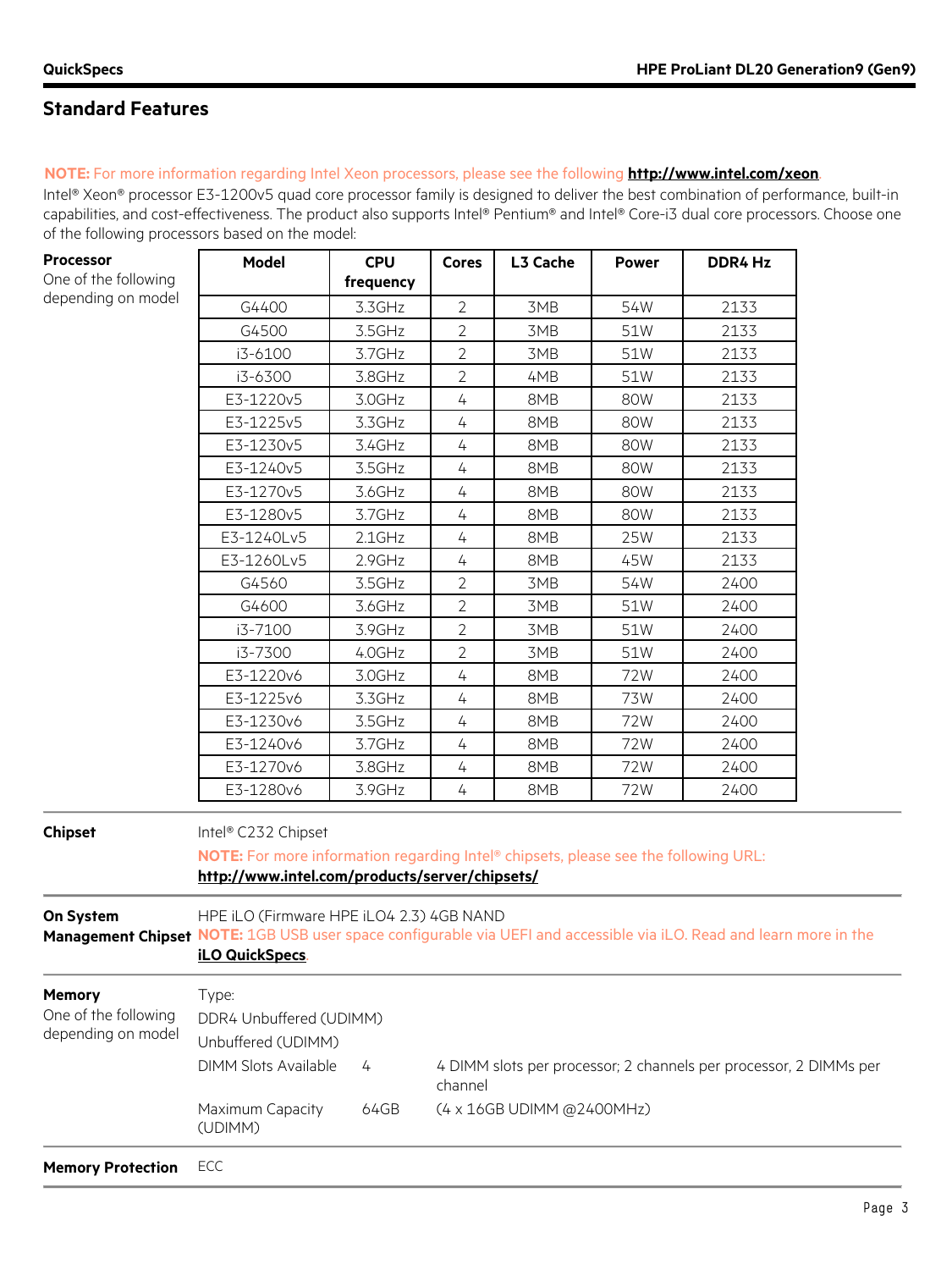**Network Controller** HPE Ethernet 1Gb 2-port 332i network Adapter or BCM5720.

The HPE ProLiant DL20 Gen9 server offers the customer a dual-port NIC standard with the option to upgrade with a variety of networking options.

| <b>Expansion Slots</b>                                                  |                                                                                                                                                                                                                                                                                      |                                                                   |                            |                                                                                                                             |                             |                                                                                                  |              |
|-------------------------------------------------------------------------|--------------------------------------------------------------------------------------------------------------------------------------------------------------------------------------------------------------------------------------------------------------------------------------|-------------------------------------------------------------------|----------------------------|-----------------------------------------------------------------------------------------------------------------------------|-----------------------------|--------------------------------------------------------------------------------------------------|--------------|
| Dual side Low profile<br>riser                                          | <b>Expansion</b><br>Slots #                                                                                                                                                                                                                                                          | <b>Technology</b>                                                 | <b>Bus</b><br><b>Width</b> | <b>Connector</b><br><b>Width</b>                                                                                            | <b>Bus</b><br><b>Number</b> | <b>Form Factor</b>                                                                               | <b>Notes</b> |
|                                                                         | $\mathbf 1$                                                                                                                                                                                                                                                                          | <b>PCIe 3.0</b>                                                   | X8                         | X8                                                                                                                          |                             | Half<br>length/half<br>height                                                                    |              |
|                                                                         | $\overline{2}$                                                                                                                                                                                                                                                                       | <b>PCIe 3.0</b>                                                   | X8                         | X8                                                                                                                          |                             | Half<br>length/full<br>height                                                                    |              |
|                                                                         |                                                                                                                                                                                                                                                                                      |                                                                   |                            |                                                                                                                             |                             | NOTE: Bus Width data indicates the number of physical electrical lanes running to the connector. |              |
| FlexibleLOM Riser                                                       | <b>Expansion</b><br>Slots #                                                                                                                                                                                                                                                          | <b>Technology</b>                                                 | <b>Bus</b><br><b>Width</b> | <b>Connector</b><br><b>Width</b>                                                                                            | <b>Bus</b><br><b>Number</b> | <b>Form Factor</b>                                                                               | <b>Notes</b> |
|                                                                         | $\mathbf 1$                                                                                                                                                                                                                                                                          | Flexible LOM                                                      | x8                         | x8                                                                                                                          |                             | Half<br>length/half<br>height                                                                    |              |
|                                                                         | $\overline{2}$                                                                                                                                                                                                                                                                       | <b>PCIe 3.0</b>                                                   | x8                         | x8                                                                                                                          |                             | Half<br>length/full<br>height                                                                    |              |
|                                                                         |                                                                                                                                                                                                                                                                                      | <b>NOTE:</b> This riser is mandatory for installing FlexibleLOMs. |                            |                                                                                                                             |                             |                                                                                                  |              |
| <b>GPU Riser</b>                                                        | <b>Expansion</b><br>Slots #                                                                                                                                                                                                                                                          | <b>Technology</b>                                                 | <b>Bus</b><br><b>Width</b> | <b>Connector</b><br><b>Width</b>                                                                                            | <b>Bus</b><br><b>Number</b> | <b>Form Factor</b>                                                                               | <b>Notes</b> |
|                                                                         | $\mathbf 1$                                                                                                                                                                                                                                                                          |                                                                   |                            |                                                                                                                             |                             |                                                                                                  |              |
|                                                                         | $\overline{2}$                                                                                                                                                                                                                                                                       | <b>PCIe 3.0</b>                                                   | x16                        | x16                                                                                                                         |                             | Half<br>length/full<br>height                                                                    |              |
|                                                                         |                                                                                                                                                                                                                                                                                      | NOTE: It is mandatory to choose one of the above risers.          |                            |                                                                                                                             |                             |                                                                                                  |              |
| <b>Storage Controller</b><br>One of the following<br>depending on model | <b>Entry Models</b><br><b>Base Models</b><br>Performance Models                                                                                                                                                                                                                      |                                                                   |                            | HPE Dynamic Smart Array B140i Controller<br>HPE Dynamic Smart Array B140i Controller<br>HPE H240 FIO Smart Host Bus Adapter |                             |                                                                                                  |              |
|                                                                         | NOTE: B140i provides support for up to 4 SATA drives, data transmission speeds up to 6Gb/s and<br>supports RAID 0, 1 & 5 on DL20 Gen9.<br>NOTE: H240 provides support for up to 4 SAS/SATA drives, data transmission speeds up to 12Gb/s<br>and supports RAID 0, 1 & 5 on DL20 Gen9. |                                                                   |                            |                                                                                                                             |                             |                                                                                                  |              |
|                                                                         | more.                                                                                                                                                                                                                                                                                |                                                                   |                            |                                                                                                                             |                             | NOTE: DL20 Gen9 also supports other controller options like P440; read additional option to know |              |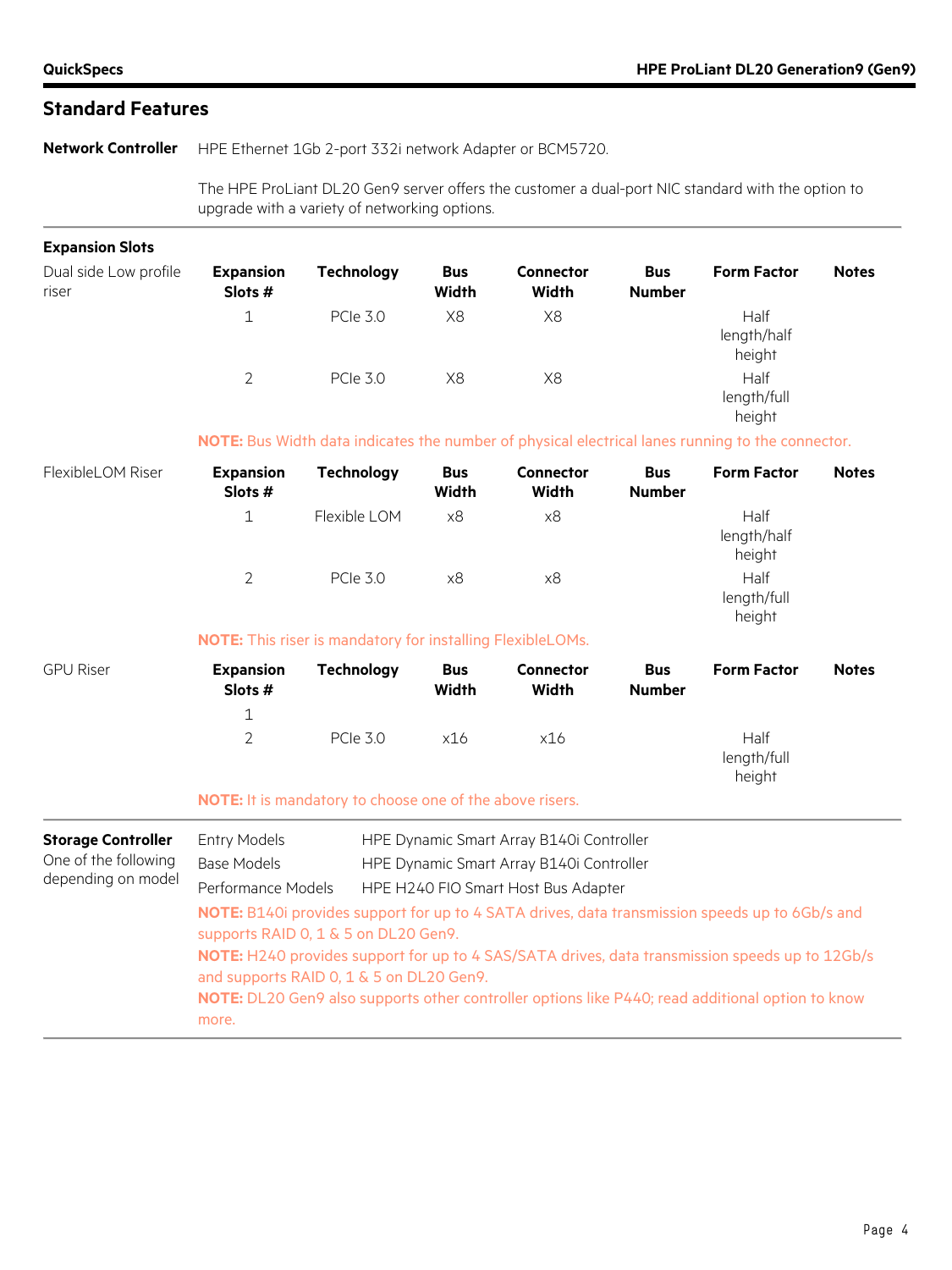| <b>Internal Storage</b><br><b>Devices</b><br>One of the following<br>depending on model | <b>Optical Drive</b><br><b>Optical Drives</b><br><b>Hard Drives</b><br>Hard Drive Bays                                                                                                                                                                                                                                                                                                                                                                                                                                                                                                                                                                                                                                                                                                                                                                                                                                                                                                                                                                                                                                                                                                                                                                                                                                                                                                                                                                                                                                                                      | Ships standard in Performance Models<br>Optional: DVD-ROM, DVD-RW<br>Optional: DVD-ROM, DVD-RW<br>None ship standard<br>4 SFF drive bays total with Optical Bay<br>2 LFF drive bays total with Optical Bay<br>NOTE: HPE ProLiant DL20 Gen9 server offers Hot plug LFF, Non hot plug LFF<br>and SFF versions. The Optical Drive bay is available with all models.<br>NOTE: Drive cage changes are not supported.<br>NOTE: All Pre-configured Models come populated with some hard drive blanks<br>installed. Should the customer need additional hard drive blanks, they can order<br>more using either HPE SFF Gen9 Hard Drive Blank Kit (654961-B21) or HPE<br>LFF Gen9 Hard Drive Blank Kit (689745-B21) or HPE LFF Gen9 Hard Drive<br>Blank kit (654963-B21). These part numbers for single HDD blanks below are<br>also provided should the customer require replacement HDD blanks for their<br>server. |                      |  |
|-----------------------------------------------------------------------------------------|-------------------------------------------------------------------------------------------------------------------------------------------------------------------------------------------------------------------------------------------------------------------------------------------------------------------------------------------------------------------------------------------------------------------------------------------------------------------------------------------------------------------------------------------------------------------------------------------------------------------------------------------------------------------------------------------------------------------------------------------------------------------------------------------------------------------------------------------------------------------------------------------------------------------------------------------------------------------------------------------------------------------------------------------------------------------------------------------------------------------------------------------------------------------------------------------------------------------------------------------------------------------------------------------------------------------------------------------------------------------------------------------------------------------------------------------------------------------------------------------------------------------------------------------------------------|--------------------------------------------------------------------------------------------------------------------------------------------------------------------------------------------------------------------------------------------------------------------------------------------------------------------------------------------------------------------------------------------------------------------------------------------------------------------------------------------------------------------------------------------------------------------------------------------------------------------------------------------------------------------------------------------------------------------------------------------------------------------------------------------------------------------------------------------------------------------------------------------------------------|----------------------|--|
| <b>Maximum Internal</b>                                                                 |                                                                                                                                                                                                                                                                                                                                                                                                                                                                                                                                                                                                                                                                                                                                                                                                                                                                                                                                                                                                                                                                                                                                                                                                                                                                                                                                                                                                                                                                                                                                                             | <b>CAPACITY</b>                                                                                                                                                                                                                                                                                                                                                                                                                                                                                                                                                                                                                                                                                                                                                                                                                                                                                              | <b>CONFIGURATION</b> |  |
| <b>Storage</b>                                                                          | Hot Plug SFF SAS                                                                                                                                                                                                                                                                                                                                                                                                                                                                                                                                                                                                                                                                                                                                                                                                                                                                                                                                                                                                                                                                                                                                                                                                                                                                                                                                                                                                                                                                                                                                            | 8TB                                                                                                                                                                                                                                                                                                                                                                                                                                                                                                                                                                                                                                                                                                                                                                                                                                                                                                          | $4 \times 2TB$       |  |
|                                                                                         | Hot Plug SFF SATA                                                                                                                                                                                                                                                                                                                                                                                                                                                                                                                                                                                                                                                                                                                                                                                                                                                                                                                                                                                                                                                                                                                                                                                                                                                                                                                                                                                                                                                                                                                                           | 8TB                                                                                                                                                                                                                                                                                                                                                                                                                                                                                                                                                                                                                                                                                                                                                                                                                                                                                                          | $4 \times 2TB$       |  |
|                                                                                         | Hot Plug LFF SAS                                                                                                                                                                                                                                                                                                                                                                                                                                                                                                                                                                                                                                                                                                                                                                                                                                                                                                                                                                                                                                                                                                                                                                                                                                                                                                                                                                                                                                                                                                                                            | 20TB                                                                                                                                                                                                                                                                                                                                                                                                                                                                                                                                                                                                                                                                                                                                                                                                                                                                                                         | $2 \times 10TB$      |  |
|                                                                                         | Hot Plug LFF SATA                                                                                                                                                                                                                                                                                                                                                                                                                                                                                                                                                                                                                                                                                                                                                                                                                                                                                                                                                                                                                                                                                                                                                                                                                                                                                                                                                                                                                                                                                                                                           | 20TB                                                                                                                                                                                                                                                                                                                                                                                                                                                                                                                                                                                                                                                                                                                                                                                                                                                                                                         | $2 \times 10TB$      |  |
|                                                                                         | Hot Plug SFF SAS SSD                                                                                                                                                                                                                                                                                                                                                                                                                                                                                                                                                                                                                                                                                                                                                                                                                                                                                                                                                                                                                                                                                                                                                                                                                                                                                                                                                                                                                                                                                                                                        | 15.36TB                                                                                                                                                                                                                                                                                                                                                                                                                                                                                                                                                                                                                                                                                                                                                                                                                                                                                                      | $4 \times 3.84$ TB   |  |
|                                                                                         | Hot Plug SFF SATA SSD                                                                                                                                                                                                                                                                                                                                                                                                                                                                                                                                                                                                                                                                                                                                                                                                                                                                                                                                                                                                                                                                                                                                                                                                                                                                                                                                                                                                                                                                                                                                       | 15.36TB                                                                                                                                                                                                                                                                                                                                                                                                                                                                                                                                                                                                                                                                                                                                                                                                                                                                                                      | 4 x 3.84TB           |  |
|                                                                                         | Hot Plug LFF SATA SSD                                                                                                                                                                                                                                                                                                                                                                                                                                                                                                                                                                                                                                                                                                                                                                                                                                                                                                                                                                                                                                                                                                                                                                                                                                                                                                                                                                                                                                                                                                                                       | 15.36TB                                                                                                                                                                                                                                                                                                                                                                                                                                                                                                                                                                                                                                                                                                                                                                                                                                                                                                      | 4 x 3.84TB           |  |
|                                                                                         | Non Hot Plug LFF SATA                                                                                                                                                                                                                                                                                                                                                                                                                                                                                                                                                                                                                                                                                                                                                                                                                                                                                                                                                                                                                                                                                                                                                                                                                                                                                                                                                                                                                                                                                                                                       | 8TB                                                                                                                                                                                                                                                                                                                                                                                                                                                                                                                                                                                                                                                                                                                                                                                                                                                                                                          | $2 \times 4TB$       |  |
| <b>Power Supply</b><br>One of the following<br>depending on model                       | HPE 290W FIO Power Supply<br>HPE 900W AC 240V DC Redundant Power Supply<br>NOTE: HPE 900W Redundant Power Supply supports100VAC to 240VAC and also supports 240VDC.<br>HPE Entry-Level Power Supplies provide lower-cost options for customers trying to balance their need for<br>enterprise class efficiency and reliability while maintaining lowest possible hardware costs. The above<br>mentioned Entry-Level power supply options have been designed specifically for HPE ProLiant DL20<br>Gen9 Server.<br>The HPE 290W FIO Power Supply is the standard, non-redundant AC power supply with 80Plus Silver<br>Certification. It features 92% power efficiency with a set of features optimized for the DL20 Gen9 rack<br>server.<br>The HPE 900W Gold (Redundant) AC/240V DC Power Input Module with Power Backplane can be<br>configured to support power redundancy in ProLiant servers that offer only a single power supply bay,<br>providing additional protection against power loss. With an 80 Plus Gold power efficiency rating (up to<br>92%), this power option helps to reduce operating expenses while protecting against trapped power<br>capacity in the data center. The power backplane option can support up to two (2) hot-plug AC power<br>input modules. This Redundant power supply option is only supported on DL20 Gen9 SFF chassis model.<br>All pre-configured servers ship with a standard 6-foot IEC C-13/C-14 jumper cord (A0K02A). This jumper<br>cord is also included with each standard AC power supply option kit. |                                                                                                                                                                                                                                                                                                                                                                                                                                                                                                                                                                                                                                                                                                                                                                                                                                                                                                              |                      |  |

To review the power requirements for your selected system, please use the HPE Power Advisor Tool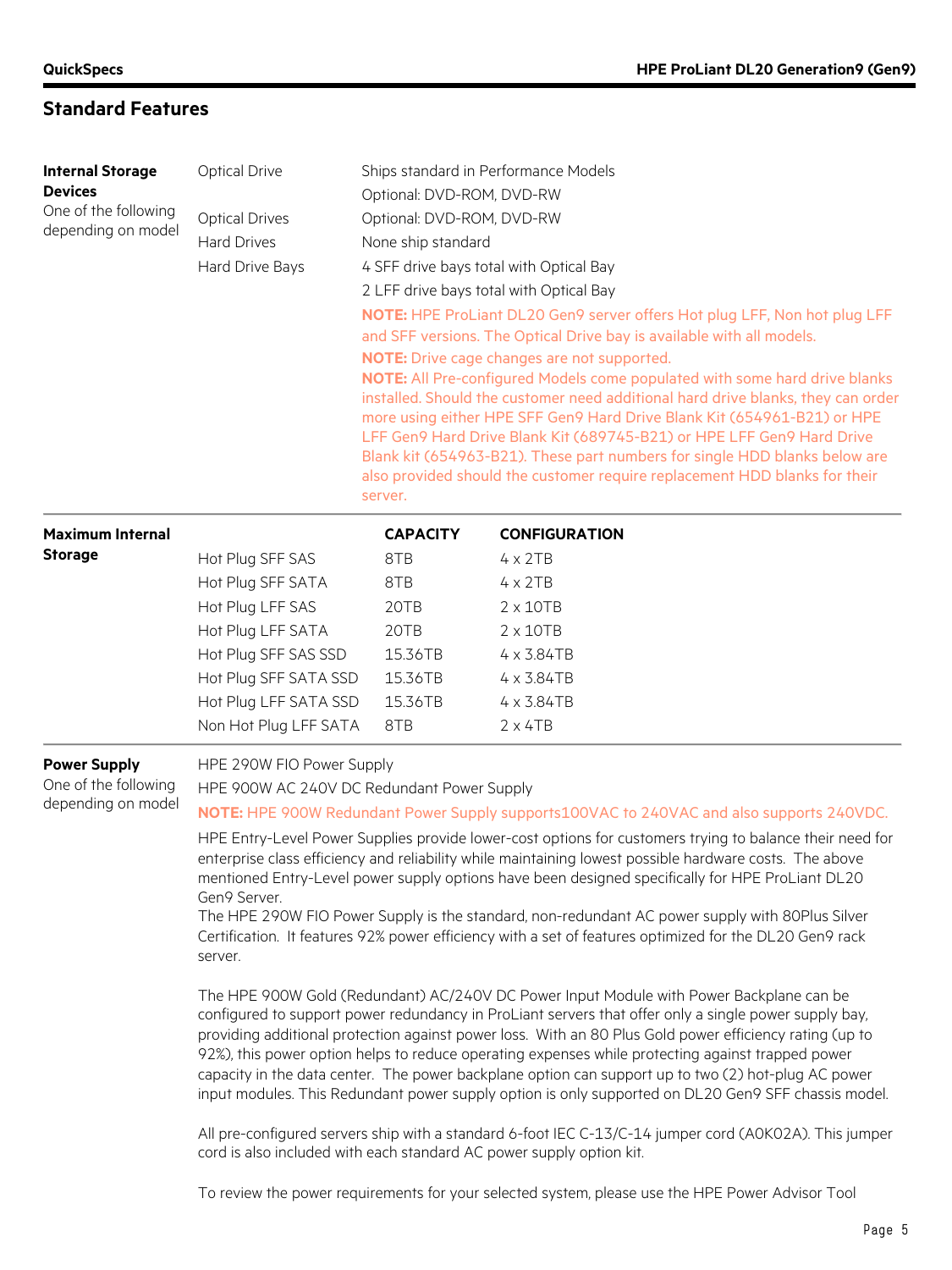|                                                                                                          | located at http://www.hpe.com/info/hppoweradvisor.                                                                                                                                                                                                                                                                                                                                                      |                                                                                                                                                                                                                                                                                                                                                                                                                                                                                                                                                                                                                                                                                                         |                        |  |  |
|----------------------------------------------------------------------------------------------------------|---------------------------------------------------------------------------------------------------------------------------------------------------------------------------------------------------------------------------------------------------------------------------------------------------------------------------------------------------------------------------------------------------------|---------------------------------------------------------------------------------------------------------------------------------------------------------------------------------------------------------------------------------------------------------------------------------------------------------------------------------------------------------------------------------------------------------------------------------------------------------------------------------------------------------------------------------------------------------------------------------------------------------------------------------------------------------------------------------------------------------|------------------------|--|--|
| <b>System Fans</b><br>One of the following<br>depending on model                                         | 1P model<br>redundant.                                                                                                                                                                                                                                                                                                                                                                                  | Non-redundant<br>3 fans<br>NOTE: DL20 has 3 fans, 2 front fan assemblies and 1 center fan assembly which ship standard, non-                                                                                                                                                                                                                                                                                                                                                                                                                                                                                                                                                                            | Redundant<br><b>NA</b> |  |  |
| <b>Interfaces</b>                                                                                        | Video<br><b>USB</b>                                                                                                                                                                                                                                                                                                                                                                                     | 1 rear video connector<br>5 USB ports (standard)<br>Front: 2xUSB 2.0<br>Rear: 2xUSB 3.0<br>Internal: 1x USB 3.0                                                                                                                                                                                                                                                                                                                                                                                                                                                                                                                                                                                         |                        |  |  |
|                                                                                                          | Micro SD Slot<br>the SD slot while the server is powered.<br><b>LOM Network Ports</b>                                                                                                                                                                                                                                                                                                                   | 1 Micro SD<br>NOTE: The SD slot is not a hot-pluggable device. Customers should not attempt to plug an SD card into<br>2x1GbE ports<br>NOTE: Customers can upgrade to next generation network (10 GbE) by installing a FlexibleLOM riser.                                                                                                                                                                                                                                                                                                                                                                                                                                                               |                        |  |  |
| <b>Operating Systems</b><br>and Virtualization<br><b>Software Support for</b><br><b>ProLiant Servers</b> | <b>Microsoft Windows Server</b><br><b>Red Hat Enterprise Linux (RHEL)</b><br><b>SUSE Linux Enterprise Server (SLES)</b><br><b>VMware</b><br><b>ClearOS</b><br>VMWare 5.5U3 and 6.0 U1.<br>page.                                                                                                                                                                                                         | <b>NOTE:</b> VMWare availability is dependent on General availability from the vendor. DL20 supports<br>NOTE: ClearOS allows you to build a fully functional server that is just right for you at no upfront cost.<br>It is available via CTO preload, Intelligent Provisioning or via download. For more information on<br>ClearOS, please visit http://www.hpe.com/servers/clearos.<br>NOTE: For more information on the Hewlett Packard Enterprise Certified and Supported ProLiant<br>Servers for OS and Virtualization Software and latest listing of software drivers available for your server,<br>please visit our Support Matrix at: http://www.hpe.com/info/ossupport and our driver download |                        |  |  |
| <b>Upgradeability</b><br>One of the following<br>depending on model                                      | FlexibleLOM connector for 1 Gigabit or 10 Gigabit networking options<br>Up to 4 DIMM slots available for higher memory capacity<br>Up to 4SFF Drive bays or 2LFF Drive bays<br>HPE Smart Array or Smart HBA Controller<br>Redundant Power Supply<br>NOTE: RPS is only compatible with DL20 SFF Model. Customer can upgrade from DL20 Gen9 on SFF<br>model with 290W PSU to 900W redundant power supply. |                                                                                                                                                                                                                                                                                                                                                                                                                                                                                                                                                                                                                                                                                                         |                        |  |  |
| <b>Industry Standard</b><br><b>Compliance</b>                                                            | PCIe 3.0 Compliant<br>PXE Support<br><b>WOL Support</b><br>Microsoft <sup>®</sup> Logo certifications<br>USB 3.0 Support<br><b>ASHRAE A3</b>                                                                                                                                                                                                                                                            | UEFI (Unified Extensible Firmware Interface Forum)                                                                                                                                                                                                                                                                                                                                                                                                                                                                                                                                                                                                                                                      |                        |  |  |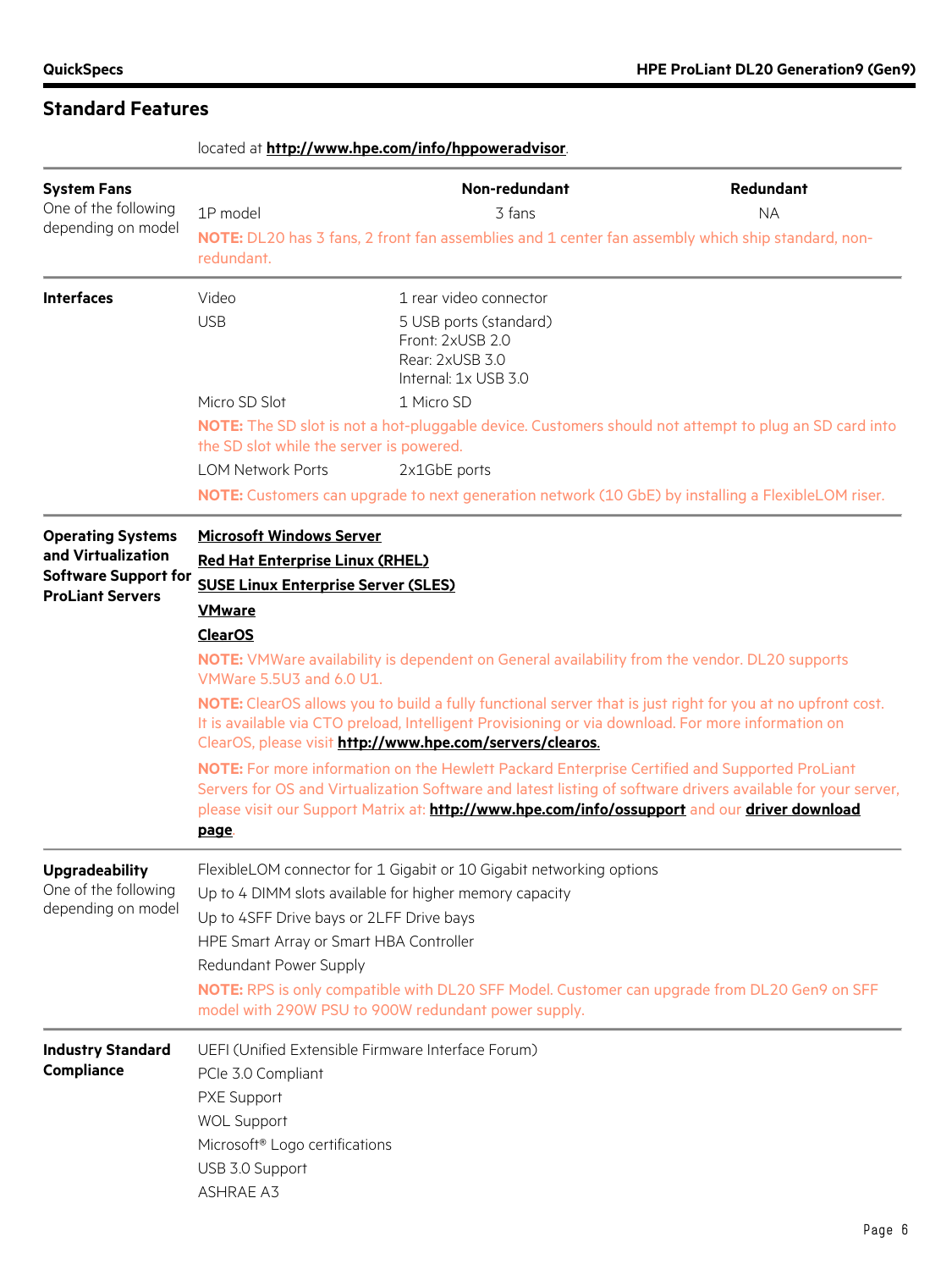|                                                                  | <b>NOTE:</b> Refer to technical specifications section for more details.                                                                                                                                                                                                                                                                                                                                                                                                                                                     |  |  |  |
|------------------------------------------------------------------|------------------------------------------------------------------------------------------------------------------------------------------------------------------------------------------------------------------------------------------------------------------------------------------------------------------------------------------------------------------------------------------------------------------------------------------------------------------------------------------------------------------------------|--|--|--|
| <b>Graphics</b>                                                  | Integrated Matrox G200 video standard<br>On board graphics: Integrated Matrox G200 video standard<br>$\cdot$ 1280 x 1024 (32 bpp)<br>• 1920 x 1200 (16 bpp)                                                                                                                                                                                                                                                                                                                                                                  |  |  |  |
|                                                                  | HP iLO 4 On System Management Memory<br>• 16 MB Flash<br>• 256 MB DDR 3 with ECC (112 MB after ECC and video)<br>HPE NVIDIA Quadro M2000 GPU Module                                                                                                                                                                                                                                                                                                                                                                          |  |  |  |
|                                                                  | NOTE: Install GPU riser option to support GPU card. A GPU enablement kit 811271-B21 is mandatory<br>to support GPU.                                                                                                                                                                                                                                                                                                                                                                                                          |  |  |  |
| <b>HPE Server</b><br><b>UEFI/Legacy ROM</b>                      | Unified Extensible Firmware Interface (UEFI) is an industry standard that provides better manageability<br>and more secured configuration than the legacy ROM while interacting with your server at boot time. HPE<br>ProLiant Gen9 platform defaults to UEFI and can be factory or field configured for Legacy BIOS Boot<br>Mode.<br>NOTE: The UEFI System Utilities function is analogous to the HPE ROM-Based Setup Utility (RBSU) of<br>legacy BIOS. For more information, please visit http://www.hpe.com/servers/uefi. |  |  |  |
|                                                                  | UEFI enables numerous new capabilities specific to HPE ProLiant servers such as:                                                                                                                                                                                                                                                                                                                                                                                                                                             |  |  |  |
|                                                                  | Secure Boot<br>$\bullet$                                                                                                                                                                                                                                                                                                                                                                                                                                                                                                     |  |  |  |
|                                                                  | Operating system specific functionality<br>٠                                                                                                                                                                                                                                                                                                                                                                                                                                                                                 |  |  |  |
|                                                                  | Support for > 2.2 TB (using GPT) boot drives<br>٠                                                                                                                                                                                                                                                                                                                                                                                                                                                                            |  |  |  |
|                                                                  | USB 3.0 Stack<br>$\bullet$                                                                                                                                                                                                                                                                                                                                                                                                                                                                                                   |  |  |  |
|                                                                  | Embedded UEFI Shell<br>$\bullet$                                                                                                                                                                                                                                                                                                                                                                                                                                                                                             |  |  |  |
|                                                                  | Mass Configuration Deployment Tool using RESTful API for iLO 4<br>$\bullet$                                                                                                                                                                                                                                                                                                                                                                                                                                                  |  |  |  |
|                                                                  | PXE boot support for IPv6 networks<br>٠                                                                                                                                                                                                                                                                                                                                                                                                                                                                                      |  |  |  |
|                                                                  | Boot support for option cards that only support a UEFI option ROM                                                                                                                                                                                                                                                                                                                                                                                                                                                            |  |  |  |
|                                                                  | Network Stack configurations<br>$\bullet$                                                                                                                                                                                                                                                                                                                                                                                                                                                                                    |  |  |  |
|                                                                  | NOTE: For UEFI Boot Mode, boot environment and OS image installations should be configured<br>properly to support UEFI.<br>NOTE: UEFI FIO Setting (758959-B22) can be selected to configure the system in Legacy mode in the<br>factory for your HPE ProLiant Gen9 Server.                                                                                                                                                                                                                                                   |  |  |  |
| <b>Form Factor</b><br>One of the following<br>depending on model | 1U Rack form factor<br>4SFF and 2LFF version:<br>1.70" (4.32cm) Height x 15.05" (38.22cm) Depth x 17.11" (43.46cm) Length<br>NOTE: Depth of the chassis is measured from rear to ear at 15.05". Depth from rear to bezel is 15.5".                                                                                                                                                                                                                                                                                           |  |  |  |
| <b>Embedded</b><br><b>Management</b>                             | <b>HPE Integrated</b><br>Monitor your servers for ongoing management, service alerting, reporting and remote<br>management with HPE iLO. Learn more at http://www.hpe.com/info/ilo.<br>Lights-Out<br>(HPE iLO)                                                                                                                                                                                                                                                                                                               |  |  |  |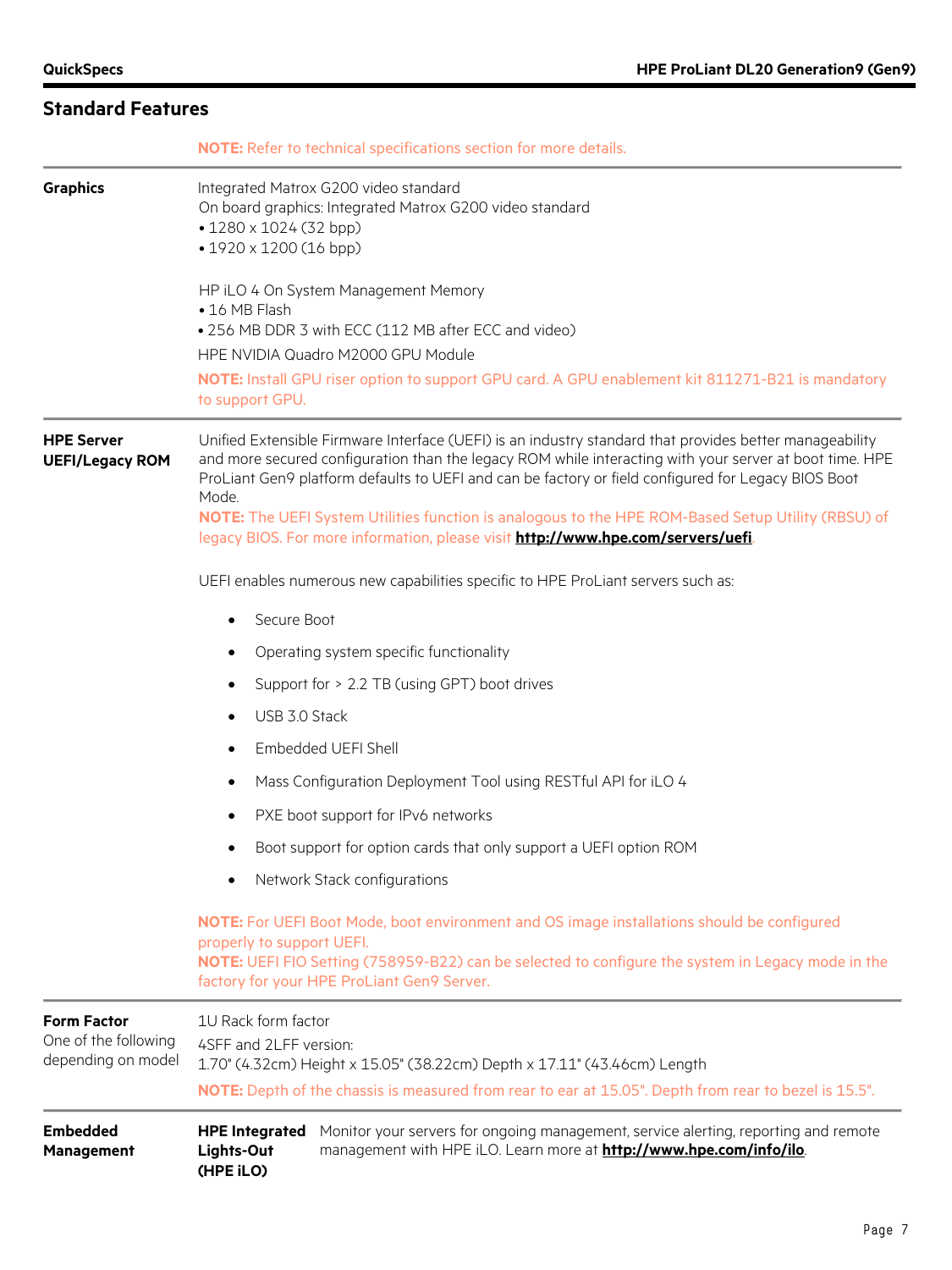| <b>Standard Features</b> |                                                                                                            |                                                                                                                                                                                                                                                                                                                                                                                                                 |
|--------------------------|------------------------------------------------------------------------------------------------------------|-----------------------------------------------------------------------------------------------------------------------------------------------------------------------------------------------------------------------------------------------------------------------------------------------------------------------------------------------------------------------------------------------------------------|
|                          | <b>UEFI</b>                                                                                                | Configure and boot your servers securely with industry standard Unified Extensible<br>Firmware Interface (UEFI). Learn more at http://www.hpe.com/servers/uefi.                                                                                                                                                                                                                                                 |
|                          | <b>RESTful API</b>                                                                                         | RESTful API for iLO 4 is Redfish 1.0 conformance for simplified server management<br>such as configuration and maintenance tasks based on modern industry<br>standards. Learn more at http://www.hpe.com/info/restfulapi.                                                                                                                                                                                       |
|                          | Intelligent<br><b>Provisioning</b>                                                                         | Hassle free server and OS provisioning for 1 or few servers with Intelligent Provisioning.<br>Learn more at http://www.hpe.com/servers/intelligentprovisioning.                                                                                                                                                                                                                                                 |
|                          | <b>Embedded</b>                                                                                            | The Hewlett Packard Enterprise embedded remote support, when used with Insight<br>Remote Support Online direct connect or HPE Insight Remote Support, allows HPE ProLiant servers to<br>transmit hardware events directly to Hewlett Packard Enterprise or a Hewlett Packard<br>Enterprise Authorized Partner for automated phone home support. Learn more at<br>http://www.hpe.com/info/insightonline/explore. |
| <b>Server utilities</b>  | <b>Smart Update</b>                                                                                        | Optimize firmware and driver updates with Smart Update solutions including Smart<br>Update Manager (SUM) and Service Pack for ProLiant (SPP). Learn more at<br>http://www.hpe.com/servers/smartupdatemanager                                                                                                                                                                                                    |
|                          | <b>HPE Systems</b><br><b>Insight Manager</b><br>(HPE SIM)                                                  | HPE SIM allows you to monitor the health of your HPE ProLiant Servers and HPE<br>Integrity Servers, and also provides you with basic support for non-HPE servers.<br>HPE SIM also integrates with Smart Update Manager to provide quick and seamless<br>firmware updates. Learn more at <b>http://www.hpe.com/servers/hpsim</b> .                                                                               |
|                          | <b>Scripting Tool</b><br><b>Kit and</b><br><b>Windows</b><br><b>PowerShell</b>                             | Provision 1 to many servers using your own scripts to discover and deploy them with<br>Scripting Tool Kit (STK) for Windows and Linux or Scripting Tools for Windows<br>PowerShell. Learn more at http://www.hpe.com/servers/proliant/stk or<br>http://www.hpe.com/servers/powershell                                                                                                                           |
|                          | <b>RESTful</b><br><b>Interface Tool</b>                                                                    | RESTful Interface tool is a scripting tool to provision using RESTful API for iLO 4 to<br>discover and deploy servers at scale. Learn more at<br>http://www.hpe.com/info/resttool                                                                                                                                                                                                                               |
|                          | <b>HPE iLO Mobile</b><br><b>Application</b>                                                                | Enables the ability to access, deploy, and manage your server anytime from anywhere<br>from select smartphones and mobile devices. For additional information please visit:<br>http://www.hpe.com/info/ilo/mobileapp.                                                                                                                                                                                           |
|                          | <b>HPE Insight</b><br>Online                                                                               | HPE Insight Online, available at no additional cost as part of your Hewlett Packard<br>Enterprise warranty or contractual support agreement with Hewlett Packard Enterprise,<br>is a personalized dashboard for simplified tracking of IT operations and support<br>information from anywhere, anytime. Learn more at<br>http://www.hpe.com/info/insightonline/explore.                                         |
| <b>Security</b>          | Power-on password<br>Serial interface control<br>Administrator's password<br><b>UEFI</b><br><b>TPM 1.2</b> |                                                                                                                                                                                                                                                                                                                                                                                                                 |

TPM 2.0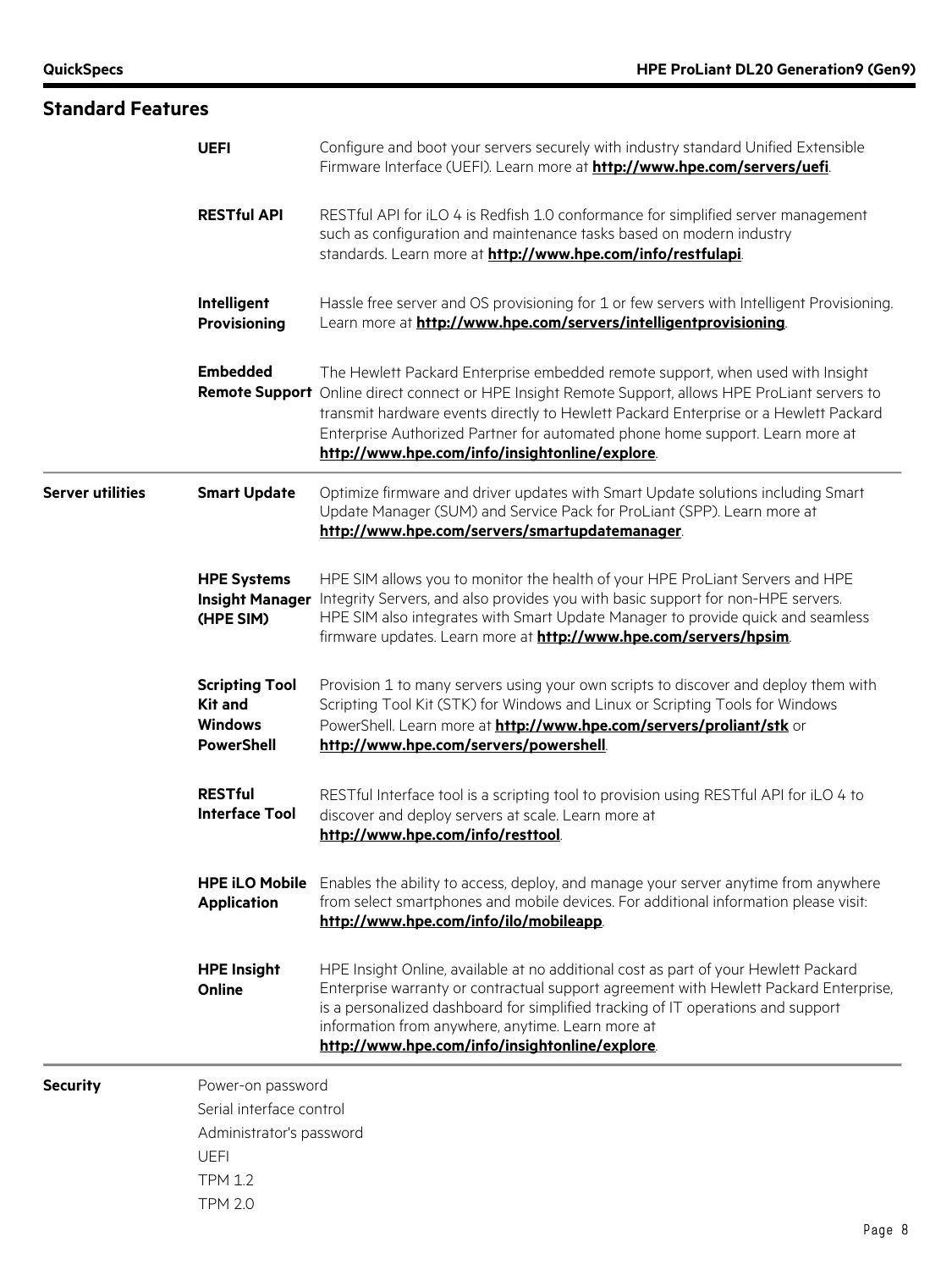|          | APCI 2.0b                                                                                                                                                                                                                                                                                                                                                                                                                                                                                                                                                                                                                                                                                                                                                                                                                                                                                                                                                                                                                                                                                                                                                                                                                                                                                                                                                                                                     |
|----------|---------------------------------------------------------------------------------------------------------------------------------------------------------------------------------------------------------------------------------------------------------------------------------------------------------------------------------------------------------------------------------------------------------------------------------------------------------------------------------------------------------------------------------------------------------------------------------------------------------------------------------------------------------------------------------------------------------------------------------------------------------------------------------------------------------------------------------------------------------------------------------------------------------------------------------------------------------------------------------------------------------------------------------------------------------------------------------------------------------------------------------------------------------------------------------------------------------------------------------------------------------------------------------------------------------------------------------------------------------------------------------------------------------------|
| Warranty | This product is covered by a global limited warranty and supported by HPE Services and a worldwide<br>network of HPE Authorized Channel Partners resellers. Hardware diagnostic support and repair is available<br>for three years from date of purchase. Support for software and initial setup is available for 90 days from<br>date of purchase. Enhancements to warranty services are available through HPE Pointnext operational<br>services or customized service agreements. Hard drives have either a one year or three year warranty; refer<br>to the specific hard drive QuickSpecs for details.<br>NOTE: Server Warranty includes 1-Year Parts, 1-Year Labor, 1-Year Onsite support with next business<br>day response. Warranty repairs may be accomplished through the use of Customer Self Repair (CSR)<br>parts. These parts fall into two categories: 1) Mandatory CSR parts are designed for easy replacement. A<br>travel and labor charge will result when customers decline to replace a Mandatory CSR part; 2) Optional<br>CSR parts are also designed for easy replacement but may involve added complexity. Customers may<br>choose to have Hewlett Packard Enterprise replace Optional CSR parts at no charge. Additional<br>information regarding worldwide limited warranty and technical support is available at:<br>http://h17007.www1.hpe.com/us/en/enterprise/servers/warranty/ |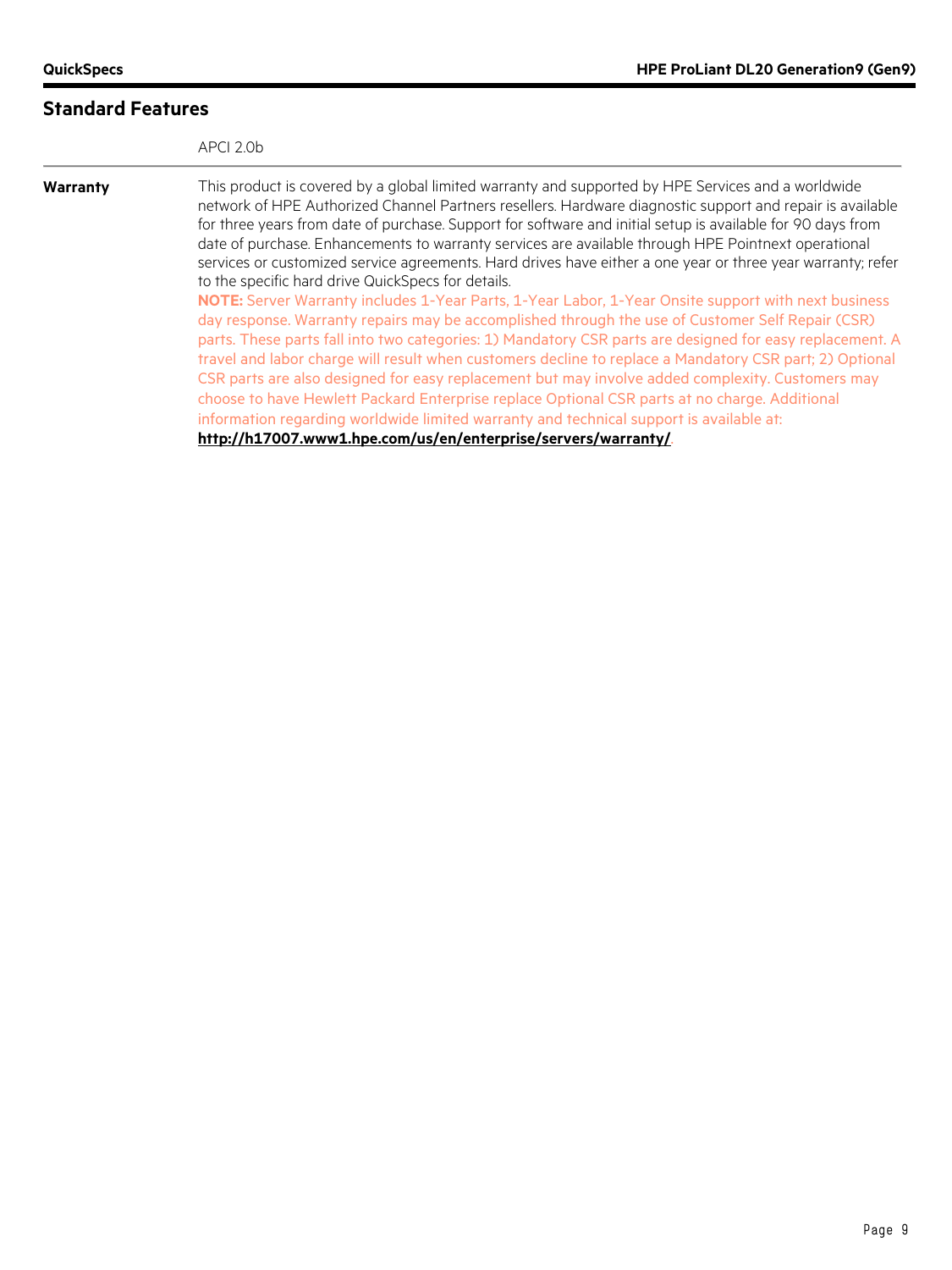**Optional Features**

#### **Embedded Management iLO Essentials** HPE iLO Essentials is the preferred license for small and medium business that offers full remote server management capabilities for small and medium business via the Integrated Remote Console (IRC), virtual media, and e-mail based alerts. Learn more about HPE iLO Essentials at **<http://www.hpe.com/servers/iLO/essentials>**. **iLO Scale-Out** HPE iLO Scale-Out is the preferred license built for web hosting, cloud service providers, and high performance computing data centers, managing massive scale out environments for the DL 100 and 10 series servers, not available for ML servers. This license offers sophisticated scripting tools that provides remote access through Text Console via SSH, Dynamic power capping, Email-based Alerting and proactive notifications. For more information, visit **<http://www.hpe.com/servers/iLO/scale-out>**. **iLO Advanced** HPE iLO Advanced licenses offer smart remote functionality without compromise, for all HPE ProLiant servers. The license includes the full integrated remote console, virtual keyboard, video, and mouse (KVM), multi-user collaboration, console record and replay, and GUI-based and scripted virtual media and virtual folders. You can also activate the enhanced security and power management functionality. Learn more about HPE iLO Advanced at **<http://www.hpe.com/servers/iloadvanced>**. **Server Management HPE Insight Control** HPE Insight Control, lets you deploy, migrate, monitor, remote control, and optimize your IT infrastructure through a single, simple management console. For more information, see **<http://www.hpe.com/info/insightcontrol>**. **Rack and Power Infrastructure** HPE Rack and Power Infrastructure products and services create highly efficient and intelligent solutions for existing or new IT data centers. HPE Rack and Power infrastructure solutions – rack infrastructure, power protection and management, performance optimized data centers (PODs) – are the foundation you are looking for to help secure your long-term IT success. These products are designed to help you react to changes in the industry. They deliver efficient, easy-to-use capabilities to manage, monitor, deploy and provision infrastructure from entry to enterprise. As an industry leader, Hewlett Packard Enterprise is uniquely positioned to address the key concerns of power, cooling, cable management and system access. Learn more at **[HPE Rack and Power Infrastructure](http://www8.hp.com/ca/en/products/servers/proliant-servers.html?compURI=1565918#tab=TAB2)**. **High Performance Clusters** HPE Cluster Platforms are specifically engineered, factory-integrated large-scale ProLiant clusters optimized for High Performance Computing, with a choice of servers, networks and software. Operating system options include specially priced offerings for Red Hat Enterprise Linux and SUSE Linux Enterprise Server, as well as Microsoft Windows HPEC Server. A Cluster Platform Configurator simplifies ordering. **<https://www.hpe.com/us/en/solutions/hpc-high-performance-computing/hpc-software.html> HPC Interconnects NOTE:** High Performance Computing (HPC) interconnect technologies are available for this server under the HPE Cluster Platform product portfolio. These high-speed interconnects are fully supported by Hewlett Packard Enterprise when they are part of these configure to order clusters. Solutions can be defined with a lot of flexibility with the help of configuration tools. Please visit the following URL to configure HPEC Clusters with InfiniBand Interconnects: **<https://www.hpe.com/info/hpc/solutions>**. **Storage Software** Whether you're a large enterprise or a smaller business, Hewlett Packard Enterprise data protection and recovery software will cost-effectively protect you against disaster and ensure business continuity.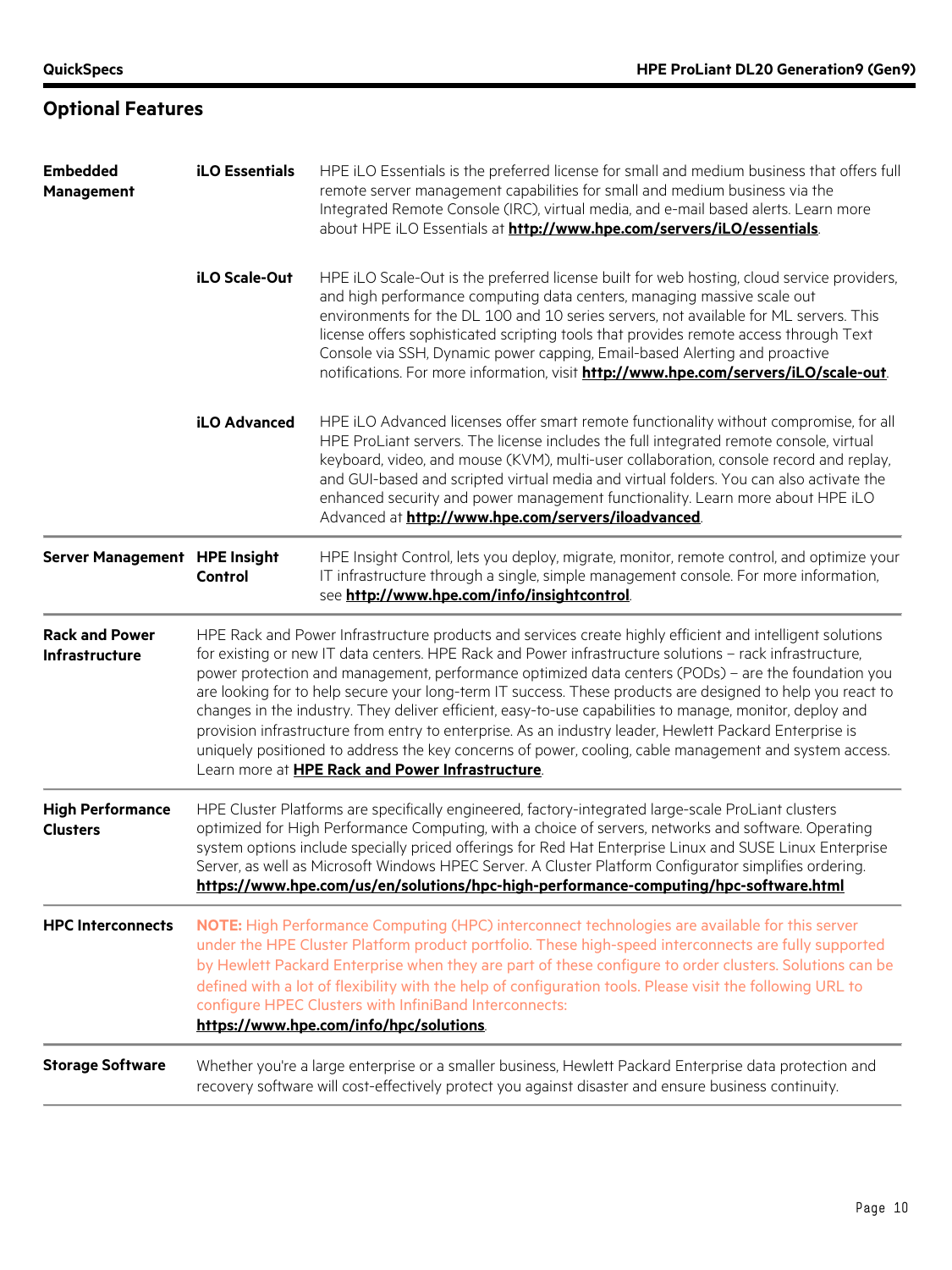#### **Optional Features**

| <b>ClearOS</b> | HPE and ClearCenter will help you lower the cost of building on-premise solutions without sacrificing       |
|----------------|-------------------------------------------------------------------------------------------------------------|
|                | security and ease of use. HPE ProLiant servers with ClearOS give you a simple, secure, and affordable       |
|                | operating system with an intuitive web based graphical user interface that provides a cloud-like experience |
|                | on- premise, and an Application Marketplace with over 100 apps and growing. Whether you're starting out     |
|                | or scaling, you decide what applications you need and pay as you grow.                                      |

#### **One Config Simple (SCE)** SCE is a guided self-service tool to help sales and non-technical people provide customers with initial configurations in 3 to 5 minutes. You may then send the configuration on for configuration help, or use in your existing ordering processes. If you require "custom" rack configuration or configuration for products not available in SCE, please contact Hewlett Packard Enterprise Customer Business Center or an Authorized Partner for assistance. **<http://ocs.ext.hpe.com/>**.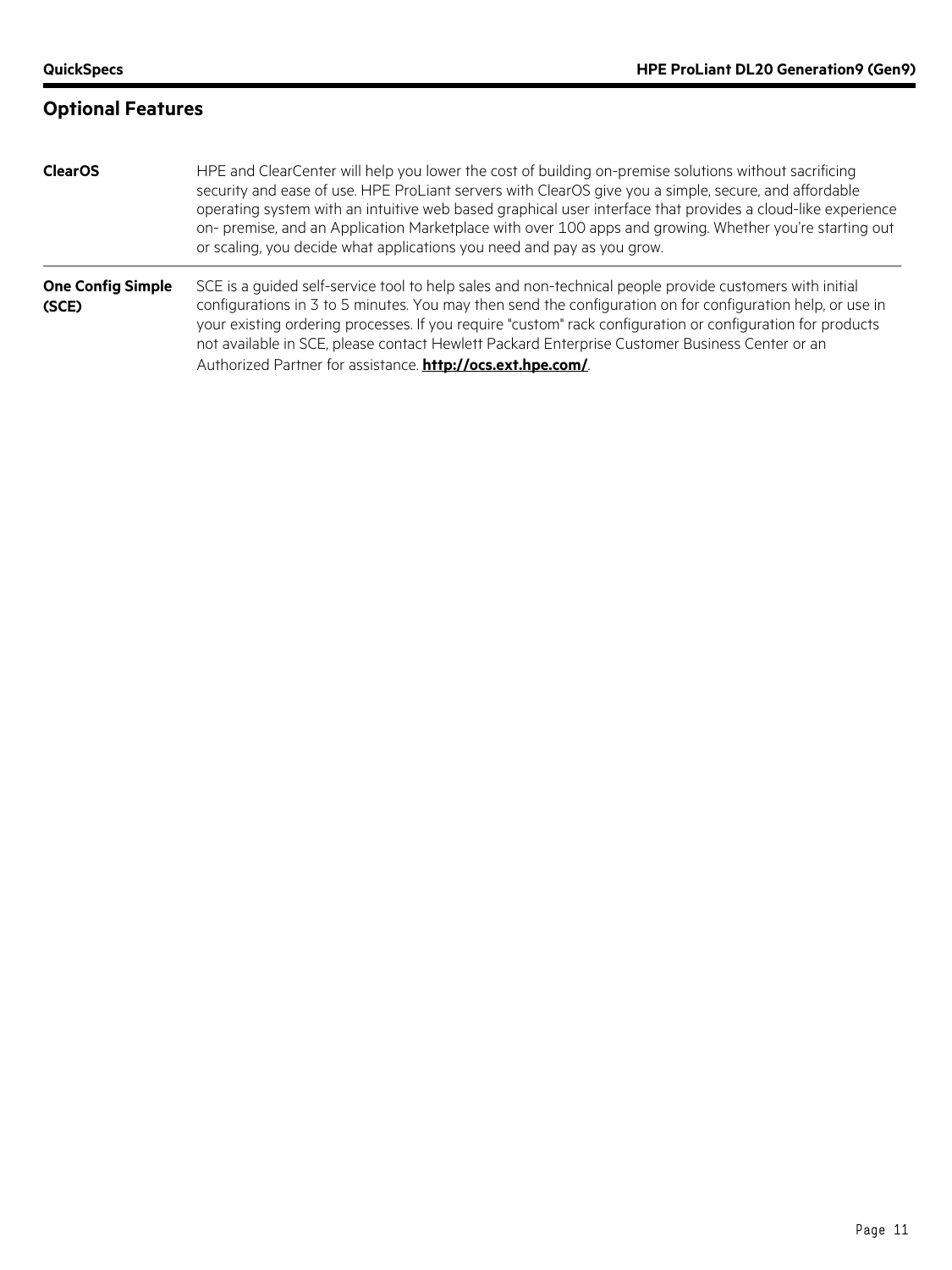# **Service and Support**

| <b>HPE Support</b><br><b>Services</b> | HPE Technology Services delivers confidence, reduces risk and helps customers realize agility and stability.<br>Connect to Hewlett Packard Enterprise to help prevent problems and solve issues faster. HPE Support<br>Services enable you to choose the right service level, length of coverage and response time as you<br>purchase your new server, giving you full entitlement to the support for need for your IT and business.                                                                                                                                                                                                                                                                                                                                                                    |
|---------------------------------------|---------------------------------------------------------------------------------------------------------------------------------------------------------------------------------------------------------------------------------------------------------------------------------------------------------------------------------------------------------------------------------------------------------------------------------------------------------------------------------------------------------------------------------------------------------------------------------------------------------------------------------------------------------------------------------------------------------------------------------------------------------------------------------------------------------|
| <b>Connect your</b><br>devices        | Unlock all of the benefits of your technology investment by connecting your products to Hewlett Packard<br>Enterprise. Achieve up to $77\%$ <sup>1</sup> reduction in down time, near $100\%$ <sup>2</sup> diagnostic accuracy and a single<br>consolidated view of your environment. By connecting, you will receive 24x7monitoring, pre-failure alerts,<br>automatic call logging, and automatic parts dispatch. HPE Proactive Care Service and HPE Datacenter Care<br>Service customers will also benefit from proactive activities to help prevent issues and increase<br>optimization. All of these benefits are already available to you with your server storage and networking<br>products, securely connected to Hewlett Packard Enterprise support.<br>1- IDC 2 - HPE CSC reports 2014 - 2015 |
| Recommended<br><b>Support</b>         | <b>Basic: HPE Foundation Care NBD, three-year Support Service</b><br>HPE Foundation Care Next Business Day connects you to Hewlett Packard Enterprise during business<br>hours for assistance on resolving issues - This service features need based next business day hardware<br>onsite response and software call back within two hours. In addition, Collaborative software support and<br>provides troubleshooting assistance on industry leading software running on your HPE server. Simplify<br>your support experience and make Hewlett Packard Enterprise your first call to help resolve hardware or<br>software problems.<br>https://www.hpe.com/h20195/V2/GetDocument.aspx?docname=4AA4-8876ENW&cc=us&lc=en                                                                                |
|                                       | <b>Standard: HPE Foundation Care 24x7, three-year Support Service</b><br>HPE Foundation Care 24x7 gives you access to Hewlett Packard Enterprise 24 hours a day, seven days a<br>week for assistance on resolving issues. This service includes need based Hardware onsite response within<br>four hours. In addition, collaborative software support is included in this service that provides<br>troubleshooting assistance on industry leading software running on your HPE server. Simplify your support<br>experience and make Hewlett Packard Enterprise your first call to help resolve hardware or software<br>problems.<br>https://www.hpe.com/h20195/V2/GetDocument.aspx?docname=4AA4-8876ENW&cc=us&lc=en                                                                                     |
|                                       | Optimized: HPE Proactive Care* with 24x7 coverage, three year Support Service<br>HPE Proactive Care gives customers an enhanced call experience. When your products are connected to<br>Hewlett Packard Enterprise, Proactive Care helps prevent problems and maintains IT stability by utilizing<br>personalized proactive reports with recommendations and advice. This service combines three years<br>proactive reporting and advice with our 24x7 coverage, four hour hardware response time when there is a<br>problem. This service also includes collaborative software support for Independent Software Vendors<br>(ISVs), (Red Hat, VMWare, Microsoft, etc.) running on your HPE servers.                                                                                                     |
| <b>Parts and Materials</b>            | Hewlett Packard Enterprise will provide Hewlett Packard Enterprise-supported replacement parts and<br>materials necessary to maintain the covered hardware product in operating condition, including parts and<br>materials for available and recommended engineering improvements.                                                                                                                                                                                                                                                                                                                                                                                                                                                                                                                     |
|                                       | Parts and components that have reached their maximum supported lifetime and/or the maximum usage<br>limitations as set forth in the manufacturer's operating manual, product QuickSpecs, or the technical<br>product data sheet will not be provided, repaired, or replaced as part of these services.                                                                                                                                                                                                                                                                                                                                                                                                                                                                                                  |
|                                       | The defective media retention service feature option applies only to Disk or eligible SSD/Flash Drives<br>replaced by Hewlett Packard Enterprise due to malfunction.                                                                                                                                                                                                                                                                                                                                                                                                                                                                                                                                                                                                                                    |
| <b>Related Services</b>               | <b>HPE Server Hardware Installation</b><br>Provides for the basic hardware installation of Hewlett Packard Enterprise branded servers, storage devices                                                                                                                                                                                                                                                                                                                                                                                                                                                                                                                                                                                                                                                  |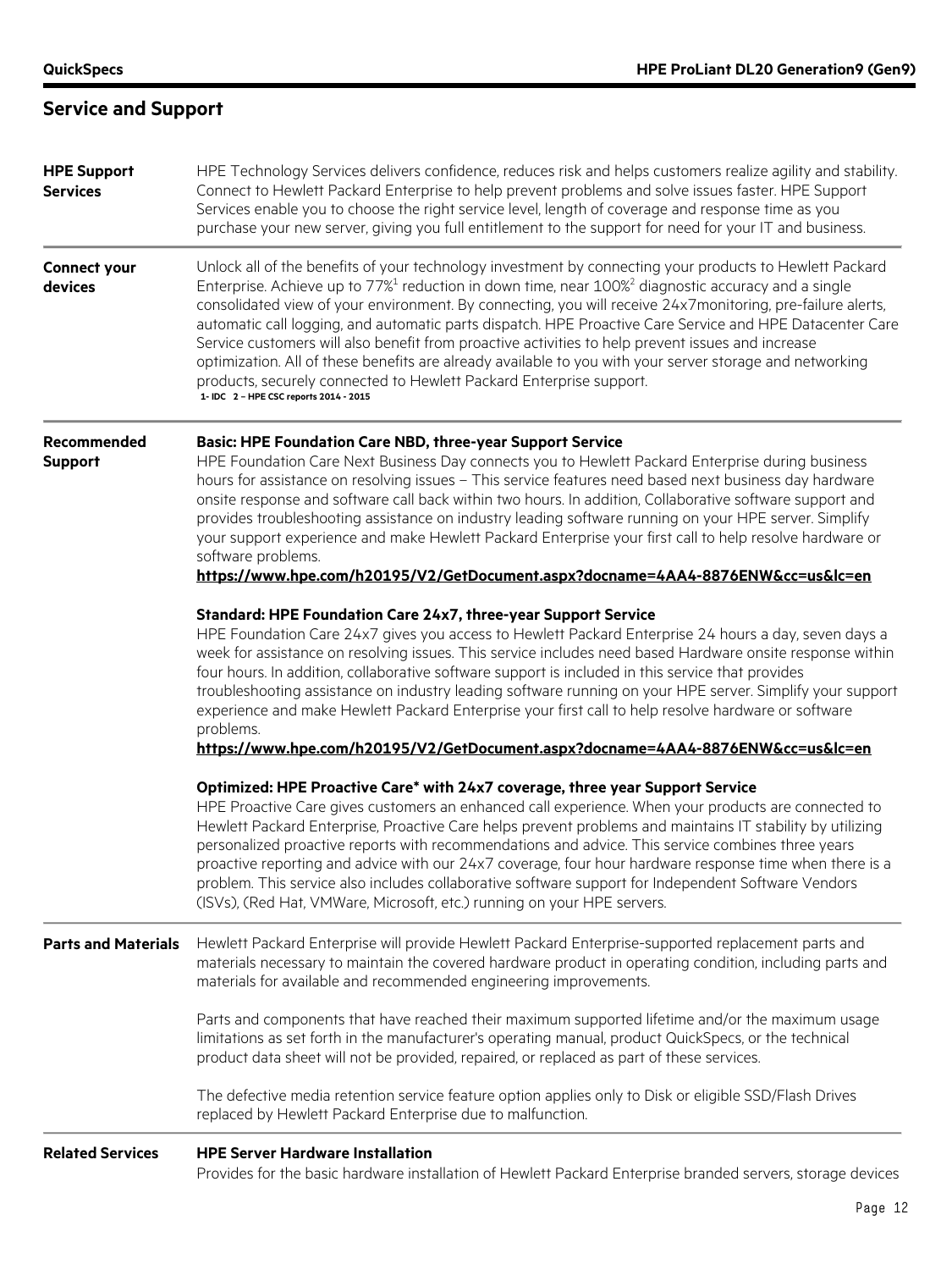#### **Service and Support**

professional manner. **<https://www.hpe.com/h20195/V2/GetPDF.aspx/5981-9356EN.pdf> HPE Installation and Startup Service** Provides for the installation and startup of Hewlett Packard Enterprise technology including BladeSystems, C-Class enclosure, HPE ProLiant c-Class and Integrity server blades, storage blades, SAN switch blades, HPE Virtual Connect modules (Ethernet and Fibre Channel), Ethernet network interconnects, and InfiniBand, as well as the installation of one supported operating system type (Windows® or Linux). **HPE Technology Services Support Credits** Offer flexible services and technical skills to meet your changing IT demands. With a menu of service that is tailored to suit your needs, you get additional resources and specialist skills to help you maintain peak performance of your IT. Offered as annual credits, you can plan your budgets while proactively responding to your dynamic business. **HPE Education Services** Keep your IT staff trained making sure they have the right skills to deliver on your business outcomes. Book on a class today and learn how to get the most from your technology investment. **<http://www.hpe.com/ww/learn> HPE Support Center** The HPE Support Center is a personalized online support portal with access to information, tools and experts to support Hewlett Packard Enterprise business products. Submit support cases online, chat with Hewlett Packard Enterprise experts, access support resources or collaborate with peers. Learn more **<http://www.hpe.com/support/hpesc>** The Hewlett Packard Enterprise Support Center Mobile App\* allows you to resolve issues yourself or quickly connect to an agent for live support. Now, you can get access to personalized IT support anywhere, anytime. HPE Insight Remote Support and HPE Support Center are available at no additional cost with a Hewlett Packard Enterprise warranty, HPE Support Service or Hewlett Packard Enterprise contractual support agreement. \*HPE Support Center Mobile App is subject to local availability. For more information: **<http://www.hpe.com/services>**

and networking options to assist you in bringing your new hardware into operation in a timely and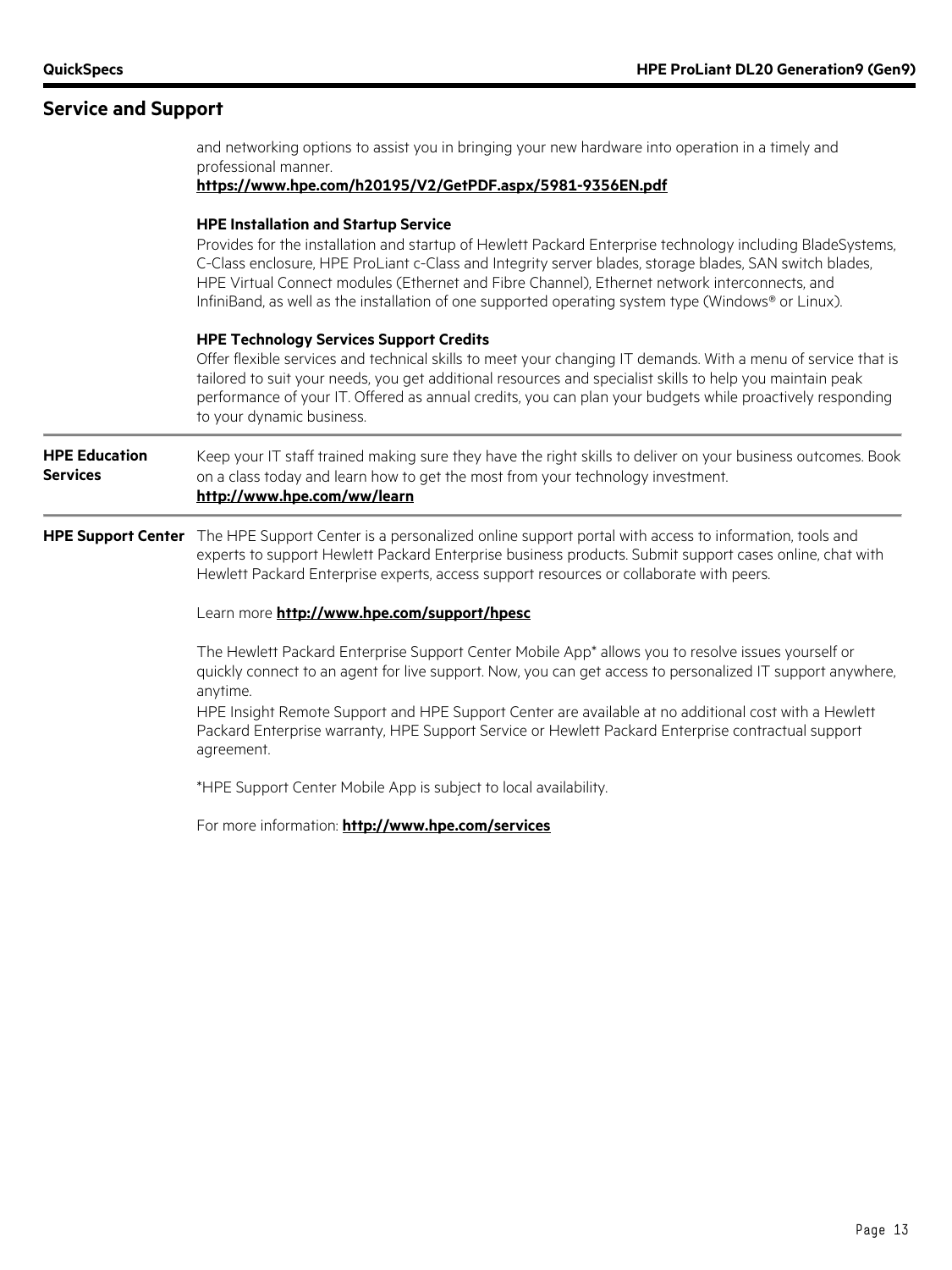# **Pre-configured Models**

For the Standard Features shipped in the "Factory Integrated Models", please see the "Configuration Information - Factory Integrated Models" section.

1. Pre-configured models ship with the configurations below. Options can be selected from the Core or Additional options section of this QuickSpecs.

2. Hewlett Packard Enterprise does not allow factory integration of options into pre-configured models. Any additional options purchased will be shipped separately.

3. If you desire a custom configuration please see "Configuration Information - Factory Integrated Models" section of this QuickSpecs.

**NOTE:** All Pre-configured Models come populated with some hard drive blanks installed. Should the customer need additional hard drive blanks, they can order more using either HPE SFF Hard Drive Blank Kit (666987-B21) or HPE LFF Hard Drive Blank Kit (666986-B21).

**NOTE:** All pre-configured servers ship with a standard 6-foot IEC C-13/C-14 jumper cord (A0K02A). This jumper cord is also included with each standard AC power supply option kit. If a different power cord is required, please check the **[ProLiant Power](http://h18004.www1.hp.com/products/servers/proliantstorage/power-protection/options/power-cable.html)  [Cables](http://h18004.www1.hp.com/products/servers/proliantstorage/power-protection/options/power-cable.html)** web page.

**CAUTION:** Hewlett Packard Enterprise recommends that a minimum of two people are required for all Rack Server installations. Please refer to your installation instructions for proper tools and number of people to use for any installation

|                                | <b>Entry Models</b>                                                                                                                                         |                                                                                           | <b>Base Models</b>                                                             |                                                                                       |  |  |
|--------------------------------|-------------------------------------------------------------------------------------------------------------------------------------------------------------|-------------------------------------------------------------------------------------------|--------------------------------------------------------------------------------|---------------------------------------------------------------------------------------|--|--|
| [SKU Number]                   | 829889-B21                                                                                                                                                  | 871428-B21                                                                                | 823556-B21                                                                     | 871429-B21                                                                            |  |  |
| <b>Model Name</b>              | HPE ProLiant DL20 Gen9<br>G4400 4GB-U Non-hot<br>Plug 2LFF 290W PS Entry<br>Server                                                                          | <b>HPE ProLiant DL20</b><br>Gen9 G4560 8GB-U<br>Non-hot Plug 2LFF<br>290W PS Entry Server | HPE ProLiant DL20 Gen9<br>E3-1220v5 8GB-U B140i<br>2LFF 290W PS Base<br>Server | <b>HPE ProLiant DL20</b><br>Gen9 E3-1220v6<br>8GB-U B140i 2LFF<br>290W PS Base Server |  |  |
| Processor                      | Intel <sup>®</sup> Pentium® G4400                                                                                                                           | Intel <sup>®</sup> Pentium® G4560                                                         | Intel® Xeon® E3-1220v5                                                         | Intel <sup>®</sup> Xeon® E3-<br>1220v6                                                |  |  |
| Number of<br><b>Processors</b> |                                                                                                                                                             | One                                                                                       |                                                                                |                                                                                       |  |  |
| <b>Memory</b>                  | 4GB (1x4GB UDIMMs,<br>2133 MHz)                                                                                                                             | 8GB (1x8GB UDIMM,<br>2400 MHz)                                                            | 8GB (1x8GB UDIMMs,<br>2133 MHz)                                                | 8GB (1x8GB UDIMM,<br>2400 MHz)                                                        |  |  |
| Network<br>Controller          | HPE embedded 1Gb 2-port 332i network Adapter                                                                                                                |                                                                                           |                                                                                |                                                                                       |  |  |
| <b>Storage Controller</b>      |                                                                                                                                                             | HPE Dynamic Smart Array B140i                                                             |                                                                                |                                                                                       |  |  |
| <b>Hard Drive</b>              |                                                                                                                                                             | None ship standard; includes 2 LFF hard drive blanks                                      | None ship standard                                                             |                                                                                       |  |  |
| <b>Internal Storage</b>        | 2 LFF HDD Bays (Non Hot Plug)                                                                                                                               |                                                                                           | 2 LFF HDD Bays (Hot Plug)                                                      |                                                                                       |  |  |
| <b>Optical Drive Bay</b>       |                                                                                                                                                             | 1; (Optional: DVD-ROM, DVD-RW)                                                            |                                                                                |                                                                                       |  |  |
| <b>Optical Drive</b>           |                                                                                                                                                             | None                                                                                      |                                                                                |                                                                                       |  |  |
| <b>PCI-Express Slots</b>       |                                                                                                                                                             | 2 PCIe 3.0 slots                                                                          |                                                                                |                                                                                       |  |  |
| <b>Power Supply</b>            | (1) 290W Non Hot Plug Power Supply                                                                                                                          |                                                                                           |                                                                                |                                                                                       |  |  |
| Fans                           | 3 non hot plug, non-redundant                                                                                                                               |                                                                                           |                                                                                |                                                                                       |  |  |
| <b>Management</b>              | iLO Management (standard), Intelligent Provisioning (standard), iLO Essentials (optional), iLO Scale-out<br>(optional only for DL), iLO Advanced (optional) |                                                                                           |                                                                                |                                                                                       |  |  |
| <b>Form Factor</b>             | Rack (1U), HPE Short Friction Rail Kit                                                                                                                      |                                                                                           |                                                                                |                                                                                       |  |  |
| <b>Warranty</b>                | Server Warranty includes 1-Year Parts, 1-Year Labor, 1-Year Onsite support with next business day<br>response                                               |                                                                                           |                                                                                |                                                                                       |  |  |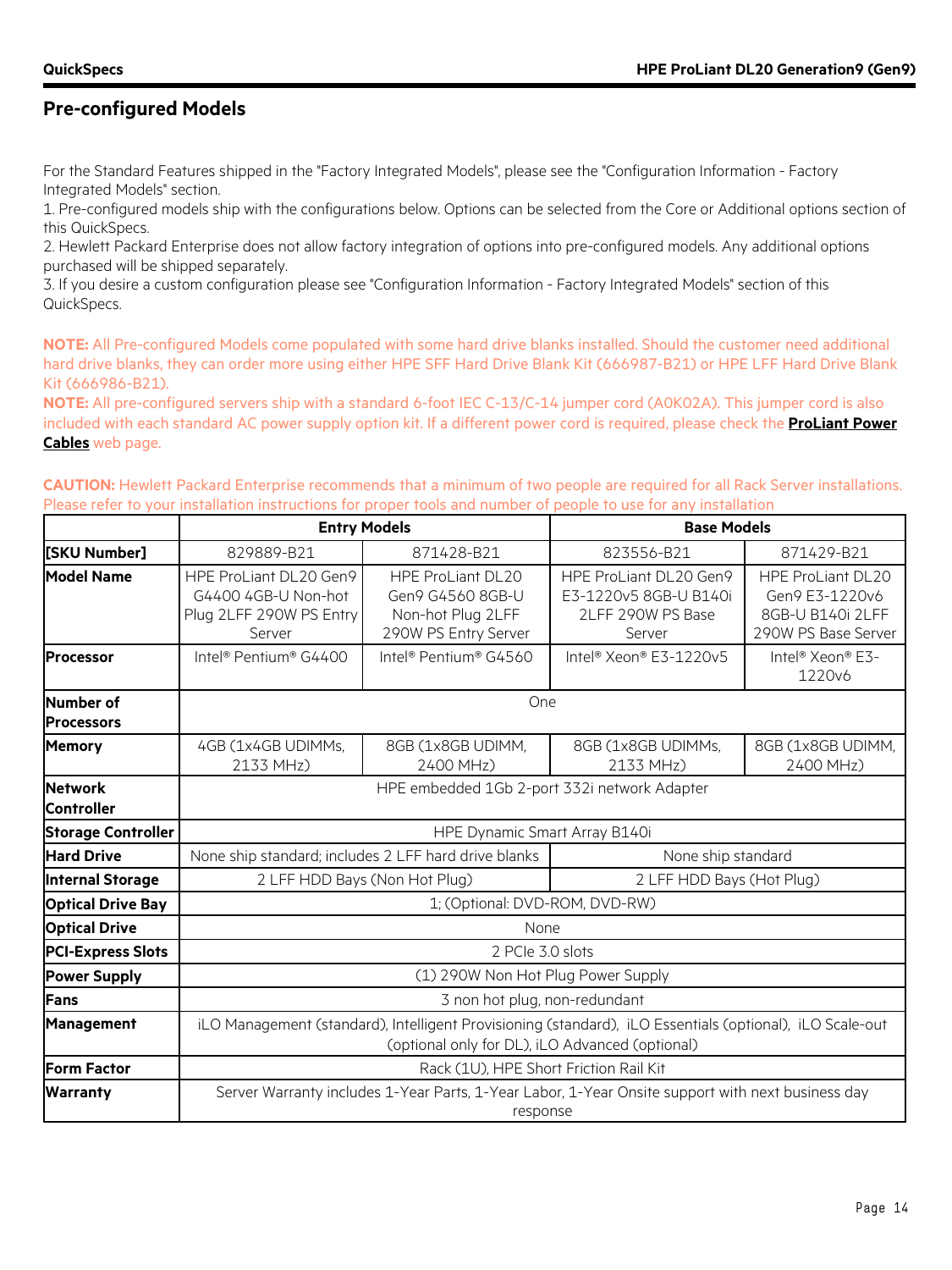# **Pre-configured Models**

|                                       | <b>Performance Models</b>                                                                                                                                   |                                                                                       |                                                                                                 |                                                                                       |  |  |
|---------------------------------------|-------------------------------------------------------------------------------------------------------------------------------------------------------------|---------------------------------------------------------------------------------------|-------------------------------------------------------------------------------------------------|---------------------------------------------------------------------------------------|--|--|
| [SKU Number]                          | 823559-B21                                                                                                                                                  | 823562-B21                                                                            | 871430-B21                                                                                      | 871431-B21                                                                            |  |  |
| <b>Model Name</b>                     | <b>HPE ProLiant DL20</b><br>Gen9 E3-1240v5<br>8GB-U H240 4SFF<br><b>290W PS</b><br>Performance Server                                                       | HPE ProLiant DL20 Gen9<br>E3-1240v5 8GB-U H240<br>4SFF 900W RPS<br>Performance Server | <b>HPE ProLiant DL20</b><br>Gen9 E3-1240v6<br>16GB-U H240 4SFF<br>290W PS Performance<br>Server | HPE ProLiant DL20 Gen9<br>E3-1240v6 8GB-U H240<br>4SFF 900W RPS<br>Performance Server |  |  |
| <b>Processor</b>                      |                                                                                                                                                             | Intel® Xeon® E3-1240v5                                                                | Intel® Xeon® E3-1240v6                                                                          |                                                                                       |  |  |
| <b>Number of</b><br><b>Processors</b> |                                                                                                                                                             |                                                                                       | One                                                                                             |                                                                                       |  |  |
| <b>Memory</b>                         |                                                                                                                                                             | 8GB (1x8GB UDIMMs, 2133 MHz)                                                          |                                                                                                 | 16GB (1x16GB UDIMMs, 2400 MHz)                                                        |  |  |
| <b>Network</b><br><b>Controller</b>   |                                                                                                                                                             |                                                                                       | HPE embedded 1Gb 2-port 332i network Adapter                                                    |                                                                                       |  |  |
| <b>Storage</b><br>Controller          |                                                                                                                                                             | HPE H240 Smart Host Bus Adapter                                                       |                                                                                                 |                                                                                       |  |  |
| <b>Hard Drive</b>                     |                                                                                                                                                             | None ship standard                                                                    |                                                                                                 |                                                                                       |  |  |
| <b>Internal Storage</b>               | 4 SFF HDD Bays                                                                                                                                              |                                                                                       |                                                                                                 |                                                                                       |  |  |
| <b>Optical Drive</b><br>Bay           |                                                                                                                                                             | 1; (Optional: DVD-ROM, DVD-RW)                                                        |                                                                                                 |                                                                                       |  |  |
| <b>Optical Drive</b>                  |                                                                                                                                                             |                                                                                       | None                                                                                            |                                                                                       |  |  |
| <b>PCI-Express</b><br><b>Slots</b>    |                                                                                                                                                             |                                                                                       | 2 PCIe 3.0 slots                                                                                |                                                                                       |  |  |
| <b>Power Supply</b>                   | (1) 290W Non Hot<br>Plug Power Supply                                                                                                                       | (1) HPE 900W<br>Redundant Power Supply<br>and RPS Backplane kit                       | (1) 290W Non Hot Plug<br>Power Supply                                                           | (1) HPE 900W Redundant<br>Power Supply and RPS<br>Backplane kit                       |  |  |
| Fans                                  |                                                                                                                                                             |                                                                                       | 3 non hot plug, non-redundant                                                                   |                                                                                       |  |  |
| Management                            | iLO Management (standard), Intelligent Provisioning (standard), iLO Essentials (optional), iLO Scale-out<br>(optional only for DL), iLO Advanced (optional) |                                                                                       |                                                                                                 |                                                                                       |  |  |
| <b>Energy Star</b>                    |                                                                                                                                                             | Meets Energy Star<br>requirements                                                     |                                                                                                 | Meets Energy Star<br>requirements                                                     |  |  |
| <b>Form Factor</b>                    |                                                                                                                                                             | Rack (1U), HPE Short Friction Rail Kit                                                |                                                                                                 |                                                                                       |  |  |
| <b>Warranty</b>                       | Server Warranty includes 1-Year Parts, 1-Year Labor, 1-Year Onsite support with next business day response                                                  |                                                                                       |                                                                                                 |                                                                                       |  |  |

**NOTE:** For 823562-B21 Model, add additional 900W Redundant Power supply input module for redundancy. This model includes the backplane cable kit and need not be added additionally.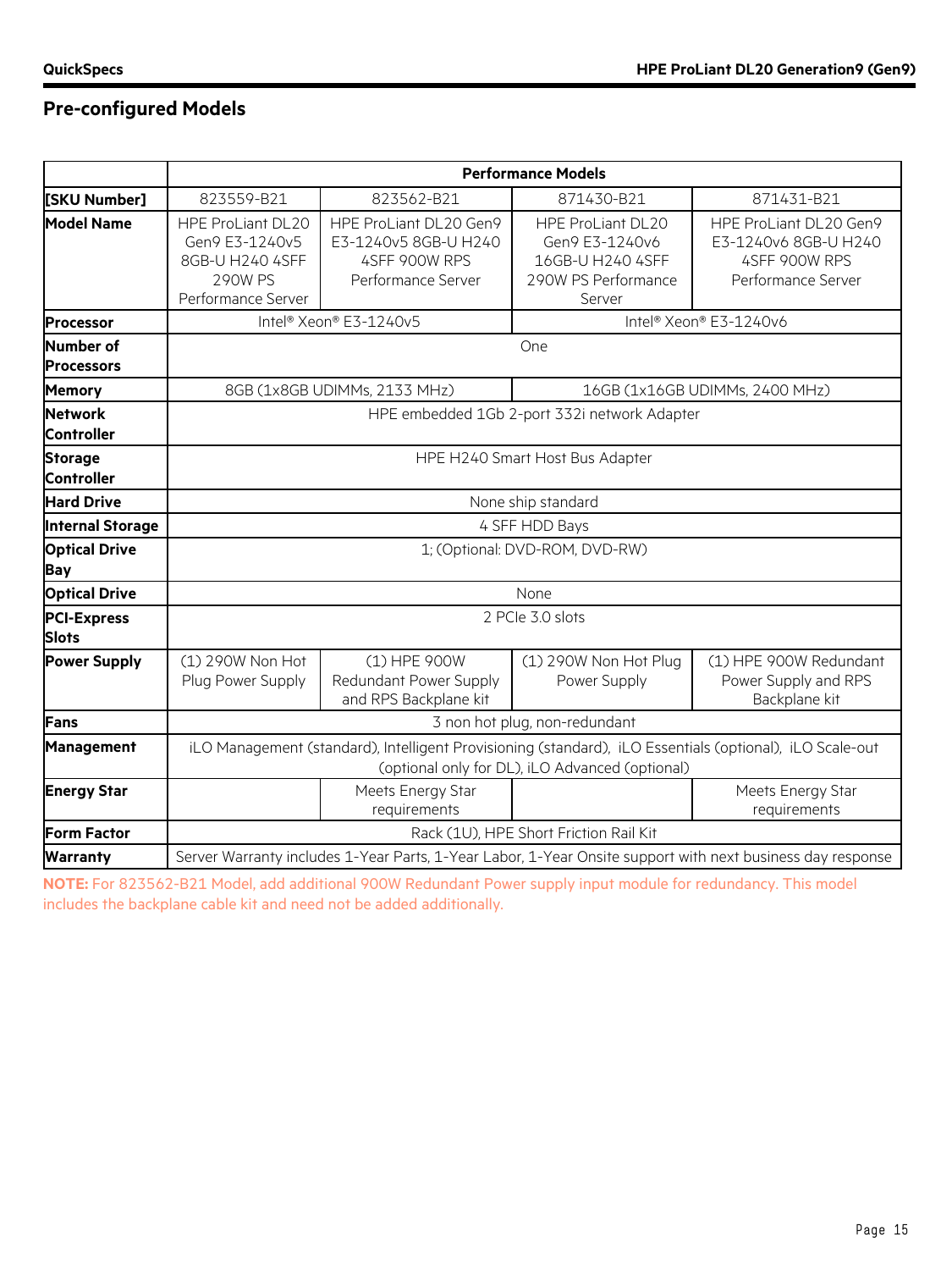# **Smart Buy Models**

|                                          |                                                                                   | E3-1200v5 Series Smart Buy Models                     |                                             |  |
|------------------------------------------|-----------------------------------------------------------------------------------|-------------------------------------------------------|---------------------------------------------|--|
| 830697-S01<br>[SKU Number]<br>830698-S01 |                                                                                   | 830699-S01                                            |                                             |  |
| <b>Model Name</b>                        | HPE ProLiant DL20 Gen9 E3-<br>1220v5 NHP US Svr/S-Buy                             | HPE ProLiant DL20 Gen9 E3-<br>1240v5 LFF US Svr/S-Buy | HPE DL20 Gen9 E3-1220v5 SFF<br>US Svr/S-Buy |  |
| <b>Processor</b>                         | Intel® Xeon® E3-1220v5                                                            | Intel <sup>®</sup> Xeon® E3-1240v5                    | Intel® Xeon® E3-1220v5                      |  |
| Number of Processors                     | One                                                                               |                                                       |                                             |  |
| <b>Memory</b>                            |                                                                                   | 8GB (1x8GB UDIMMs, 2133 MHz)                          |                                             |  |
| Network Controller                       | HPE embedded 1Gb 2-port 332i network Adapter                                      |                                                       |                                             |  |
| <b>Storage Controller</b>                | HPE Dynamic Smart Array B140i                                                     |                                                       |                                             |  |
| <b>Hard Drive</b>                        | None ship standard                                                                |                                                       |                                             |  |
| <b>Internal Storage</b>                  | 2 LFF NHP HDD Bays                                                                | 2 LFF HDD Bays                                        | 4 SFF HDD Bays                              |  |
| <b>Optical Drive Bay</b>                 | 1; (Optional: DVD-ROM, DVD-RW)                                                    |                                                       |                                             |  |
| <b>Optical Drive</b>                     | None                                                                              |                                                       |                                             |  |
| <b>PCI-Express Slots</b>                 |                                                                                   | 2 PCIe 3.0 slots                                      |                                             |  |
| <b>Power Supply</b>                      | (1) 290W Non-Hot Plug Power Supply<br>Supply                                      |                                                       | (1) HPE 900W Redundant Power                |  |
| Fans                                     | 3 non hot plug, non-redundant                                                     |                                                       |                                             |  |
| <b>Management</b>                        | Integrated Lights-Out 4 (iLO 4) ships standard                                    |                                                       |                                             |  |
| <b>Form Factor</b>                       | Rack (1U), HPE Short Friction Rail kit                                            |                                                       |                                             |  |
| <b>Warranty</b>                          | 1-Year Parts, 1-Year Labor, 1-Year Onsite support with next business day response |                                                       |                                             |  |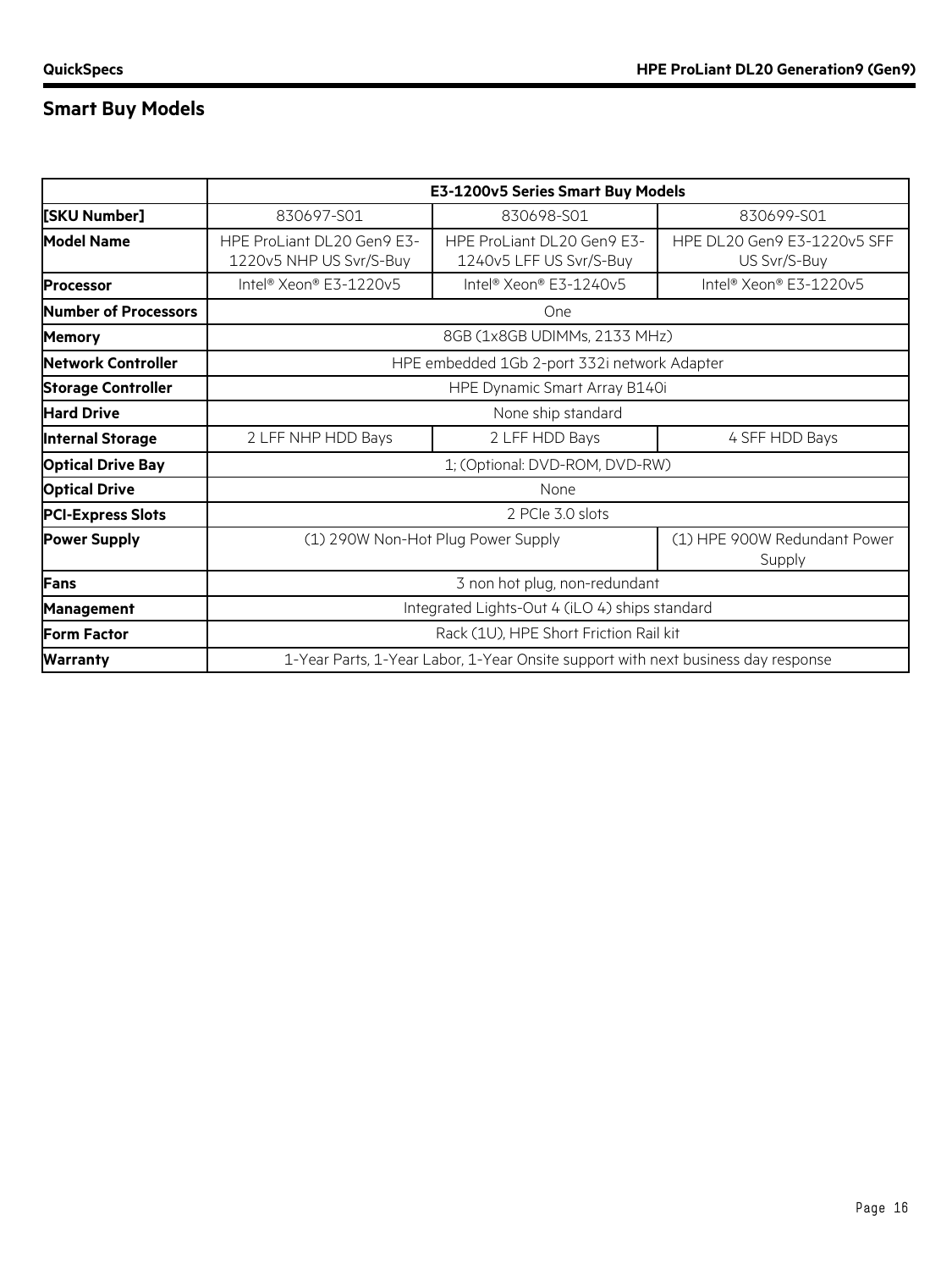This section lists some of the steps required to configure a Factory Integrated Model. To ensure only valid configurations are ordered, Hewlett Packard Enterprise recommends the use of an HPE approved configurator. Contact your local sales representative for information on configurable product offerings and requirements.

1. Factory Integrated Models must start with a CTO Server.

2. FIO indicates that this option is only available as a factory installable option.

3. All Factory Integrated Models will be populated with sufficient hard drive blanks based on the number of initial hard drives ordered with the server.

4. Some options may not be integrated at the factory. Contact your local sales representative for additional information.

#### **Step 1: Base Configuration (choose one of the following configurable models)**

| <b>CTO Server</b>         | HPE ProLiant DL20 Gen9 Non-<br>hot Plug 2LFF Configure-to-order<br>Server | HPE ProLiant DL20 Gen9 2LFF<br>Configure-to-order Server | HPE ProLiant DL20 Gen9 4SFF<br>Configure-to-order Server |
|---------------------------|---------------------------------------------------------------------------|----------------------------------------------------------|----------------------------------------------------------|
| <b>SKU Number</b>         | 819784-B21                                                                | 819785-B21                                               | 819786-B21                                               |
| <b>Processor</b>          |                                                                           |                                                          | 1                                                        |
| <b>DIMM Slots</b>         |                                                                           | 4 DIMM slots for UDIMM DDR4 Memory                       |                                                          |
| <b>Storage Controller</b> | HPE Dynamic Smart Array B140i                                             |                                                          |                                                          |
| <b>PCIe</b>               |                                                                           | 2 PCIe 3.0 Slots                                         |                                                          |
| <b>Drive Cage</b>         | 2LFF Non Hot Plug                                                         | 2LFF Hot Plug<br>4SFF Hot Plug                           |                                                          |
| <b>Network Controller</b> |                                                                           | HPE embedded 1Gb 2-port 332i network Adapter             |                                                          |
| <b>Fans</b>               | 3 non hot plug, non-redundant                                             |                                                          |                                                          |
| <b>Management</b>         | iLO Management (standard), Intelligent Provisioning (standard)            |                                                          |                                                          |
| <b>USB</b>                | 2 front, 1 internal, 2 rear                                               |                                                          |                                                          |
| <b>Ears</b>               |                                                                           | <b>HPE Thumbscrew Ears</b>                               |                                                          |

### **Step 2: Choose Required Options (only one of the following from each list unless otherwise noted)**

#### **HPE Processors E3-1200v6 series Processors**

| HPE DL20 Gen9 E3-1220v6 (3.0GHz/4-core/8MB/72W) FIO Processor Kit                 | 871049-L21 |
|-----------------------------------------------------------------------------------|------------|
| HPE DL20 Gen9 E3-1225v6 (3.3GHz/4-core/8MB/73W) FIO Processor Kit                 | 872140-L21 |
| <b>NOTE:</b> On E3-1225v6 we do not support Intel's embedded graphics capability. |            |
| HPE DL20 Gen9 E3-1230v6 (3.5GHz/4-core/8MB/72W) FIO Processor Kit                 | 871051-L21 |
| HPE DL20 Gen9 E3-1240v6 (3.7GHz/4-core/8MB/72W) FIO Processor Kit                 | 871053-L21 |
| HPE DL20 Gen9 E3-1270v6 (3.8GHz/4-core/8MB/72W) FIO Processor Kit                 | 871055-L21 |
| HPE DL20 Gen9 E3-1280v6 (3.9GHz/4-core/8MB/72W) FIO Processor Kit                 | 871057-L21 |
| E3-1200v5 series Processors                                                       |            |
| HPE DL20 Gen9 E3-1220v5 (3.0GHz/4-core/8MB/80W) FIO Processor Kit                 | 822425-L21 |
| HPE DL20 Gen9 E3-1225v5 (3.3GHz/4-core/8MB/80W) FIO Processor Kit                 | 836037-L21 |
| <b>NOTE:</b> On E3-1225v5 we do not support Intel's embedded graphics capability. |            |
| HPE DL20 Gen9 E3-1230v5 (3.4GHz/4-core/8MB/80W) FIO Processor Kit                 | 822427-L21 |
| HPE DL20 Gen9 E3-1240v5 (3.5GHz/4-core/8MB/80W) FIO Processor Kit                 | 822429-L21 |
| HPE DL20 Gen9 E3-1270v5 (3.6GHz/4-core/8MB/80W) FIO Processor Kit                 | 822431-L21 |
| HPE DL20 Gen9 E3-1280v5 (3.7GHz/4-core/8MB/80W) FIO Processor Kit                 | 822433-L21 |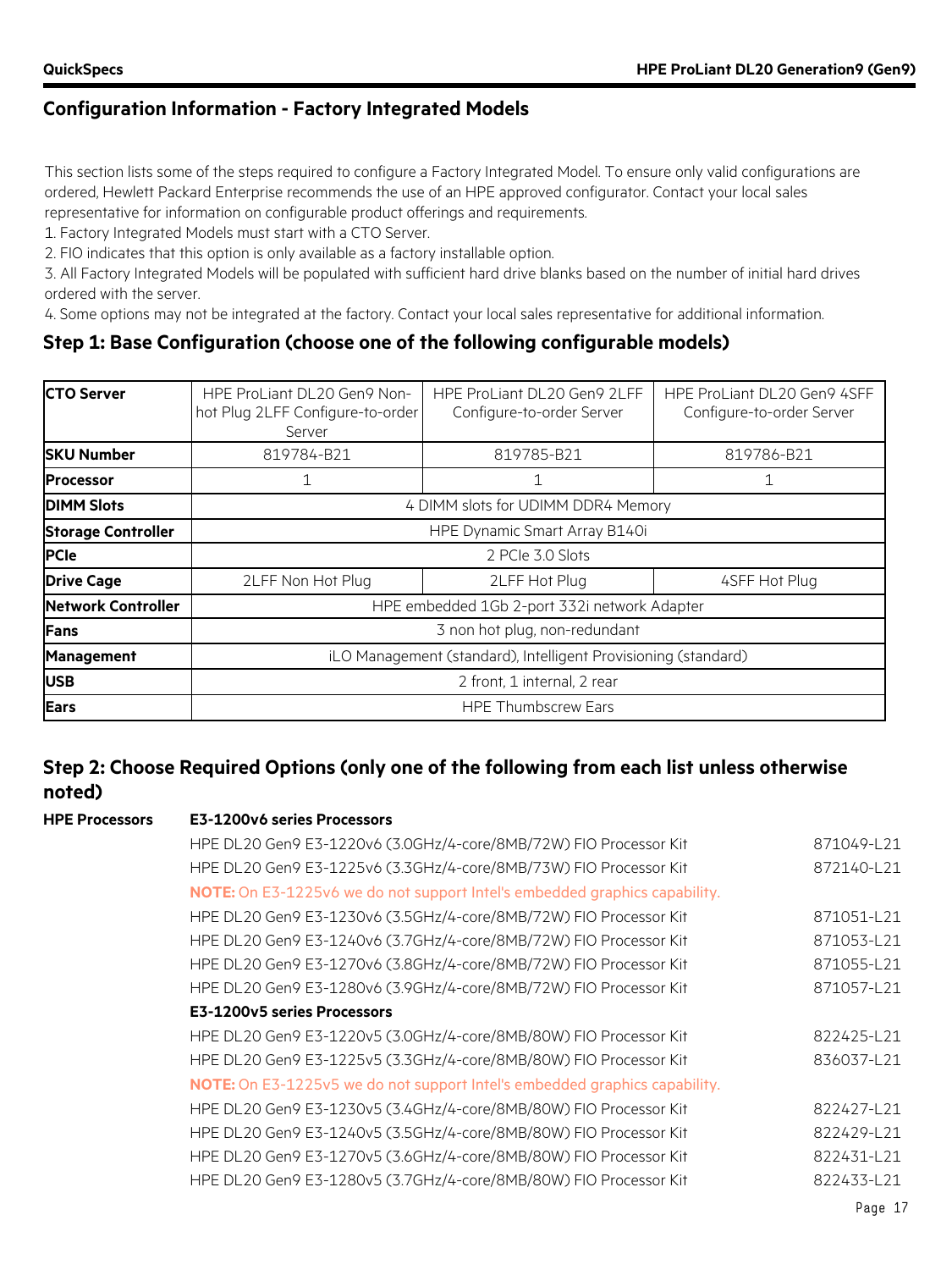|                   | HPE DL20 Gen9 E3-1260Lv5 (2.9GHz/4-core/8MB/45W) FIO Processor Kit                                                                                                                                                                                                                                             | 822437-L21 |
|-------------------|----------------------------------------------------------------------------------------------------------------------------------------------------------------------------------------------------------------------------------------------------------------------------------------------------------------|------------|
|                   | HPE DL20 Gen9 E3-1240Lv5 (2.1GHz/4-core/8MB/25W) FIO Processor Kit                                                                                                                                                                                                                                             | 822435-L21 |
|                   | Intel® Core i3-7000 series Processors                                                                                                                                                                                                                                                                          |            |
|                   | HPE ProLiant DL20 Gen9 Intel® Core™ i3-7100 (3.9GHz/2-core/3MB/51W) FIO Processor<br>Kit                                                                                                                                                                                                                       | 871059-L21 |
|                   | HPE ProLiant DL20 Gen9 Intel® Core™ i3-7300 (4.0GHz/2-core/3MB/51W) FIO Processor<br>Kit                                                                                                                                                                                                                       | 871061-L21 |
|                   | Intel® Core i3-6000 series Processors                                                                                                                                                                                                                                                                          |            |
|                   | HPE ProLiant DL20 Gen9 Intel® Core™ i3-6100 (3.7GHz/2-core/3MB/51W) FIO Processor<br>Kit                                                                                                                                                                                                                       | 840012-L21 |
|                   | HPE ProLiant DL20 Gen9 Intel® Core™ i3-6300 (3.8GHz/2-core/3MB/51W) FIO Processor<br>Kit                                                                                                                                                                                                                       | 840010-L21 |
|                   | Intel <sup>®</sup> Pentium <sup>®</sup> G4000 series Processors                                                                                                                                                                                                                                                |            |
|                   | HPE ProLiant DL20 Gen9 Intel® Pentium® G4560 (3.5GHz/2-core/3MB/54W) FIO<br>Processor Kit                                                                                                                                                                                                                      | 871063-L21 |
|                   | HPE ProLiant DL20 Gen9 Intel® Pentium® G4600 (3.6GHz/2-core/3MB/51W) FIO<br>Processor Kit                                                                                                                                                                                                                      | 871061-L21 |
|                   | HPE ProLiant DL20 Gen9 Intel® Pentium® G4500 (3.5GHz/2-core/3MB/51W) FIO<br>Processor Kit                                                                                                                                                                                                                      | 840016-L21 |
|                   | HPE ProLiant DL20 Gen9 Intel® Pentium® G4400 (3.3GHz/2-core/3MB/54W) FIO<br>Processor Kit                                                                                                                                                                                                                      | 840018-L21 |
|                   | NOTE: DDR4 speed is the maximum memory speed of the processor. Actual memory speed may depend<br>on the quantity and type of DIMMs installed.                                                                                                                                                                  |            |
|                   | NOTE: For the Intel® C232 Chipset E3-1200 Series, the letter preceding the model number indicates the<br>Product Line (E3, E5, E7); 1200x v#, 1 is the number of the CPU, 2 is socket type/segment designation,<br>00=processor SKU, x=L for low power SKUs and v# (not yet designated) is the version number. |            |
| <b>HPE Memory</b> | NOTE: Select one or more memory.                                                                                                                                                                                                                                                                               |            |
|                   | NOTE: HPE memory from previous generation servers are not qualified or warranted with this HPE<br>ProLiant Server.                                                                                                                                                                                             |            |
|                   | NOTE: HPE Standard Memory (UDIMM) is required to realize the memory performance improvements<br>and enhanced functionality listed in this document for this HPE ProLiant Server.                                                                                                                               |            |
|                   | NOTE: With one processor installed, four DIMMs slots are available                                                                                                                                                                                                                                             |            |
|                   | <b>NOTE:</b> For more information on ProLiant Energy Efficient Features, see:                                                                                                                                                                                                                                  |            |
|                   | http://www.hpe.com/go/proliant-energy-efficient                                                                                                                                                                                                                                                                |            |
|                   | NOTE: Depending on the memory configuration and processor model, the memory speed would run at<br>2133MHz. Please see Memory Population Table or the Online Memory Configuration Tool at:<br>http://www.hpe.com/go/ddr4config                                                                                  |            |
|                   | Unbuffered DIMMs (UDIMMs) - 2400 MHz                                                                                                                                                                                                                                                                           |            |
|                   | NOTE: The following memory is supported by the E3-1200v6, i3-7000 and G4560 and<br>G4600 processors only                                                                                                                                                                                                       |            |
|                   | HPE 8GB (1x8GB) Single Rank x8 DDR4-2400 CAS-17-17-17 Unbuffered Standard<br>Memory Kit                                                                                                                                                                                                                        | 862974-B21 |
|                   | HPE 16GB (1x16GB) Dual Rank x8 DDR4-2400 CAS-17-17-17 Unbuffered Standard<br>Memory Kit                                                                                                                                                                                                                        | 862976-B21 |
|                   | Unbuffered DIMMs (UDIMMs) - 2133 MHz                                                                                                                                                                                                                                                                           |            |
|                   | HPE 16GB (1x16GB) Dual Rank x8 DDR4-2133 CAS-15-15-15 Unbuffered Standard<br>Memory Kit                                                                                                                                                                                                                        | 805671-B21 |
|                   | HPE 8GB (1x8GB) Dual Rank x8 DDR4-2133 CAS-15-15-15 Unbuffered Standard Memory<br>Kit                                                                                                                                                                                                                          | 805669-B21 |
|                   |                                                                                                                                                                                                                                                                                                                | Page 18    |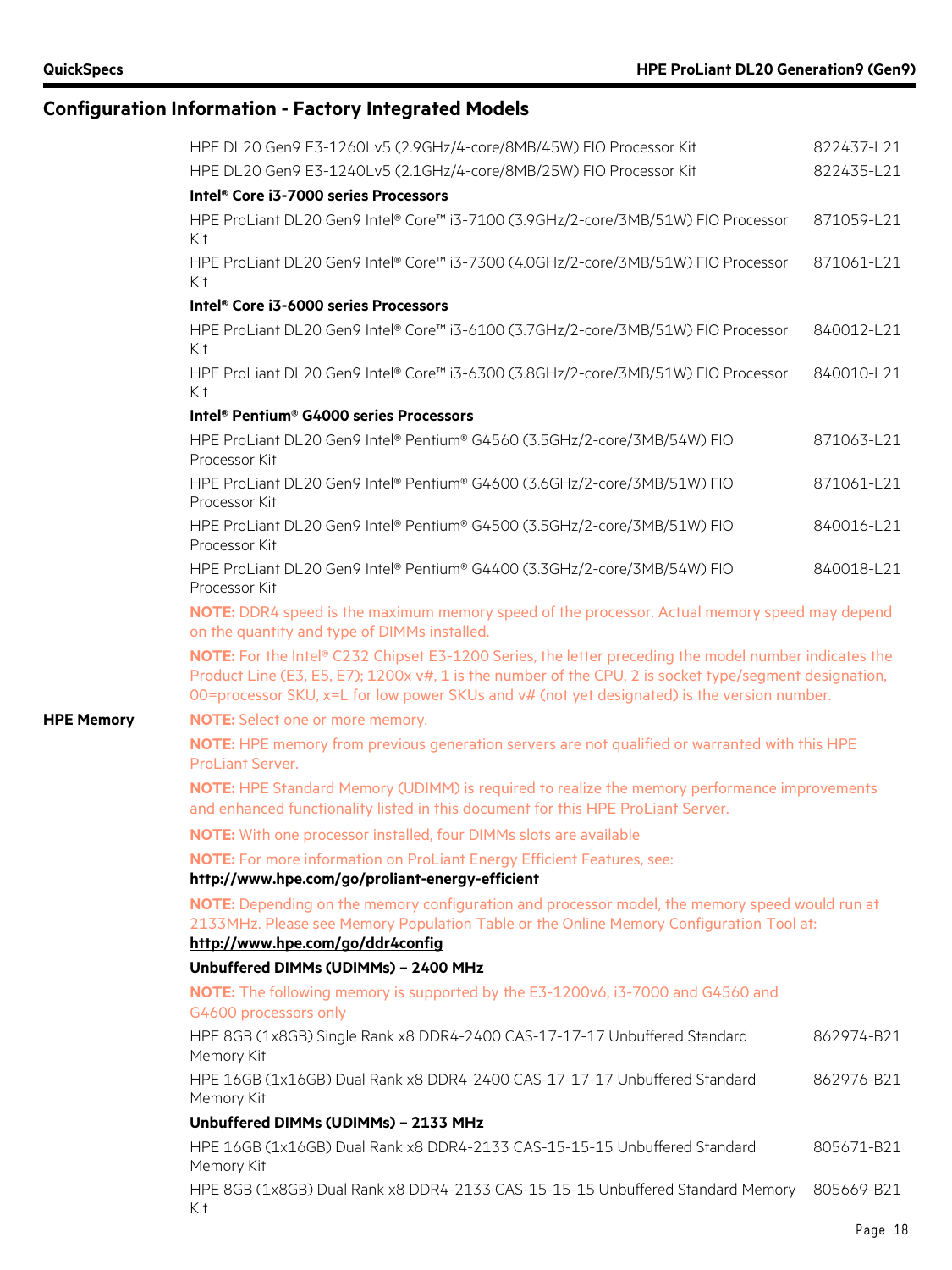|                                          | HPE 8GB (1x8GB) Single Rank x8 DDR4-2133 CAS-15-15-15 Unbuffered Standard                                                                                                                                                                                                                                                                                      | 819880-B21 |
|------------------------------------------|----------------------------------------------------------------------------------------------------------------------------------------------------------------------------------------------------------------------------------------------------------------------------------------------------------------------------------------------------------------|------------|
|                                          | Memory Kit                                                                                                                                                                                                                                                                                                                                                     |            |
|                                          | HPE 4GB (1x4GB) Single Rank x8 DDR4-2133 CAS-15-15-15 Unbuffered Standard<br>Memory Kit                                                                                                                                                                                                                                                                        | 805667-B21 |
|                                          | NOTE: Depending on the processor selected these memory will run at 2133MHz.                                                                                                                                                                                                                                                                                    |            |
| <b>HPE I/O Expansion</b>                 | HPE DL20 Gen9 PCIe Low Profile Riser FIO Kit                                                                                                                                                                                                                                                                                                                   | 854846-B21 |
| <b>Options</b>                           | HPE DL20 Gen9 Flexible LOM Riser Kit                                                                                                                                                                                                                                                                                                                           | 811259-B21 |
|                                          | HPE DL20 Gen9 GPU Enablement Kit                                                                                                                                                                                                                                                                                                                               | 811271-B21 |
|                                          | HPE Power Supplies NOTE: Prior to selecting a power supply option, it is highly recommended that you review your server<br>configuration in the HPE Power Advisor tool to determine the right size power supply for your server<br>configuration. The HPE Power Advisor is located at: http://www.hp.com/go/hppoweradvisor                                     |            |
|                                          | NOTE: On RPS Enablement Kit power options, mixing of power supplies in the same RPS enablement kit<br>is not supported. All power supplies must be of the same input voltage, output rating, and efficiency<br>rating. If non-matching power supplies are installed, you may receive an error message and/or experience<br>operational issues with your server |            |
|                                          | <b>HPE Entry-Level Power Supplies</b>                                                                                                                                                                                                                                                                                                                          |            |
|                                          | HPE DL20 Gen9 290W FIO Power Supply Unit Kit                                                                                                                                                                                                                                                                                                                   | 816283-B21 |
|                                          | HPE 900W AC 240VDC Power Input FIO Module<br>NOTE: HP Server RPS FIO Backplane Kit (828735-B21) is required for this power supply.<br>NOTE: Up to two of these option kits can be installed in one system.                                                                                                                                                     | 828734-B21 |
|                                          | HPE 900W AC 240VDC Power Backplane FIO Kit<br>NOTE: One is required when one or two HPE 900W AC 240VDC Power Input FIO Modules<br>(828734-B21) are ordered.                                                                                                                                                                                                    | 828735-B21 |
|                                          | HPE 900W AC 240VDC Redundant Power Supply Kit<br>NOTE: This Redundant Power supply kit includes 2 power supply input module and 1<br>backplane kit.                                                                                                                                                                                                            | 820792-B21 |
|                                          | HPE DL20 Gen9 Redundant Power Supply Cable Kit<br>NOTE: This RPS backplane Cable kit is mandatory to be chosen along with 900W RPS<br>Input Module (828734-B21).                                                                                                                                                                                               | 820306-B21 |
| unless otherwise noted)                  | Step 3: Choose Additional Factory Integratable Options (only one of the following from each list                                                                                                                                                                                                                                                               |            |
| <b>HPE Storage</b><br><b>Controllers</b> | NOTE: All CTO Server models include mini-SAS cables required to connect drives to the embedded B140i<br>SATA controller or H240 Smart Host Bus Adapter.<br>$C = C$                                                                                                                                                                                             |            |

#### **SAS Controllers**

#### **HPE Smart Array Controllers** HP Smart Array P440/4GB FBWC 12Gb 1-port Int FIO SAS Controller **NOTE:** Includes 96W Smart Storage Battery. **NOTE:** P440 needs to be populated in slot 2 (Full Height). 761872-B21

**HPE Smart Host Bus Adapters** HP H240 12Gb 2-ports Int FIO Smart Host Bus Adapter **NOTE:** H240 needs to be populated in slot 2 (Full Height). 761873-B21 **HPE Cable Options** HPE DL20 Gen9 2LFF Mini SAS P440 Cable Kit 811279-B21 HPE DL20 Gen9 4SFF Mini SAS P440 Cable Kit 811282-B21

**NOTE:**One of the above cables is required to be selected depending on the combination of the server and storage controller. Cable option kit descriptions include the right server and storage controller names.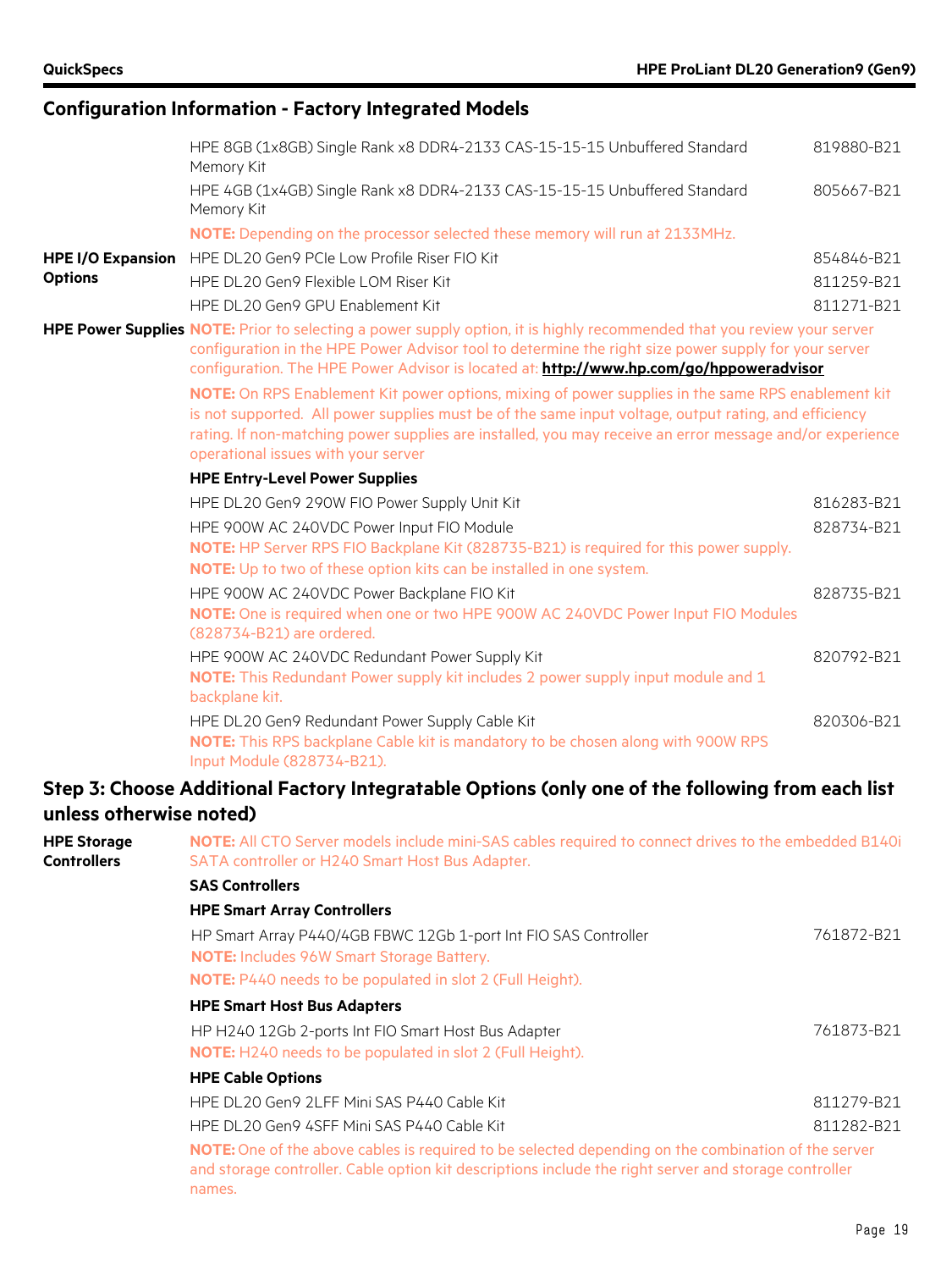| <b>BIOS Mode</b>                      | HP Legacy FIO Mode Setting<br><b>NOTE:</b> If B140i is the only controller, then this option cannot be selected.                                                                                                                  | 758959-B22 |
|---------------------------------------|-----------------------------------------------------------------------------------------------------------------------------------------------------------------------------------------------------------------------------------|------------|
| <b>Controller State</b>               | HP Mfg FIO Enable HBA Mode Setting<br>NOTE: If H240 is the primary controller with this option then RAID is not allowed.                                                                                                          | 792962-B21 |
|                                       | HP AHCI-Enable FIO Setting<br>NOTE: If B140i is the primary controller with this option then RAID is not allowed.                                                                                                                 | 801845-B21 |
| <b>HPE Insight</b><br><b>Software</b> | HP Insight Control including 1yr 24x7 Support ProLiant ML/DL/BL-bundle Single Server<br>FIO License                                                                                                                               | C6N36A     |
| <b>HPE Security Kits</b>              | HPE DL 20 Gen9 Quick Release Ear FIO Kit<br>NOTE: HPE ProLiant DL20 Gen9 ships with thumbscrew ear attachments as standard.<br>The Quick Release Ear kit needs to be purchased if you want to have a security bezel<br>installed. | 811254-B21 |

#### **Step 4: Choose Additional Options for Factory Integration from Core and Additional Options sections below**

**CAUTION:** Please refer to your installation instructions for proper tools and number of people to use for any installation. Hewlett Packard Enterprise recommends that a minimum of two people are required for all Rack Server installations.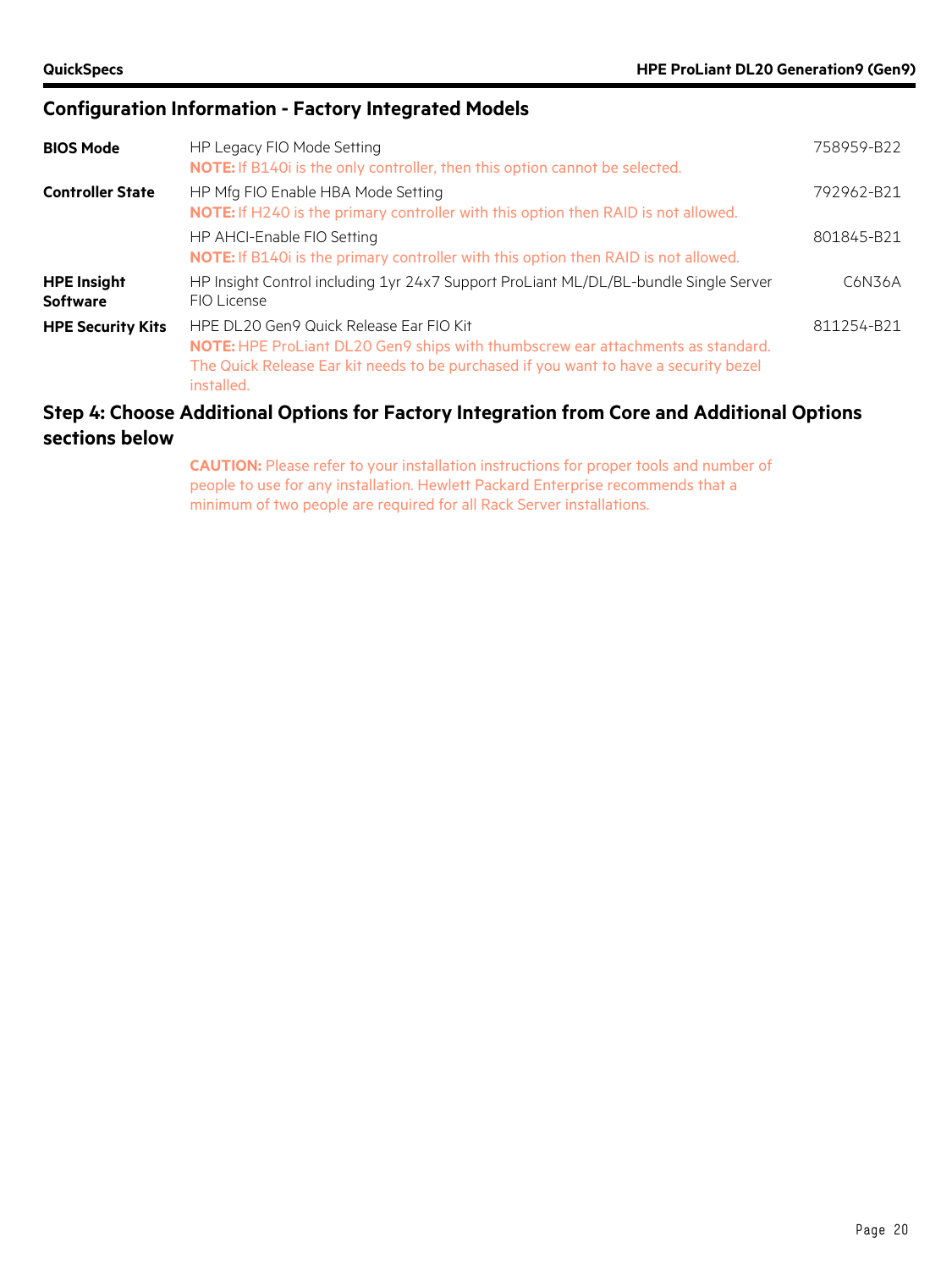**NOTE:** Some options may not be integrated at the factory. To ensure only valid configurations are ordered, Hewlett Packard Enterprise recommends the use of an HPE approved configurator. Contact your local sales representative for additional information.

| <b>HPE Unique</b><br><b>Options</b> | HPE DL20 Gen9 2LFF Mini SAS P440 Cable Kit<br><b>NOTE:</b> This cable kit is required to support P440 controller on 2LFF model.                                                                                   | 811279-B21 |
|-------------------------------------|-------------------------------------------------------------------------------------------------------------------------------------------------------------------------------------------------------------------|------------|
|                                     | HPE DL20 Gen9 4SFF Mini SAS P440 Cable Kit                                                                                                                                                                        | 811282-B21 |
|                                     | NOTE: This cable kit is required to support P440 controller on 4SFF model.                                                                                                                                        |            |
|                                     | HPE DL20 Gen9 Smart Storage Battery Holder                                                                                                                                                                        | 822451-B21 |
|                                     | <b>NOTE:</b> This holder is required to install the HPE Smart Storage battery (727258-B21)<br>on P440 controller with FBWC (820834-B21, 726821-B21).                                                              |            |
|                                     | HPE DL20 Gen9 Redundant Power Supply Backplane Cable Kit                                                                                                                                                          | 820306-B21 |
|                                     | NOTE: It is mandatory to choose this back plane cable kit to support 828734-B21,<br>775595-B21 Redundant Power Supply Input Module. This cable kit is required in<br>instances of single or double 900W PSU unit. |            |
|                                     | HPE DL20 Gen9 M.2 RA and Optical Disk Drive Power Cable Kit                                                                                                                                                       | 816284-B21 |
|                                     | <b>NOTE:</b> This cable kit is required to support M.2 and or ODD.                                                                                                                                                |            |
|                                     | HPE DL20 Gen9 Flexible LOM Riser Kit                                                                                                                                                                              | 811259-B21 |
|                                     | NOTE: This option is required to upgrade to next generation networking capabilities<br>like 10GbE.                                                                                                                |            |
|                                     | HPE DL20 Gen9 GPU Enablement Kit                                                                                                                                                                                  | 811271-B21 |
|                                     | NOTE: It is mandatory to choose the GPU enablement kit to support qualified GPU<br>card.                                                                                                                          |            |
| <b>HPE Memory</b>                   | Unbuffered DIMMs (UDIMMs) - 2400 MHz                                                                                                                                                                              |            |
|                                     | <b>NOTE:</b> The following memory is supported by the E3-1200v6, i3-7000 and G4560<br>and G4600 processors only                                                                                                   |            |
|                                     | HPE 8GB (1x8GB) Single Rank x8 DDR4-2400 CAS-17-17-17 Unbuffered Standard<br>Memory Kit                                                                                                                           | 862974-B21 |
|                                     | HPE 16GB (1x16GB) Dual Rank x8 DDR4-2400 CAS-17-17-17 Unbuffered Standard<br>Memory Kit                                                                                                                           | 862976-B21 |
|                                     | Unbuffered DIMMs (UDIMMs) - 2133 MHz                                                                                                                                                                              |            |
|                                     | <b>NOTE:</b> The following memory is supported by the E3-1200v5, i3-6000 and G4500<br>and G4400 processors only                                                                                                   |            |
|                                     | HPE 16GB (1x16GB) Dual Rank x8 DDR4-2133 CAS-15-15-15 Unbuffered Standard<br>Memory Kit                                                                                                                           | 805671-B21 |
|                                     | HPE 8GB (1x8GB) Dual Rank x8 DDR4-2133 CAS-15-15-15 Unbuffered Standard<br>Memory Kit                                                                                                                             | 805669-B21 |
|                                     | HPE 8GB (1x8GB) Single Rank x8 DDR4-2133 CAS-15-15-15 Unbuffered Standard<br>Memory Kit                                                                                                                           | 819880-B21 |
|                                     | HPE 4GB (1x4GB) Single Rank x8 DDR4-2133 CAS-15-15-15 Unbuffered Standard<br>Memory Kit                                                                                                                           | 805667-B21 |
|                                     | NOTE: Depending on the processor selected these memory will run at 2133MHz.                                                                                                                                       |            |
| <b>HPE Optical Drives</b>           | HPE 9.5mm SATA DVD-ROM JackBlack Gen9 Optical Drive                                                                                                                                                               | 726536-B21 |
|                                     | HPE 9.5mm SATA DVD-RW JackBlack G9 Optical Drive                                                                                                                                                                  | 726537-B21 |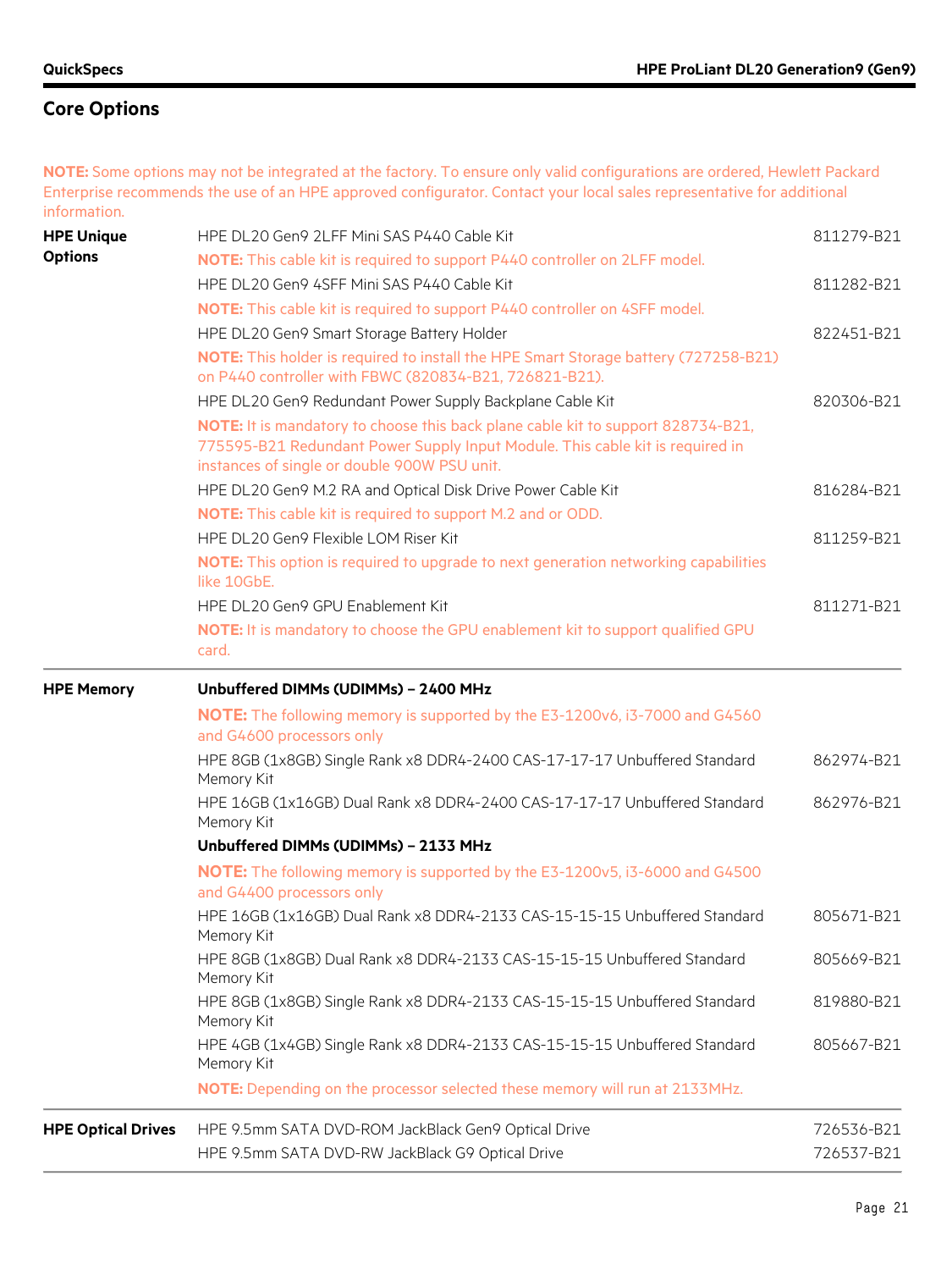| <b>HPE Drives</b> | SATA Non-Hot Plug LFF (3.5-inch) Midline (MDL) Drives                                                               |            |
|-------------------|---------------------------------------------------------------------------------------------------------------------|------------|
|                   | HPE 1TB SATA 6G Midline 7.2K LFF (3.5in) RW 1yr Wty HDD                                                             | 801882-B21 |
|                   | HPE 2TB SATA 6G Midline 7.2K LFF (3.5in) RW 1yr Wty HDD                                                             | 801884-B21 |
|                   | HPE 4TB SATA 6G Midline 7.2K LFF (3.5in) RW 1yr Wty HDD                                                             | 801888-B21 |
|                   | SATA Non-Hot Plug LFF (3.5-inch) Entry (ETY) Drives                                                                 |            |
|                   | HPE 500GB SATA 6G Midline 7.2K LFF (3.5in) RW 1yr Wty HDD                                                           | 843264-B21 |
|                   | HPE 1TB SATA 6G Entry 7.2K LFF (3.5in) RW 1yr Wty HDD                                                               | 843266-B21 |
|                   | HPE 2TB SATA 6G Midline 7.2K LFF (3.5in) RW 1yr Wty HDD                                                             | 843268-B21 |
|                   | HPE 3TB SATA 6G Midline 7.2K LFF (3.5in) RW 1yr Wty HDD                                                             | 843270-B21 |
|                   | HPE 4TB SATA 6G Entry 5.9K LFF (3.5in) RW 1yr Wty HDD                                                               | 815635-B21 |
|                   | NOTE: These Entry drives will have lower performance and workload rating in<br>comparison to HPE enterprise drives. |            |
|                   | 6G SATA SC Hot Plug LFF 7.2K (3.5-inch) Standard Drives                                                             |            |
|                   | HPE 1TB SATA 6G Midline 7.2K LFF (3.5in) SC 1yr Wty HDD                                                             | 858594-B21 |
|                   | HPE 2TB SATA 6G Midline 7.2K LFF (3.5in) SC 1yr Wty HDD                                                             | 858596-B21 |
|                   | SATA Hot Plug LFF (3.5-inch) Midline (MDL) Drives                                                                   |            |
|                   | HPE 1TB SATA 6G Midline 7.2K LFF (3.5in) SC 1yr Wty HDD                                                             | 861691-B21 |
|                   | HPE 2TB SATA 6G Midline 7.2K LFF (3.5in) SC 1yr Wty Digitally Signed Firmware HDD                                   | 872489-B21 |
|                   | HPE 2TB SATA 6G Midline 7.2K LFF (3.5in) SC 1yr Wty HDD                                                             | 861676-B21 |
|                   | HPE 3TB SATA 6G Midline 7.2K LFF (3.5in) SC 1yr Wty Digitally Signed Firmware HDD                                   | 861693-B21 |
|                   | HPE 4TB SATA 6G Midline 7.2K LFF (3.5in) SC 1yr Wty 512e HDD                                                        | 861752-B21 |
|                   | HPE 4TB SATA 6G Midline 7.2K LFF (3.5in) SC 1yr Wty Digitally Signed Firmware HDD                                   | 872491-B21 |
|                   | HPE 4TB SATA 6G Midline 7.2K LFF (3.5in) SC 1yr Wty HDD                                                             | 861678-B21 |
|                   | HPE 6TB SATA 6G Midline 7.2K LFF (3.5in) SC 1yr Wty 512e HDD                                                        | 861750-B21 |
|                   | HPE 6TB SATA 6G Midline 7.2K LFF (3.5in) SC 1yr Wty Digitally Signed Firmware HDD                                   | 846510-B21 |
|                   | HPE 8TB SATA 6G Midline 7.2K LFF (3.5in) SC 1yr Wty Helium 512e Digitally Signed<br>Firmware HDD                    | 861594-B21 |
|                   | HPE 8TB SATA 6G Midline 7.2K LFF (3.5in) SC 1yr Wty 512e Digitally Signed Firmware<br><b>HDD</b>                    | 819203-B21 |
|                   | HPE 10TB SATA 6G Midline 7.2K LFF (3.5in) SC 1yr Wty Helium 512e Digitally Signed<br>Firmware HDD                   | 857648-B21 |
|                   | SAS Hot Plug SFF (2.5-inch) Enterprise (ENT) Drives                                                                 |            |
|                   | HPE 300GB SAS 12G Enterprise 15K SFF (2.5in) SC 3yr Wty Digitally Signed Firmware<br><b>HDD</b>                     | 870753-B21 |
|                   | HPE 300GB SAS 12G Enterprise 10K SFF (2.5in) SC 3yr Wty Digitally Signed Firmware<br><b>HDD</b>                     | 872475-B21 |
|                   | HPE 300GB SAS 12G Enterprise 15K SFF (2.5in) SC 3yr Wty HDD                                                         | 759208-B21 |
|                   | HPE 300GB SAS 12G Enterprise 10K SFF (2.5in) SC 3yr Wty HDD                                                         | 785067-B21 |
|                   | HPE 450GB SAS 12G Enterprise 15K SFF (2.5in) SC 3yr Wty HDD                                                         | 759210-B21 |
|                   | HPE 600GB SAS 12G Enterprise 15K SFF (2.5in) SC 3yr Wty Digitally Signed Firmware<br><b>HDD</b>                     | 870757-B21 |
|                   | HPE 600GB SAS 12G Enterprise 10K SFF (2.5in) SC 3yr Wty Digitally Signed Firmware<br><b>HDD</b>                     | 872477-B21 |
|                   | HPE 600GB SAS 12G Enterprise 15K SFF (2.5in) SC 3yr Wty HDD                                                         | 759212-B21 |
|                   | HPE 600GB SAS 12G Enterprise 10K SFF (2.5in) SC 3yr Wty HDD                                                         | 781516-B21 |
|                   | HPE 600GB SAS 12G Enterprise 15K SFF (2.5in) SC 3yr Wty 512e Digitally Signed<br>Firmware HDD                       | 870763-B21 |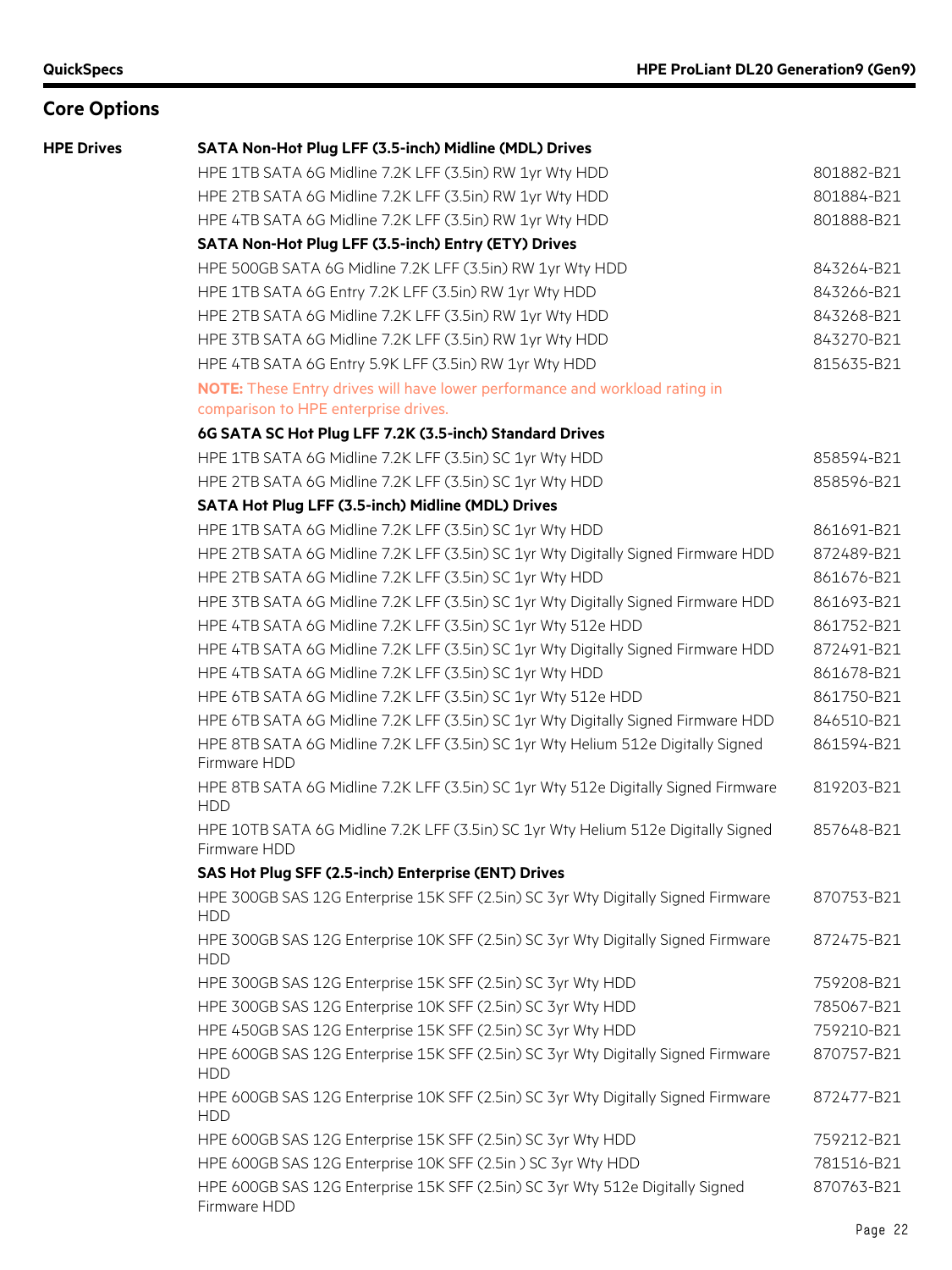| HPE 900GB SAS 12G Enterprise 15K SFF (2.5in) SC 3yr Wty Digitally Signed Firmware<br><b>HDD</b>                                                                        | 870759-B21 |
|------------------------------------------------------------------------------------------------------------------------------------------------------------------------|------------|
| HPE 900GB SAS 12G Enterprise 10K SFF (2.5in) SC 3yr Wty HDD                                                                                                            | 785069-B21 |
| HPE 900GB SAS 12G Enterprise 15K SFF (2.5in) SC 3yr Wty 512e Digitally Signed<br>Firmware HDD                                                                          | 870765-B21 |
| HPE 1.2TB SAS 12G Enterprise 10K SFF (2.5in) SC 3yr Wty Digitally Signed Firmware<br><b>HDD</b>                                                                        | 872479-B21 |
| HPE 1.2TB SAS 12G Enterprise 10K SFF (2.5in) SC 3yr Wty HDD                                                                                                            | 781518-B21 |
| HPE 1.8TB SAS 12G Enterprise 10K SFF (2.5in) SC 3yr Wty 512e HDD                                                                                                       | 791034-B21 |
| HPE 1.8TB SAS 12G Enterprise 10K SFF (2.5in) SC 3yr Wty 512e Digitally Signed<br>Firmware HDD                                                                          | 872481-B21 |
| HPE 2.4TB SAS 12G Enterprise 10K SFF (2.5in) SC 3yr Wty 512e Digitally Signed<br>Firmware HDD                                                                          | 881457-B21 |
| SAS Hot Plug LFF (3.5-inch) Enterprise (ENT) Drives                                                                                                                    |            |
| HPE 300GB SAS 12G Enterprise 15K LFF (3.5in) SCC 3yr Wty HDD                                                                                                           | 737261-B21 |
| HPE 450GB SAS 12G Enterprise 15K LFF (3.5in) SCC 3yr Wty HDD                                                                                                           | 737394-B21 |
| HPE 600GB SAS 12G Enterprise 15K LFF (3.5in) SC 3yr Wty HDD                                                                                                            | 765424-B21 |
| SAS Hot Plug LFF (3.5-inch) Midline (MDL) Drives                                                                                                                       |            |
| HPE 1TB SAS 12G Midline 7.2K LFF (3.5in) SC 1yr Wty Digitally Signed Firmware HDD                                                                                      | 846524-B21 |
| HPE 2TB SAS 12G Midline 7.2K LFF (3.5in) SC 1yr Wty Digitally Signed Firmware HDD                                                                                      | 872485-B21 |
| HPE 2TB SAS 12G Midline 7.2K LFF (3.5in) SC 1yr Wty HDD                                                                                                                | 818365-B21 |
| HPE 3TB SAS 12G Midline 7.2K LFF (3.5in) SC 1yr Wty Digitally Signed Firmware HDD                                                                                      | 846528-B21 |
| HPE 4TB SAS 12G Midline 7.2K LFF (3.5in) SC 1yr Wty 512e HDD                                                                                                           | 861756-B21 |
| HPE 4TB SAS 12G Midline 7.2K LFF (3.5in) SC 1yr Wty Digitally Signed Firmware HDD                                                                                      | 872487-B21 |
| HPE 4TB SAS 12G Midline 7.2K LFF (3.5in) SC 1yr Wty HDD                                                                                                                | 818367-B21 |
| HPE 6TB SAS 12G Midline 7.2K LFF (3.5in) SC 1yr Wty Digitally Signed Firmware HDD                                                                                      | 846514-B21 |
| HPE 6TB SAS 12G Midline 7.2K LFF (3.5in) SC 1yr Wty 512e HDD                                                                                                           | 861754-B21 |
| HPE 8TB SAS 12G Midline 7.2K LFF (3.5in) SC 1yr Wty Helium 512e Digitally Signed<br>Firmware HDD                                                                       | 861590-B21 |
| HPE 8TB SAS 12G Midline 7.2K LFF (3.5in) SC 1yr Wty 512e Digitally Signed Firmware<br><b>HDD</b>                                                                       | 819201-B21 |
| HPE 10TB SAS 12G Midline 7.2K LFF (3.5in) SC 1yr Wty Helium 512e Digitally Signed<br>Firmware HDD                                                                      | 857644-B21 |
| SATA Hot Plug SFF (2.5-inch) Midline (MDL) Drives                                                                                                                      |            |
| HPE 1TB SATA 6G Midline 7.2K SFF (2.5in) SC 1yr Wty Digitally Signed Firmware HDD                                                                                      | 655710-B21 |
| 6G SATA Hot Plug SFF (2.5-inch) SC 512e Drives                                                                                                                         |            |
| HPE 1TB SATA 6G Midline 7.2K SFF (2.5in) SC 1yr Wty 512e Digitally Signed Firmware<br><b>HDD</b>                                                                       | 765453-B21 |
| HPE 2TB SATA 6G Midline 7.2K SFF (2.5in) SC 1yr Wty 512e Digitally Signed Firmware<br><b>HDD</b>                                                                       | 765455-B21 |
| <b>SSD Selection</b>                                                                                                                                                   |            |
| To streamline the configuration process for HPE ProLiant Gen9 servers and to provide<br>the best product availability, HPE recommends SSDs from the list located here: |            |
| https://ssd.hpe.com/recommend                                                                                                                                          |            |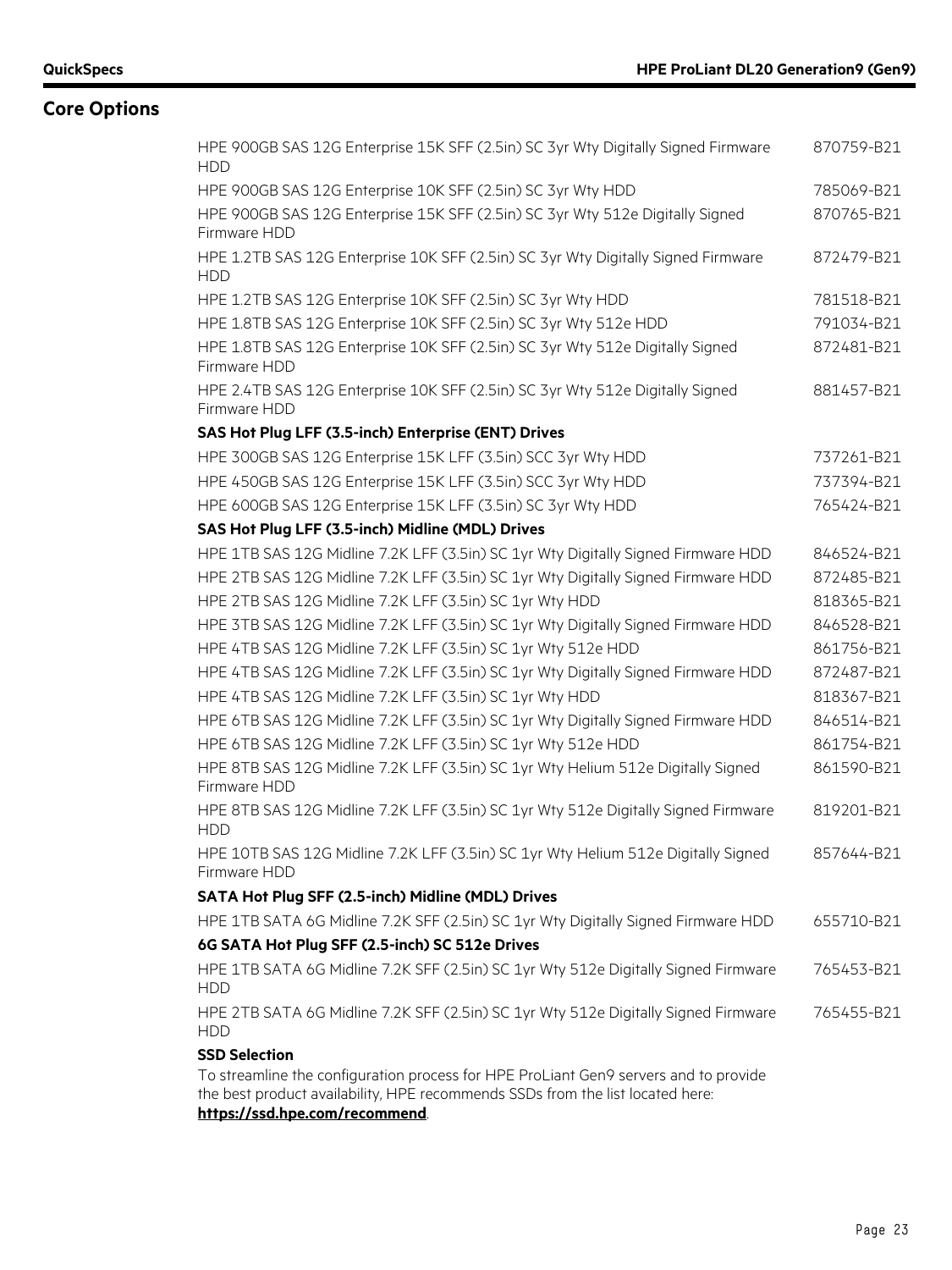#### **6G SATA Hot Plug SFF (2.5-inch) SC Mixed Use Solid State Drives**

| HPE 240GB SATA 6G Mixed Use SFF (2.5in) SC 3yr Wty Digitally Signed Firmware SSD                 | 880295-B21 |
|--------------------------------------------------------------------------------------------------|------------|
| HPE 240GB SATA 6G Mixed Use SFF (2.5in) SC 3yr Wty Digitally Signed Firmware SSD                 | 875483-B21 |
| HPE 480GB SATA 6G Mixed Use SFF (2.5in) SC 3yr Wty Digitally Signed Firmware SSD                 | 877776-B21 |
| HPE 480GB SATA 6G Mixed Use SFF (2.5in) SC 3yr Wty Digitally Signed Firmware SSD                 | 872344-B21 |
| HPE 480GB SATA 6G Mixed Use SFF (2.5in) SC 3yr Wty Digitally Signed Firmware SSD                 | 875470-B21 |
| HPE 960GB SATA 6G Mixed Use SFF (2.5in) SC 3yr Wty Digitally Signed Firmware SSD                 | 877782-B21 |
| HPE 960GB SATA 6G Mixed Use SFF (2.5in) SC 3yr Wty Digitally Signed Firmware SSD                 | 872348-B21 |
| HPE 960GB SATA 6G Mixed Use SFF (2.5in) SC 3yr Wty Digitally Signed Firmware SSD                 | 875474-B21 |
| HPE 1.6TB SATA 6G Mixed Use SFF (2.5in) SC 3yr Wty SSD                                           | 804631-B21 |
| HPE 1.92TB SATA 6G Mixed Use SFF (2.5in) SC 3yr Wty Digitally Signed Firmware SSD                | 877788-B21 |
| HPE 1.92TB SATA 6G Mixed Use SFF (2.5in) SC 3yr Wty Digitally Signed Firmware SSD                | 872352-B21 |
| HPE 1.92TB SATA 6G Mixed Use SFF (2.5in) SC 3yr Wty Digitally Signed Firmware SSD                | 875478-B21 |
| 12G SAS Hot Plug SFF (2.5-inch) SC 512e Drives                                                   |            |
| HPE 600GB SAS 12G Enterprise 15K SFF (2.5in) SC 3yr Wty 512e HDD                                 | 748387-B21 |
| HPE 1TB SAS 12G Midline 7.2K SFF (2.5in) SC 1yr Wty 512e Digitally Signed Firmware<br><b>HDD</b> | 765464-B21 |
| HPE 1TB SAS 12G Midline 7.2K SFF (2.5in) SC 1yr Wty Digitally Signed Firmware HDD                | 832514-B21 |
| HPE 2TB SAS 12G Midline 7.2K SFF (2.5in) SC 1yr Wty 512e HDD                                     | 765466-B21 |
| 12G SAS Hot Plug SFF (2.5-inch) SC Read Intensive Solid State Drives                             |            |
| HPE 480GB SAS 12G Read Intensive SFF (2.5in) SC 3yr Wty Digitally Signed Firmware<br><b>SSD</b>  | 875311-B21 |
| HPE 960GB SAS 12G Read Intensive SFF (2.5in) SC 3yr Wty Digitally Signed Firmware<br><b>SSD</b>  | 872390-B21 |
| HPE 960GB SAS 12G Read Intensive SFF (2.5in) SC 3yr Wty Digitally Signed Firmware<br><b>SSD</b>  | 875313-B21 |
| HPE 1.92TB SAS 12G Read Intensive SFF (2.5in) SC 3yr Wty Digitally Signed Firmware<br>SSD        | 872392-B21 |
| HPE 1.92TB SAS 12G Read Intensive SFF (2.5in) SC 3yr Wty Digitally Signed Firmware<br><b>SSD</b> | 875326-B21 |
| HPE 3.84TB SAS 12G Read Intensive SFF (2.5in) SC 3yr Wty Digitally Signed Firmware<br><b>SSD</b> | 872394-B21 |
| HPE 3.84TB SAS 12G Read Intensive SFF (2.5in) SC 3yr Wty Digitally Signed Firmware<br><b>SSD</b> | 875330-B21 |
| 12G SAS Hot Plug SFF (2.5-inch) SC Write Intensive Solid State Drives                            |            |
| HPE 400GB SAS 12G Write Intensive SFF (2.5in) SC 3yr Wty Digitally Signed Firmware<br><b>SSD</b> | 873351-B21 |
| HPE 800GB SAS 12G Write Intensive SFF (2.5in) SC 3yr Wty Digitally Signed Firmware<br><b>SSD</b> | 873355-B21 |
| HPE 1.6TB SAS 12G Write Intensive SFF (2.5in) SC 3yr Wty Digitally Signed Firmware<br><b>SSD</b> | 873357-B21 |
| 12G SAS Hot Plug SFF (2.5-inch) SC Mixed Use Solid State Drives                                  |            |
| HPE 400GB SAS 12G Mixed Use SFF (2.5in) SC 3yr Wty Digitally Signed Firmware SSD                 | 873359-B21 |
| HPE 400GB SAS 12G Mixed Use SFF (2.5in) SC 3yr Wty Digitally Signed Firmware SSD                 | 872374-B21 |
| HPE 800GB SAS 12G Mixed Use SFF (2.5in) SC 3yr Wty Digitally Signed Firmware SSD                 | 873363-B21 |
| HPE 800GB SAS 12G Mixed Use SFF (2.5in) SC 3yr Wty Digitally Signed Firmware SSD                 | 872376-B21 |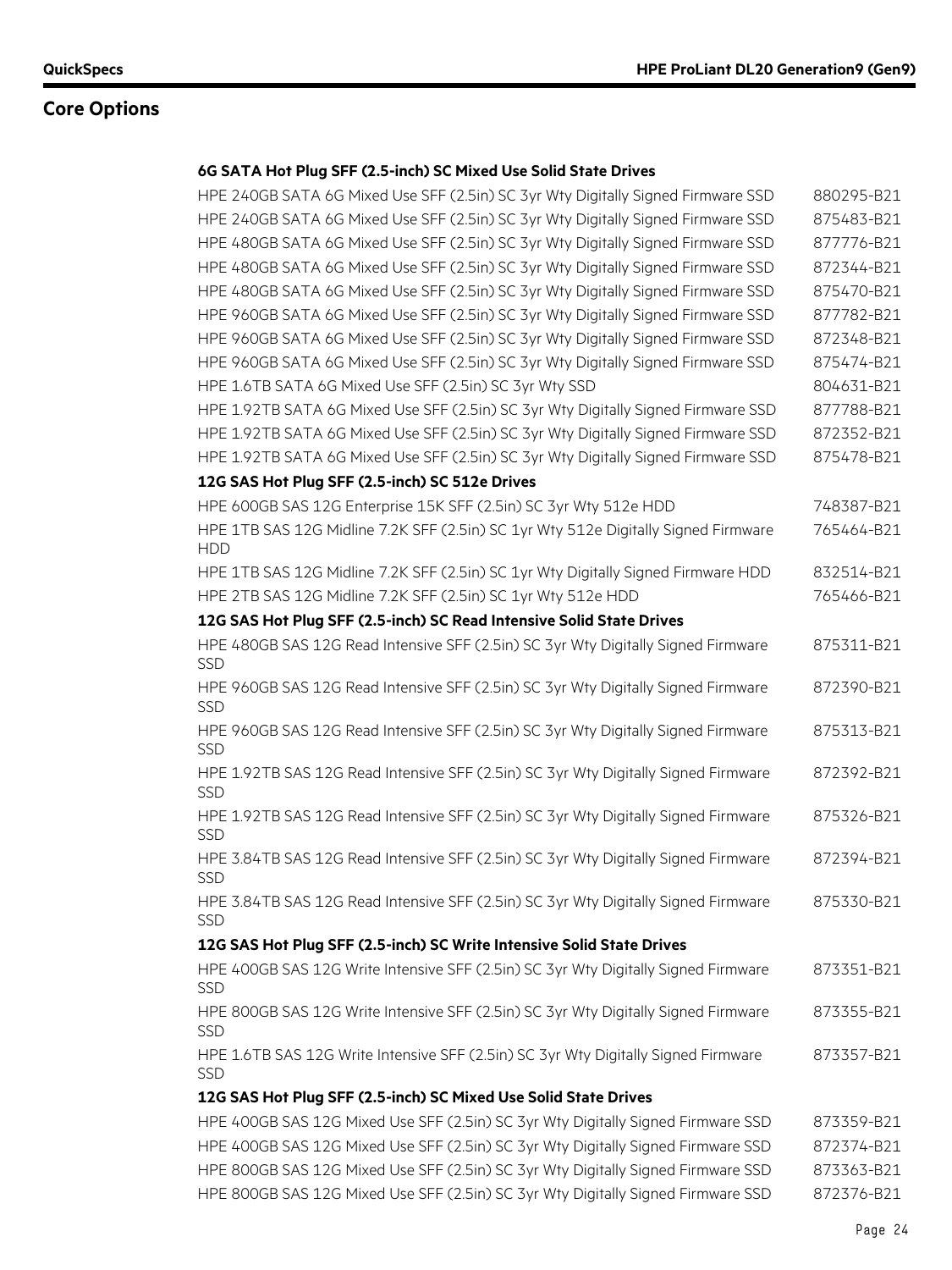| HPE 1.6TB SAS 12G Mixed Use SFF (2.5in) SC 3yr Wty Digitally Signed Firmware SSD                | 873365-B21 |
|-------------------------------------------------------------------------------------------------|------------|
| HPE 1.6TB SAS 12G Mixed Use SFF (2.5in) SC 3yr Wty Digitally Signed Firmware SSD                | 872382-B21 |
| HPE 3.2TB SAS 12G Mixed Use SFF (2.5in) SC 3yr Wty Digitally Signed Firmware SSD                | 873367-B21 |
| HPE 3.2TB SAS 12G Mixed Use SFF (2.5in) SC 3yr Wty Digitally Signed Firmware SSD                | 872386-B21 |
| 12G SAS Hot Plug SFF (3.5-inch) SC Mixed Use Solid State Drives                                 |            |
| HPE 800GB SAS 12G Mixed Use LFF (3.5in) SCC 3yr Wty Digitally Signed Firmware<br><b>SSD</b>     | 872378-B21 |
| 6G SATA Hot Plug LFF (3.5-inch) Mixed Use SCC Solid State Drives                                |            |
| HPE 480GB SATA 6G Mixed Use LFF (3.5in) SCC 3yr Wty Digitally Signed Firmware<br>SSD            | 875472-B21 |
| HPE 480GB SATA 6G Mixed Use LFF (3.5in) SCC 3yr Wty Digitally Signed Firmware<br><b>SSD</b>     | 872346-B21 |
| HPE 960GB SATA 6G Mixed Use LFF (3.5in) SCC 3yr Wty Digitally Signed Firmware<br>SSD            | 877784-B21 |
| HPE 960GB SATA 6G Mixed Use LFF (3.5in) SCC 3yr Wty Digitally Signed Firmware<br><b>SSD</b>     | 875476-B21 |
| HPE 960GB SATA 6G Mixed Use LFF (3.5in) SCC 3yr Wty Digitally Signed Firmware<br><b>SSD</b>     | 872350-B21 |
| HPE 1.6TB SATA 6G Mixed Use LFF (3.5in) SCC 3yr Wty SSD                                         | 804634-B21 |
| HPE 1.92TB SATA 6G Mixed Use LFF (3.5in) SCC 3yr Wty Digitally Signed Firmware<br><b>SSD</b>    | 877790-B21 |
| HPE 1.92TB SATA 6G Mixed Use LFF (3.5in) SCC 3yr Wty Digitally Signed Firmware<br><b>SSD</b>    | 875480-B21 |
| Mixed Use - 6G SATA - M.2 - Solid State Drives                                                  |            |
| HPE 240GB SATA 6G Mixed Use M.2 2280 3yr Wty Digitally Signed Firmware SSD                      | 875488-B21 |
| HPE 480GB SATA 6G Mixed Use M.2 2280 3yr Wty Digitally Signed Firmware SSD                      | 875490-B21 |
| HPE 960GB SATA 6G Mixed Use M.2 2280 3yr Wty Digitally Signed Firmware SSD                      | 875492-B21 |
| 6G SATA Hot Plug SFF (2.5-inch) SC Read Intensive Solid State Drives                            |            |
| HPE 150GB SATA 6G Read Intensive SFF (2.5in) SC 3yr Wty Digitally Signed Firmware<br><b>SSD</b> | 869374-B21 |
| HPE 240GB SATA 6G Read Intensive SFF (2.5in) SC 3yr Wty Digitally Signed Firmware<br><b>SSD</b> | 877740-B21 |
| HPE 240GB SATA 6G RI SFF SC DS SSD                                                              | 868814-B21 |
| HPE 240GB SATA 6G Read Intensive SFF (2.5in) SC 3yr Wty Digitally Signed Firmware<br><b>SSD</b> | 869376-B21 |
| HPE 240GB SATA 6G Read Intensive SFF (2.5in) SC 3yr Wty Digitally Signed Firmware<br>SSD        | 875503-B21 |
| HPE 480GB SATA 6G Read Intensive SFF (2.5in) SC 3yr Wty Digitally Signed Firmware<br><b>SSD</b> | 877746-B21 |
| HPE 480GB SATA 6G RI SFF SC DS SSD                                                              | 868818-B21 |
| HPE 480GB SATA 6G Read Intensive SFF (2.5in) SC 3yr Wty Digitally Signed Firmware<br><b>SSD</b> | 869378-B21 |
| HPE 480GB SATA 6G Read Intensive SFF (2.5in) SC 3yr Wty Digitally Signed Firmware<br><b>SSD</b> | 875509-B21 |
| HPE 960GB SATA 6G RI SFF SC DS SSD                                                              | 868822-B21 |
| HPE 960GB SATA 6G Read Intensive SFF (2.5in) SC 3yr Wty Digitally Signed Firmware<br><b>SSD</b> | 869384-B21 |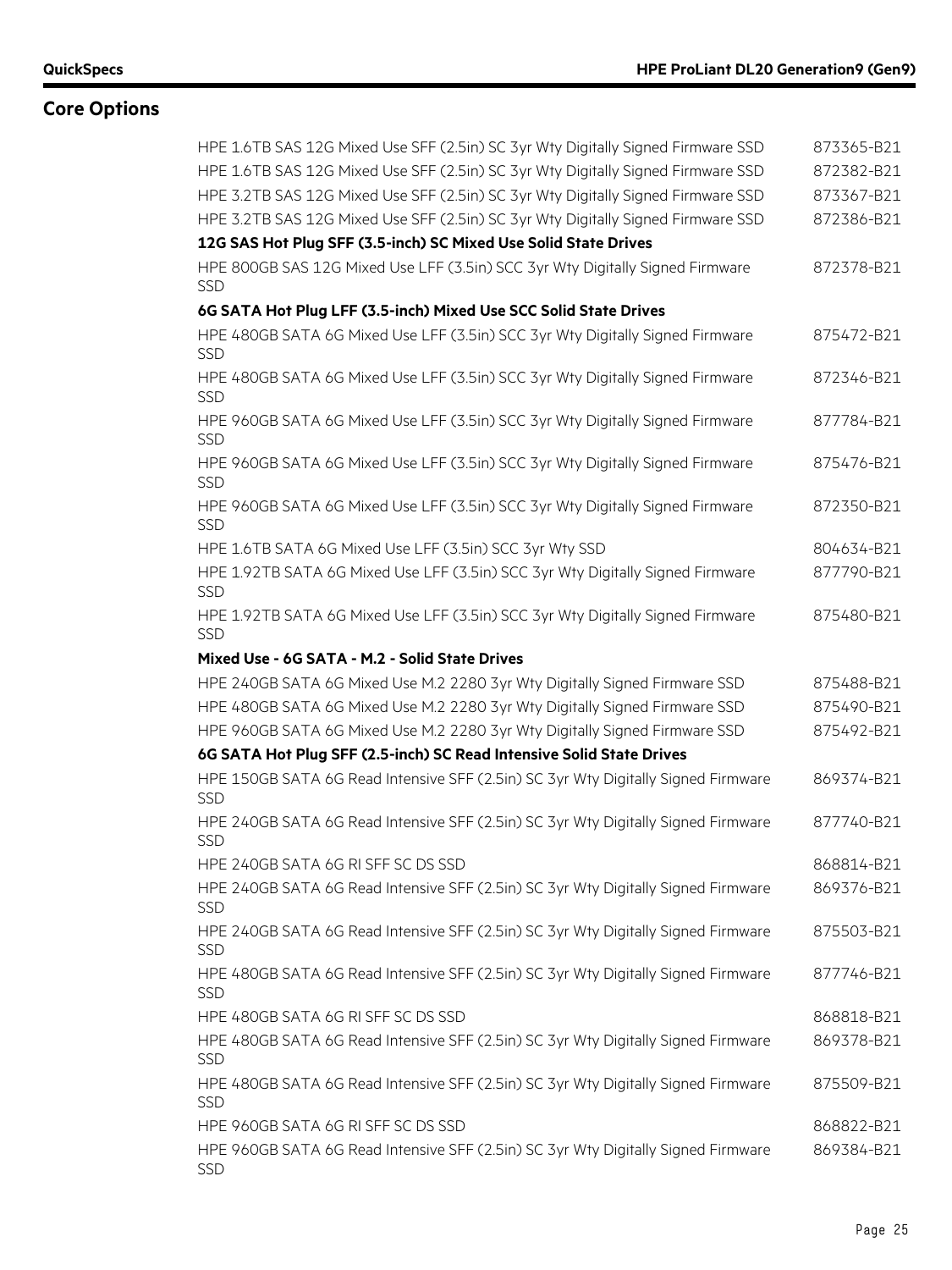| HPE 960GB SATA 6G Read Intensive SFF (2.5in) SC 3yr Wty Digitally Signed Firmware<br><b>SSD</b>  | 875511-B21 |
|--------------------------------------------------------------------------------------------------|------------|
| HPE 1.6TB SATA 6G Read Intensive SFF (2.5in) SC 3yr Wty Digitally Signed Firmware<br><b>SSD</b>  | 869386-B21 |
| HPE 960GB SATA 6G Read Intensive SFF (2.5in) SC 3yr Wty Digitally Signed Firmware<br><b>SSD</b>  | 877752-B21 |
| HPE 960GB SATA 6G Read Intensive SFF (2.5in) SC 3yr Wty SSD                                      | 871768-B21 |
| HPE 1.92TB SATA 6G Read Intensive SFF (2.5in) SC 3yr Wty Digitally Signed Firmware<br><b>SSD</b> | 877758-B21 |
| HPE 1.92TB SATA 6G RI SFF SC DS SSD                                                              | 868826-B21 |
| HPE 1.92TB SATA 6G Read Intensive SFF (2.5in) SC 3yr Wty Digitally Signed Firmware<br>SSD        | 871770-B21 |
| HPE 1.92TB SATA 6G Read Intensive SFF (2.5in) SC 3yr Wty Digitally Signed Firmware<br>SSD        | 875513-B21 |
| HPE 3.84TB SATA 6G Read Intensive SFF (2.5in) SC 3yr Wty Digitally Signed Firmware<br><b>SSD</b> | 877764-B21 |
| HPE 3.84TB SATA 6G RI SFF SC DS SSD                                                              | 868830-B21 |
| HPE 7.68TB SAS 12G Read Intensive SFF (2.5in) SC 3yr Wty Digitally Signed Firmware<br><b>SSD</b> | 870144-B21 |
| 6G SATA Hot Plug LFF (3.5-inch) SC Read Intensive Solid State Drives                             |            |
| HPE 480GB SATA 6G Read Intensive LFF (3.5in) SCC 3yr Wty Digitally Signed<br>Firmware SSD        | 877748-B21 |
| HPE 480GB SATA 6G Read Intensive LFF (3.5in) SCC 3yr Wty Digitally Signed<br>Firmware SSD        | 869380-B21 |
| HPE 960GB SATA 6G Read Intensive LFF (3.5in) SCC 3yr Wty Digitally Signed<br>Firmware SSD        | 877754-B21 |
| HPE 1.6TB SATA 6G Read Intensive LFF (3.5in) SCC 3yr Wty Digitally Signed Firmware<br><b>SSD</b> | 869388-B21 |
| HPE 1.92TB SATA 6G Read Intensive LFF (3.5in) SCC 3yr Wty Digitally Signed<br>Firmware SSD       | 877760-B21 |
| Read Intensive - 6G SATA - M.2 - Solid State Drives                                              |            |
| HPE 150GB SATA 6G Read Intensive M.2 2280 3yr Wty Digitally Signed Firmware SSD                  | 875317-B21 |
| HPE 480GB SATA 6G Read Intensive M.2 2280 3yr Wty Digitally Signed Firmware SSD                  | 875319-B21 |
| HPE 480GB SATA 6G Read Intensive M.2 2280 3yr Wty Digitally Signed Firmware SSD                  | 875498-B21 |
| HPE 960GB SATA 6G Read Intensive M.2 2280 3yr Wty Digitally Signed Firmware SSD                  | 875500-B21 |
| 6G SATA Hot Plug SFF (2.5-inch) SC Write Intensive Solid State Drives                            |            |
| HPE 400GB SATA 6G WI SFF SC DS SSD                                                               | 872355-B21 |
| HPE 800GB SATA 6G WI SFF SC DS SSD                                                               | 872359-B21 |
| HPE 1.6TB SATA 6G WI SFF SC DS SSD                                                               | 872363-B21 |
| 6G SATA Hot Plug LFF (3.5-inch) SC Write Intensive Solid State Drives                            |            |
| HPE 400GB SATA 6G WI LFF SCC DS SSD                                                              | 872357-B21 |
| HPE 800GB SATA 6G WI LFF SCC DS SSD                                                              | 872361-B21 |
| HPE 1.6TB SATA 6G WI LFF SCC DS SSD                                                              | 872365-B21 |
| M.2 SSD                                                                                          |            |
| HPE Universal SATA HHHL 3yr Wty M.2 Kit                                                          | 878783-B21 |
| HPE 340GB SATA 6G Read Intensive 3yr Wty M.2 Kit                                                 | 835563-B21 |
| HPE 340GB SATA 6G Read Intensive 3yr Wty Dual M.2 Kit                                            | 835565-B21 |
|                                                                                                  | Page 26    |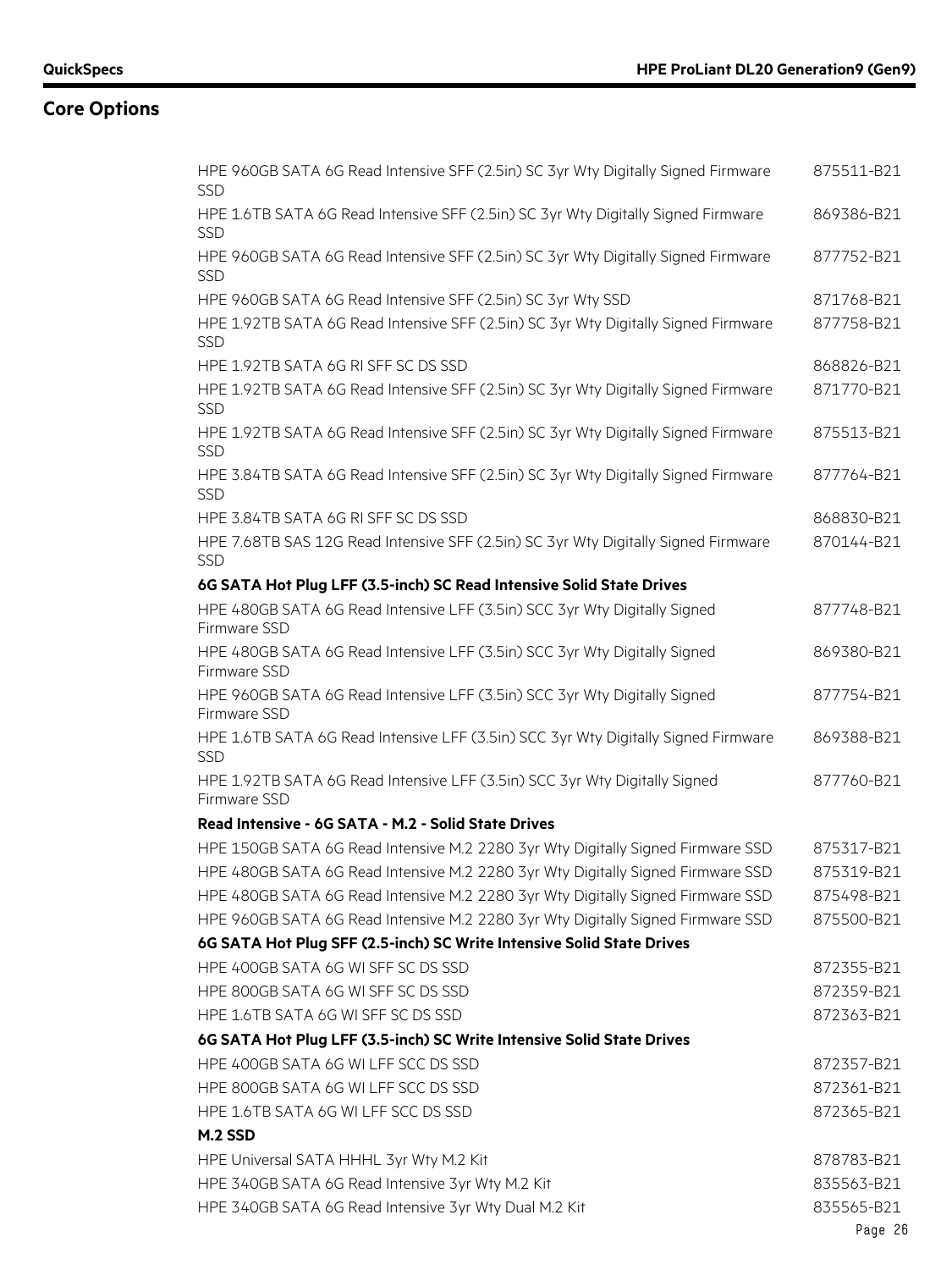| <b>Core Options</b>   |                                                                                                                                                                                           |            |
|-----------------------|-------------------------------------------------------------------------------------------------------------------------------------------------------------------------------------------|------------|
|                       | HPE DL20 Gen9 M.2 RA and Optical Disk Drive Power Cable Kit                                                                                                                               | 816284-B21 |
|                       | NOTE: 816284-B21 cable kit is a mandatory option required to support M.2 SSDs.                                                                                                            |            |
|                       | NOTE: M.2 drives go in PCIe slot and use B140i SATA controller.                                                                                                                           |            |
|                       | <b>Hard Drive Blank Kits</b>                                                                                                                                                              |            |
|                       | HPE Large Form Factor Hard Drive Blank Kit                                                                                                                                                | 666986-B21 |
|                       | HPE Small Form Factor Hard Drive Blank Kit                                                                                                                                                | 666987-B21 |
| <b>HPE Networking</b> | <b>1 Gigabit Ethernet adapters</b>                                                                                                                                                        |            |
|                       | HPE Ethernet 1Gb 4-port 331T Adapter                                                                                                                                                      | 647594-B21 |
|                       | NOTE: This networking card can NOT be selected with P440, H240, and P841. As an                                                                                                           |            |
|                       | alternate solution the 4-port FlexibleLOM Adapter 629135-B21 can be chosen with<br>P440, H240 or P841.                                                                                    |            |
|                       | HPE Ethernet 1Gb 2-port 332T Adapter                                                                                                                                                      | 615732-B21 |
|                       | HPE Ethernet 1Gb 2-port 361T Adapter                                                                                                                                                      | 652497-B21 |
|                       | HPE Ethernet 1Gb 4-port 366T Adapter                                                                                                                                                      | 811546-B21 |
|                       | NOTE: This networking card can NOT be selected with P440, H240, and P841. As an<br>alternate solution the 4-port FlexibleLOM Adapter 665240-B21 can be chosen with<br>P440, H240 or P841. |            |
|                       | HPE PS1810-24G Switch                                                                                                                                                                     | J9834A     |
|                       | 10 Gigabit Ethernet adapters                                                                                                                                                              |            |
|                       | HPE Ethernet 10Gb 2-port 530SFP Adapter                                                                                                                                                   | 652503-B21 |
|                       | HPE Ethernet 10Gb 2-port 530T Adapter                                                                                                                                                     | 656596-B21 |
|                       | HPE Ethernet 10Gb 2-port 546SFP+ Adapter                                                                                                                                                  | 779793-B21 |
|                       | HPE Ethernet 10Gb 2-port 557SFP+ Adapter                                                                                                                                                  | 788995-B21 |
|                       | HPE Ethernet 10Gb 2-port 560SFP+ Adapter                                                                                                                                                  | 665249-B21 |
|                       | HPE Ethernet 10Gb 2-port 561T Adapter                                                                                                                                                     | 716591-B21 |
|                       | HPE Ethernet 10Gb 2-port 562SFP+ Adapter                                                                                                                                                  | 727055-B21 |
|                       | <b>NOTE:</b> A minimum of two Gigabytes (2 GB) of server memory is required per each<br>adapter.                                                                                          |            |
|                       | NOTE: Direct Attach Cable (DAC) for copper environments or fiber transceivers and<br>cables for fiber-optic environments must be purchased separately.                                    |            |
|                       | 25 Gigabit Ethernet adapters                                                                                                                                                              |            |
|                       | HPE Ethernet 4x25Gb 1-port 620QSFP28 Adapter                                                                                                                                              | 817762-B21 |
|                       | <b>FlexibleLOM Adapters</b>                                                                                                                                                               |            |
|                       | HPE Ethernet 1Gb 4-port 331FLR Adapter                                                                                                                                                    | 629135-B22 |
|                       | HPE Ethernet 1Gb 4-port 366FLR Adapter                                                                                                                                                    | 665240-B21 |
|                       | HPE FlexFabric 10Gb 2-port 533FLR-T Adapter                                                                                                                                               | 700759-B21 |
|                       | HPE FlexFabric 10Gb 2-port 534FLR-SFP+ Adapter                                                                                                                                            | 700751-B21 |
|                       | HPE FlexFabric 10Gb 4-port 536FLR-T Adapter                                                                                                                                               | 764302-B21 |
|                       | HPE Ethernet 10Gb 2-port 546FLR-SFP+ Adapter                                                                                                                                              | 779799-B21 |
|                       | HPE FlexFabric 10Gb 2-port 556FLR-SFP+ Adapter                                                                                                                                            | 727060-B21 |
|                       | HPE Ethernet 10Gb 2-port 560FLR-SFP+ Adapter                                                                                                                                              | 665243-B21 |
|                       | HPE Ethernet 10Gb 2-port 561FLR-T Adapter                                                                                                                                                 | 700699-B21 |
|                       | Please see the related NIC QuickSpecs for Technical Specifications and additional<br>information: http://www.hpe.com/servers/ProLiantNICs.                                                |            |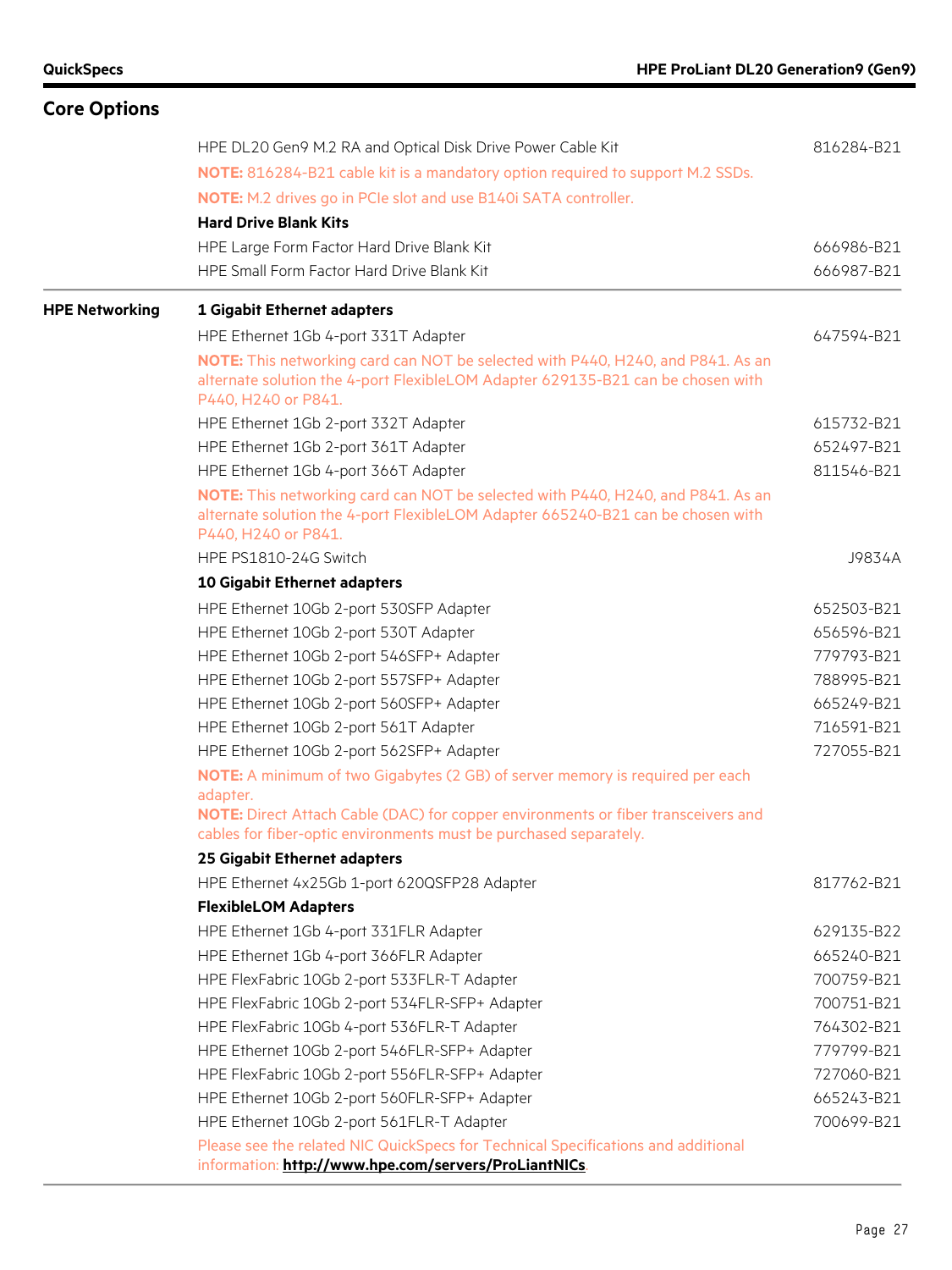| <b>HPE I/O Expansion</b><br><b>Options</b> | HPE DL20 Gen9 Flexible LOM Riser Kit<br>HPE DL20 Gen9 GPU Enablement Kit                                                                                                                                                                                                                                                                                                                                                                                                                                                                                                                                                                                                                                                                                       |               |
|--------------------------------------------|----------------------------------------------------------------------------------------------------------------------------------------------------------------------------------------------------------------------------------------------------------------------------------------------------------------------------------------------------------------------------------------------------------------------------------------------------------------------------------------------------------------------------------------------------------------------------------------------------------------------------------------------------------------------------------------------------------------------------------------------------------------|---------------|
| <b>HPE Power</b>                           | HPE ProLiant Gen9 Essential Server Power Supplies - Redundant                                                                                                                                                                                                                                                                                                                                                                                                                                                                                                                                                                                                                                                                                                  |               |
| <b>Supplies</b>                            | HPE 900W Standard AC 240VDC Redundant Power Supply Kit<br>NOTE: This Redundant Power supply kit includes 2 power supply input modules and<br>1 backplane kit. Backplane cable kit (820306-B21) is mandatory for this option.                                                                                                                                                                                                                                                                                                                                                                                                                                                                                                                                   | 820792-B21    |
|                                            | HPE 900W Standard AC 240VDC Power Input Module<br>NOTE: This part number can only be bought standalone and is for field integration<br>only.                                                                                                                                                                                                                                                                                                                                                                                                                                                                                                                                                                                                                   | 775595-B21    |
|                                            | HPE 900W Standard AC 240VDC RPS Power Backplane                                                                                                                                                                                                                                                                                                                                                                                                                                                                                                                                                                                                                                                                                                                | 814835-B21    |
|                                            | NOTE: This part number can only be bought standalone and is for field integration<br>only.<br>NOTE: The backplane kit and the backplane cable kit (820306-B21) are mandatory<br>with the power input module.                                                                                                                                                                                                                                                                                                                                                                                                                                                                                                                                                   |               |
|                                            | HPE DL20 Gen9 Redundant Power Supply Backplane Cable Kit                                                                                                                                                                                                                                                                                                                                                                                                                                                                                                                                                                                                                                                                                                       | 820306-B21    |
|                                            | NOTE: This RPS backplane Cable kit is mandatory to be chosen along with 900W<br>backplane.                                                                                                                                                                                                                                                                                                                                                                                                                                                                                                                                                                                                                                                                     |               |
|                                            | <b>NOTE:</b> This Power supply supports both 100-240V AC and 240V DC.                                                                                                                                                                                                                                                                                                                                                                                                                                                                                                                                                                                                                                                                                          |               |
|                                            | NOTE: Supports Gold-level efficiency (92%) with a standard C14 inlet connector. No support for HPE<br>Power Discovery Services. Only compatible with select HPE ProLiant Gen9 Essential servers.<br>NOTE: HPE 900W Gold (Redundant) AC 240VDC Power Input Module (775595-B21)<br>must be used with Power Backplane (814835-B21).<br>NOTE: Each Redundant Power Supply Backplane can support up to two (2) power input modules.<br>NOTE: DL20 Gen9 Backplane cable kit is a mandatory option with the backplane for DL20 Gen9.<br>NOTE: Redundant AC Power Input Modules do not share power. Redundant AC Power Input Module #1<br>is the primary AC Power Input Module. Redundant AC Power Input Module #2 is the backup AC<br>Power Input Module.             |               |
| <b>HPE Computation</b>                     | HPE NVIDIA Quadro M2000 Graphics Accelerator                                                                                                                                                                                                                                                                                                                                                                                                                                                                                                                                                                                                                                                                                                                   | <b>P8Y48A</b> |
| and Graphics<br><b>Accelerators</b>        | <b>NOTE:</b> 1 GPU supported per Server.<br>NOTE: 1 GPU Enablement kit 779611-B21 must be selected when adding a GPU option.<br>NOTE: Only the above listed Graphics cards are Hewlett Packard Enterprise standard supported<br>options in this server.<br>NOTE: The NVIDIA Quadro modules are supported only on 64-bit versions of Linux and Windows<br>operating systems as well as on Virtual Machine client operating systems. The supported bare metal<br>operating systems are RHEL6, SLES 11 and Windows Server 2012 R2.<br>NOTE: Please see the HPE Power Advisor for estimated power consumption of your individual system<br>configuration prior to installing GPUs. The HPE Power Advisor is located at:<br>http://www.hpe.com/info/hppoweradvisor. |               |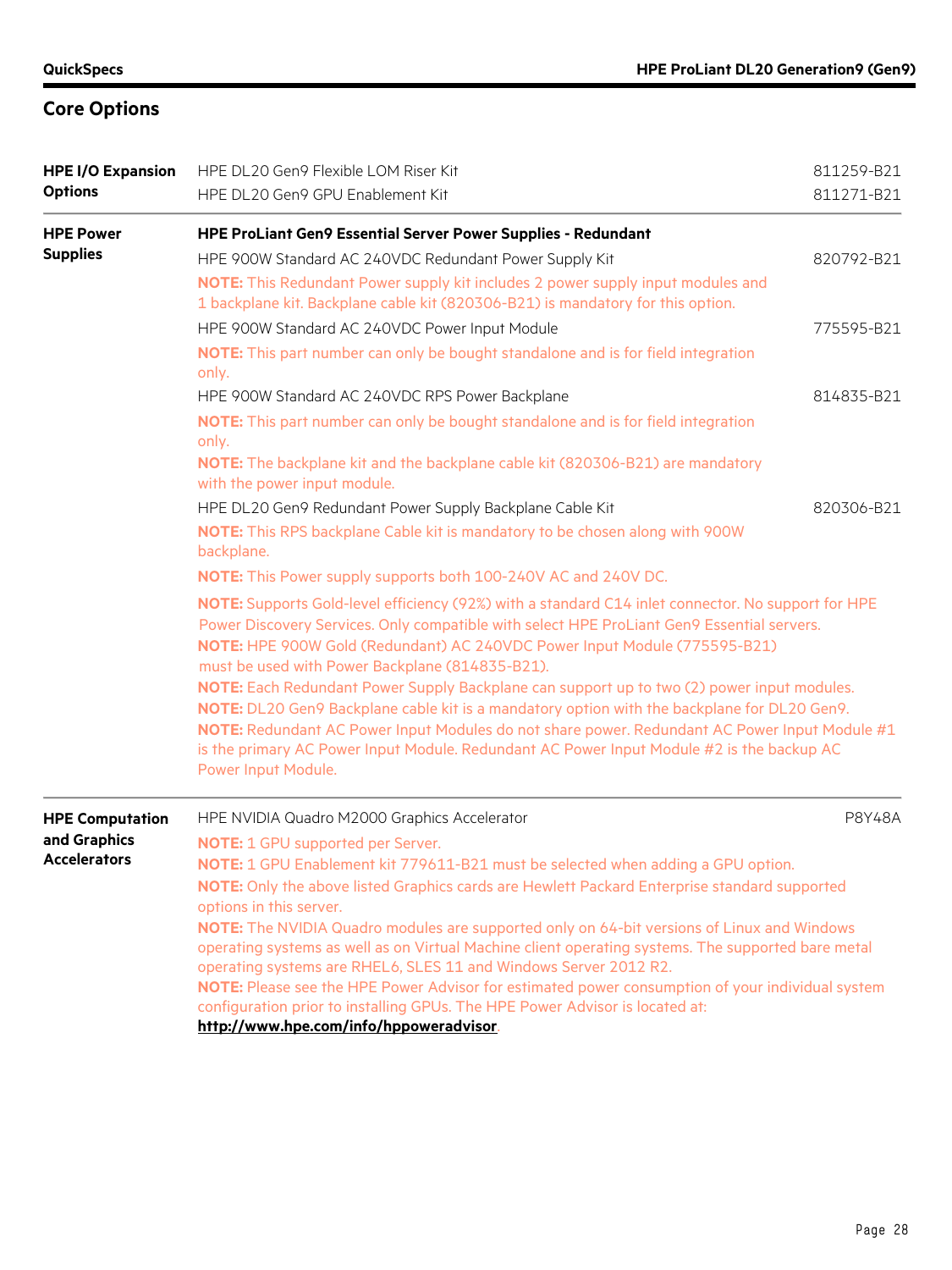# **Additional Options**

**NOTE:** Some options may not be integrated at the factory. To ensure only valid configurations are ordered, Hewlett Packard Enterprise recommends the use of an HPE approved configurator. Contact your local sales representative for additional information.

| <b>HPE Insight</b>                   | <b>HPE Insight Control</b>                                                                                                                                                                                                                                                                                                                                                                                 |               |  |
|--------------------------------------|------------------------------------------------------------------------------------------------------------------------------------------------------------------------------------------------------------------------------------------------------------------------------------------------------------------------------------------------------------------------------------------------------------|---------------|--|
| <b>Software</b>                      | HPE Insight Control including 1yr 24x7 Technical Support and Updates 1-server LTU                                                                                                                                                                                                                                                                                                                          | C6N27A        |  |
|                                      | NOTE: Electronic and Flexible-Quantity licenses can be used to purchase multiple licenses with a single<br>activation key.<br>NOTE: Customer will receive a license entitlement certificate. The license entitlement certificate must be<br>redeemed online or via fax in order to obtain the license activation key(s). Includes one year of 24 x 7<br>HPE Software Technical Support and Update Service. |               |  |
|                                      |                                                                                                                                                                                                                                                                                                                                                                                                            |               |  |
|                                      | NOTE: Licenses ship without media. The HPE Insight Control Media Kit can be ordered separately, or<br>can be downloaded at: https://www.hpe.com/info/insightmanagement.                                                                                                                                                                                                                                    |               |  |
|                                      | NOTE: For additional license options please see the HPE Insight Control QuickSpecs.                                                                                                                                                                                                                                                                                                                        |               |  |
| <b>Embedded</b>                      | <b>HPE iLO Advanced</b>                                                                                                                                                                                                                                                                                                                                                                                    |               |  |
| <b>Management</b>                    | HPE iLO Advanced including 1yr 24x7 Technical Support and Updates 1-server LTU                                                                                                                                                                                                                                                                                                                             | 512485-B21    |  |
|                                      | HPE iLO Advanced including 1yr 24x7 Technical Support and Updates Flexible<br>Quantity LTU                                                                                                                                                                                                                                                                                                                 | 512486-B21    |  |
|                                      | HPE iLO Advanced including 1yr 24x7 Technical Support and Updates Tracking LTU                                                                                                                                                                                                                                                                                                                             | 512487-B21    |  |
|                                      | HPE iLO Advanced including 3yr 24x7 Tech Support and Updates 1-server LTU                                                                                                                                                                                                                                                                                                                                  | <b>BD505A</b> |  |
|                                      | HPE iLO Advanced including 3yr 24x7 Tech Support and Updates Flexible Quantity<br>LTU                                                                                                                                                                                                                                                                                                                      | <b>BD506A</b> |  |
|                                      | HPE iLO Advanced including 3yr 24x7 Tech Support and Updates Tracking LTU                                                                                                                                                                                                                                                                                                                                  | <b>BD507A</b> |  |
|                                      | HPE iLO Advanced including 1yr 24x7 Technical Support and Updates E-LTU                                                                                                                                                                                                                                                                                                                                    | E6U59ABE      |  |
|                                      | HPE iLO Advanced including 3yr 24x7 Technical Support and Updates E-LTU                                                                                                                                                                                                                                                                                                                                    | E6U64ABE      |  |
|                                      | <b>HPE iLO Essentials</b>                                                                                                                                                                                                                                                                                                                                                                                  |               |  |
|                                      | HPE iLO Essentials including 3yr 24x7 Tech Support and Updates 1-server LTU                                                                                                                                                                                                                                                                                                                                | <b>BD774A</b> |  |
|                                      | HPE iLO Essentials including 1yr 24x7 Tech Support and Updates 1-server LTU                                                                                                                                                                                                                                                                                                                                | BD775A        |  |
|                                      | HPE iLO Essentials including 3yr 24x7 Technical Support and Updates E-LTU                                                                                                                                                                                                                                                                                                                                  | E6U61ABE      |  |
|                                      | HPE iLO Essentials including 1yr 24x7 Technical Support and Updates E-LTU                                                                                                                                                                                                                                                                                                                                  | E6U62ABE      |  |
|                                      | <b>HPE iLO Scale-Out</b>                                                                                                                                                                                                                                                                                                                                                                                   |               |  |
|                                      | HPE iLO Scale-Out 3yr 24x7 Tech Support and Updates Flexible Quantity LTU                                                                                                                                                                                                                                                                                                                                  | BD776A        |  |
|                                      | HPE iLO Scale-Out including 3yr 24x7 Tech Support and Updates Flex Qty E-LTU                                                                                                                                                                                                                                                                                                                               | BD776AAE      |  |
|                                      | HPE iLO Scale-Out including 3yr 24x7 Tech Support and Updates Tracking LTU                                                                                                                                                                                                                                                                                                                                 | BD777A        |  |
|                                      | HPE iLO Scale-Out 1yr 24x7 Tech Support and Updates Flexible Quantity LTU                                                                                                                                                                                                                                                                                                                                  | <b>BD778A</b> |  |
|                                      | HPE iLO Scale-Out including 1yr 24x7 Tech Support and Updates Flex Qty E-LTU                                                                                                                                                                                                                                                                                                                               | BD778AAE      |  |
|                                      | HPE iLO Scale-Out including 1yr 24x7 Tech Support and Updates Tracking LTU                                                                                                                                                                                                                                                                                                                                 | BD779A        |  |
| <b>HPE Converged</b>                 | HPE OneView Advanced (without HPE iLO Advanced)                                                                                                                                                                                                                                                                                                                                                            |               |  |
| <b>Infrastructure</b>                | HPE OneView w/o iLO including 3yr 24x7 Support 1-server LTU                                                                                                                                                                                                                                                                                                                                                | <b>P8B24A</b> |  |
| <b>Management</b><br><b>Software</b> | HPE OneView w/o iLO including 3yr 24x7 Support Flexible Quantity E-LTU                                                                                                                                                                                                                                                                                                                                     | P8B26AAE      |  |
| <b>High Performance</b>              | <b>HPE Cluster Management Utility</b>                                                                                                                                                                                                                                                                                                                                                                      |               |  |
| <b>Clusters</b>                      | HPE Insight Cluster Management Utility 1yr 24x7 Flexible LTU                                                                                                                                                                                                                                                                                                                                               | QL803B        |  |
|                                      | HPE Insight Cluster Management Utility 3yr 24x7 Flexible LTU                                                                                                                                                                                                                                                                                                                                               | <b>BD476A</b> |  |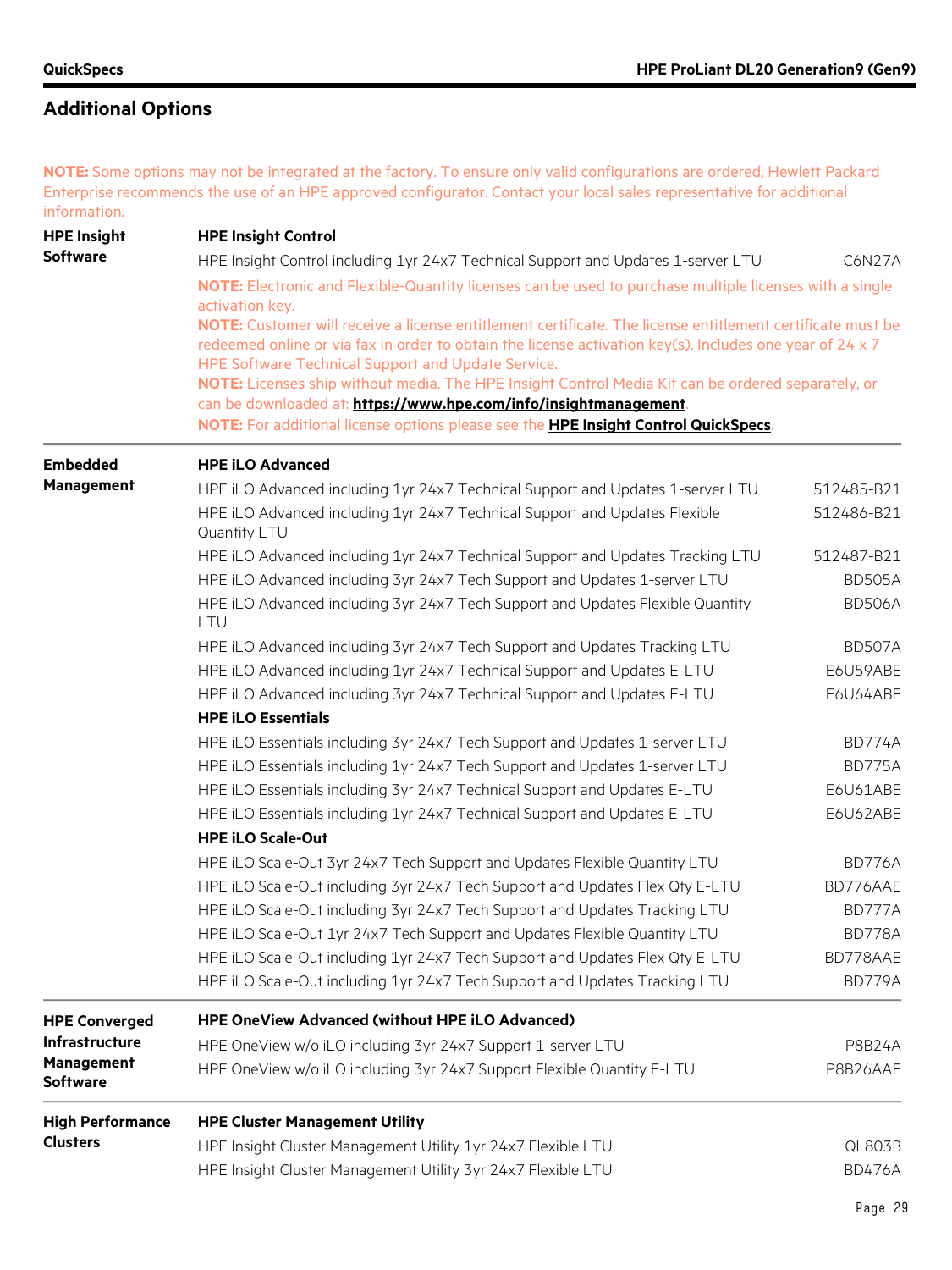| <b>Additional Options</b> |                                                                                                                                                                                                                                                                                        |                                        |
|---------------------------|----------------------------------------------------------------------------------------------------------------------------------------------------------------------------------------------------------------------------------------------------------------------------------------|----------------------------------------|
|                           | HPE Insight Cluster Management Utility Media<br>NOTE: For additional license kits please see the HPE Insight Cluster Management                                                                                                                                                        | <b>BD477A</b>                          |
|                           | <b>Utility QuickSpecs.</b>                                                                                                                                                                                                                                                             |                                        |
| <b>HPE Security</b>       | HPE Trusted Platform Module 2.0 Kit<br>HPE Trusted Platform Module Option<br>HPE 1U Security Bezel Kit                                                                                                                                                                                 | 745823-B21<br>488069-B21<br>664918-B21 |
|                           | NOTE: Quick Release Ear FIO option kit (811254-B21) is mandatory for installing<br>security bezel.                                                                                                                                                                                     |                                        |
| <b>HPE Storage</b>        | <b>SAS Controllers</b>                                                                                                                                                                                                                                                                 |                                        |
| <b>Controllers</b>        | <b>HPE Smart Array Controllers</b>                                                                                                                                                                                                                                                     |                                        |
|                           | HPE Smart Array P440/2GB FBWC 12Gb 1-port Int SAS Controller                                                                                                                                                                                                                           | 820834-B21                             |
|                           | <b>NOTE:</b> The above SKUs include 96W Smart Storage Battery.                                                                                                                                                                                                                         |                                        |
|                           | HPE Smart Array P440/4GB FBWC 12Gb 1-port Int SAS Controller                                                                                                                                                                                                                           | 726821-B21                             |
|                           | NOTE: The option requires a 96W Smart Storage Battery p/n 727258-B21.                                                                                                                                                                                                                  |                                        |
|                           | HPE Smart Array P441/4GB FBWC 12Gb 2-ports Ext SAS Controller                                                                                                                                                                                                                          | 726825-B21                             |
|                           | HPE Smart Array P841/4GB FBWC 12Gb 4-ports Ext SAS Controller                                                                                                                                                                                                                          | 726903-B21                             |
|                           | <b>NOTE:</b> P440 needs to be populated in slot 2 (Full Height).                                                                                                                                                                                                                       |                                        |
|                           | <b>HPE Smart Host Bus Adapters</b>                                                                                                                                                                                                                                                     |                                        |
|                           | HPE H240 12Gb 2-ports Int Smart Host Bus Adapter                                                                                                                                                                                                                                       | 726907-B21                             |
|                           | HPE H241 12Gb 2-ports Ext Smart Host Bus Adapter                                                                                                                                                                                                                                       | 726911-B21                             |
|                           | NOTE: H240 needs to be populated in slot 2 (Full Height).                                                                                                                                                                                                                              |                                        |
|                           | <b>HPE Cable Options</b>                                                                                                                                                                                                                                                               |                                        |
|                           | HPE DL20 Gen9 2LFF Mini SAS P440 Cable Kit                                                                                                                                                                                                                                             | 811279-B21                             |
|                           | HPE DL20 Gen9 4SFF Mini SAS P440 Cable Kit                                                                                                                                                                                                                                             | 811282-B21                             |
|                           | NOTE: One of the above cables is required to be selected depending on the<br>combination of server and storage controller. Cable option kit descriptions include<br>the right server and storage controller names.                                                                     |                                        |
|                           | NOTE: All the server models include mini-SAS cables required to connect drives to<br>embedded B140i SATA controller or HBA240 controller (HBA240 is optional).                                                                                                                         |                                        |
|                           | <b>Optional Software</b>                                                                                                                                                                                                                                                               |                                        |
|                           | HP Secure Encryption per Svr Entitlement                                                                                                                                                                                                                                               | C9A82AAE                               |
|                           | HPE Smart Array SR SmartCache (Single Key/Single Server) LTU                                                                                                                                                                                                                           | D7S26A                                 |
|                           | HPE Smart Array SR SmartCache (Single Key/Multiple Servers) LTU                                                                                                                                                                                                                        | <b>D7S27A</b>                          |
|                           | HPE Smart Array SR SmartCache (Single Key/Multiple Servers) E-LTU                                                                                                                                                                                                                      | D7S27AAE                               |
|                           | HPE Smart Array SR Secure Encryption (Data at Rest Encryption/per Server<br>Entitlement) E-LTU                                                                                                                                                                                         | Q2F26AAE                               |
|                           | <b>Optional Upgrades</b>                                                                                                                                                                                                                                                               |                                        |
|                           | HP 96W Smart Storage Battery with 145mm Cable for DL/ML/SL Servers<br>NOTE: This option is mandatorily required with HPE Smart Array controllers. One<br>server can accommodate only 1 Smart Storage Battery that would suffice the<br>requirement of all HPE Smart Array controllers. | 727258-B21                             |
|                           | <b>Battery Holder</b>                                                                                                                                                                                                                                                                  |                                        |
|                           | HPE DL20 Gen9 Smart Storage Battery Holder                                                                                                                                                                                                                                             | 822451-B21                             |
|                           | <b>NOTE:</b> This holder is mandatorily required with Smart Storage Battery.                                                                                                                                                                                                           |                                        |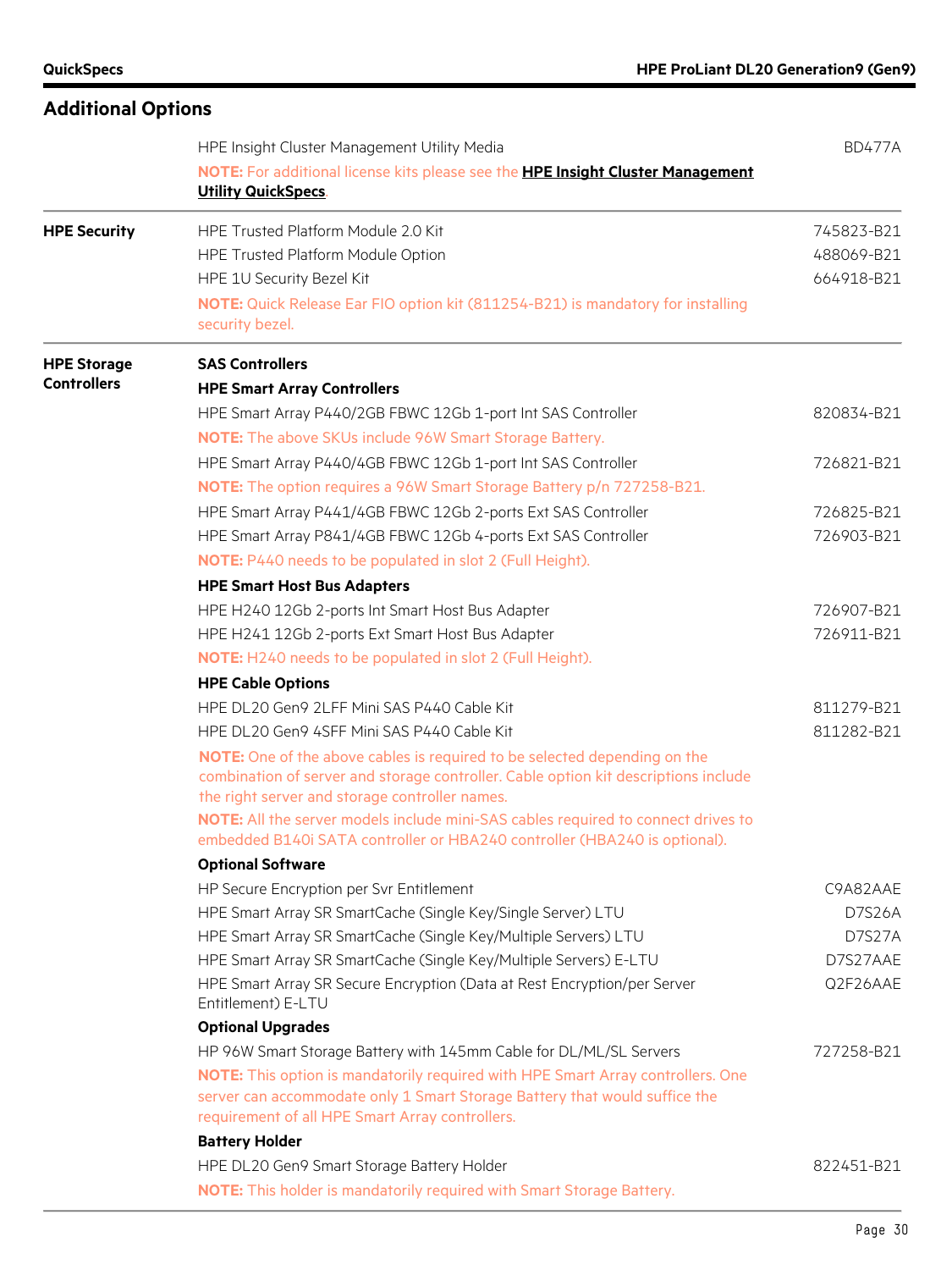### **Additional Options**

**HPE Tape Backup NOTE:** For the complete range of tape drives, autoloaders, libraries and media see: **<http://www.hpe.com/storage/storeever>**. For hardware and software compatibility of Hewlett Packard Enterprise tape backup products **<http://www.hpe.com/storage/BURAcompatibility>**. **NOTE:** For Internal drives to be connected to DL servers please make sure that you order rack mount kit as well.

#### **Tape Drives**

#### **SAS Rack-Mount Tape Solutions**

|                        | HPE StoreEver LTO-7 Ultrium 15000 External Tape Drive                  | <b>BB874A</b> |
|------------------------|------------------------------------------------------------------------|---------------|
|                        | HPE StoreEver MSL LTO-7 Ultrium 15000 SAS Drive Upgrade Kit            | N7P37A        |
|                        | HPE StoreEver MSL LTO-7 Ultrium 15000 FC Drive Upgrade Kit             | <b>N7P36A</b> |
|                        | HPE StoreEver LTO-6 Ultrium 6250 Tape Drive in a 1U Rack Mount Kit     | COL99A        |
|                        | HPE StoreEver LTO-6 Ultrium 6250 External Tape Drive                   | <b>EH970A</b> |
|                        | HPE StoreEver MSL LTO-6 Ultrium 6250 SAS Drive Upgrade Kit             | COH27A        |
|                        | HPE StoreEver MSL LTO-6 Ultrium 6250 Fibre Channel Drive Upgrade Kit   | COH28A        |
|                        | HPE StoreEver LTO-5 Ultrium 3000 SAS Tape Drive in a 1U Rack Mount Kit | EJ014B        |
|                        | HPE StoreEver LTO-5 Ultrium 3000 SAS External Tape Drive               | <b>EH958B</b> |
|                        | HPE StoreEver MSL LTO-5 Ultrium 3000 SAS Drive Upgrade Kit             | <b>BL540B</b> |
|                        | HPE StoreEver LTO-4 Ultrium 1760 SAS (1) in a 1U Rack Mount Kit        | <b>EH946C</b> |
|                        | HPE StoreEver LTO-4 Ultrium 1760 SAS External Tape Drive               | <b>EH920B</b> |
|                        | HPE StoreEver 1U SAS Rack Mount Kit                                    | AE459B        |
|                        | <b>HPE DAT Autoloader</b>                                              |               |
|                        | HPE StoreEver 1/8 G2 LTO-7 Ultrium 15000 SAS Tape Autoloader           | N7P35A        |
|                        | HPE StoreEver 1/8 G2 LTO-7 Ultrium 15000 FC Tape Autoloader            | <b>N7P34A</b> |
|                        | HPE StoreEver 1/8 G2 LTO-6 Ultrium 6250 Fibre Channel Tape Autoloader  | COH19A        |
|                        | HPE StoreEver 1/8 G2 LTO-5 Ultrium 3000 SAS Tape Autoloader            | <b>BL536B</b> |
|                        | <b>HPE MSL2024 Tape Library</b>                                        |               |
|                        | HPE StoreEver MSL2024 0-drive Tape Library                             | <b>AK379A</b> |
|                        | <b>HPE MSL4048 Tape Library</b>                                        |               |
|                        | HPE StoreEver MSL4048 0-drive Tape Library                             | AK381A        |
|                        | <b>HPE StoreEver MSL6480</b>                                           |               |
|                        | HPE StoreEver MSL6480 Scaleable Expansion Module                       | QU626A        |
|                        | HPE StoreEver MSL6480 Scalable Base Module                             | <b>QU625A</b> |
|                        | NOTE: Please see the HPE StoreEver MSL6480 Tape Library QuickSpecs for |               |
|                        | Technical Specifications and additional information).                  |               |
| <b>HPE Disk Backup</b> | <b>HPE RDX Removable Disk Backup System</b>                            |               |
|                        | HPE RDX 4TB USB 3.0 External Disk Backup System                        | Q2R33A        |
|                        | HPE RDX+ 3TB USB 3.0 External Disk Backup System                       | <b>P9L72A</b> |
|                        | HPE RDX 3TB USB 3.0 Internal Disk Backup System                        | <b>P9L71A</b> |
|                        | HPE RDX 2TB USB3.0 External Disk Backup System                         | E7X53B        |
|                        | HP RDX+ 1TB External Backup System                                     | <b>B7B69B</b> |
|                        | HP RDX+ 500GB External Backup System                                   | <b>B7B66B</b> |
|                        | HPE RDX+ External Docking System                                       | C8S07B        |
|                        | <b>HPE StoreOnce Backup systems</b>                                    |               |
|                        | HPE StoreOnce 3100 8TB System                                          | <b>BB913A</b> |
|                        | HPE StoreOnce 3520 12TB System                                         | <b>BB922A</b> |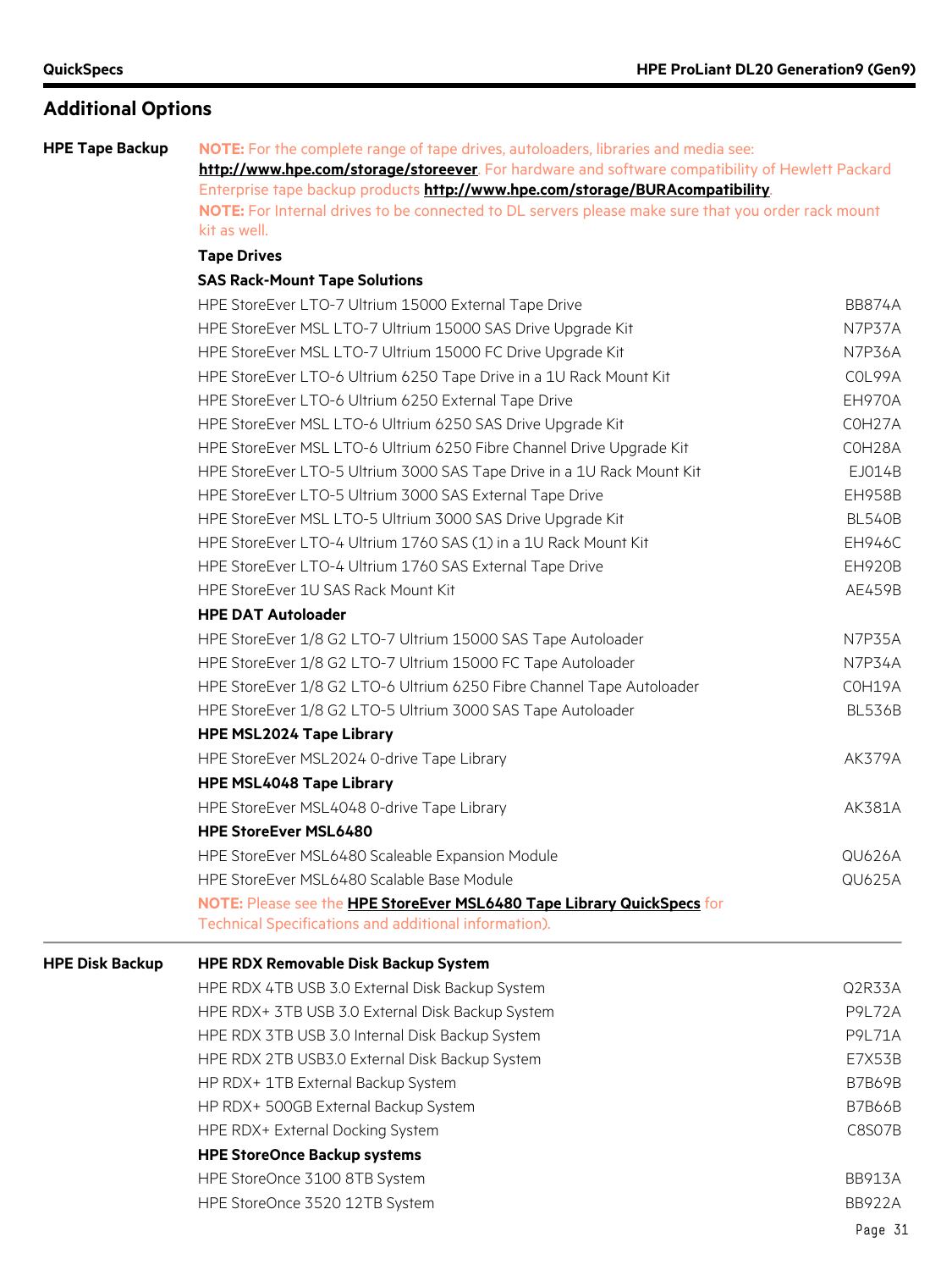#### **Additional Options** HPE StoreOnce 3540 24TB System BB914A HPE StoreOnce 5100 48TB System BB915A **D2D Backup** HPE D3700 Enclosure QW967A HPE D3600 Enclosure QW968A **NOTE:** For the complete range of RDX drives and media see: **[https://www.hpe.com/us/en/product-catalog/storage/disk-based-backup](https://www.hpe.com/us/en/product-catalog/storage/disk-based-backup-systems.html)[systems.html](https://www.hpe.com/us/en/product-catalog/storage/disk-based-backup-systems.html)**. For hardware and software compatibility of Hewlett Packard Enterprise disk backup products see: **<http://www.hpe.com/storage/spock>**. **HPE Storage Options Emulex Fibre Channel HBAs** HPE 82E 8Gb 2-port PCIe Fibre Channel Host Bus Adapter AJ763B HPE StoreFabric SN1100E 16Gb Dual Port Fibre Channel Host Bus Adapter C8R39A **QLogic Fibre Channel HBAs** HPE 82Q 8Gb 2-port PCIe Fibre Channel Host Bus Adapter And Automatic AJ764A HPE StoreFabric SN1000Q 16GB 2-port PCIe Fibre Channel Host Bus Adapter QW972A **HPE Data Center Racks HPE Advanced Series Racks** HPE 48U 600mm x 1075mm Advanced Pallet Rack H6J87A HPE 48U 600mm x 1075mm Advanced Shock Rack H6J88A HPE 42U 600mm x 1075mm Advanced Pallet Rack H6J65A HPE 42U 600mm x 1075mm Advanced Shock Rack H6J66A HPE 42U 600mm x 1200mm Advanced Pallet Rack H6J67A HPE 42U 600mm x 1200mm Advanced Shock Rack H6J68A HPE 36U 600mm x 1075mm Advanced Pallet Rack H6J77A HPE 36U 600mm x 1075mm Advanced Shock Rack H6J78A HPE 22U 600mm x 1075mm Advanced Pallet Rack H6J83A HPE 22U 600mm x 1075mm Advanced Shock Rack H6J84A HPE 14U 600mm x 1075mm Advanced Shock Rack H6J82A **NOTE:** Please see the **[HPE Advanced Series Racks QuickSpecs](https://www.hpe.com/h20195/v2/GetHTML.aspx?docname=c04128136)** for information on additional racks options and rack specifications. **HPE Enterprise Series Racks** HP 47U 600mm x 1200mm Enterprise Pallet Rack BW913A HP 47U 600mm x 1200mm Enterprise Shock Rack BW914A HP 42U 600mm x 1200mm Enterprise Pallet Rack BW907A HP 42U 600mm x 1200mm Enterprise Shock Rack BW908A HP 42U 800mm x 1075mm Enterprise Pallet Rack BW917A HP 42U 800mm x 1075mm Enterprise Shock Rack BW918A **NOTE:** Please see the **[HPE Enterprise Series Racks](https://www.hpe.com/h20195/v2/GetHTML.aspx?docname=c04128240) QuickSpecs** for information on additional racks options and rack specifications. **HPE Power Distribution Units (PDUs) HPE Basic Power Distribution Units (PDU)** HPE 800VA - 277V Input / 230V Output NA Rack Mount Transformer H5X09A **NOTE:** Please see the **[HPE Basic Power Distribution Units \(PDU\) QuickSpecs](https://www.hpe.com/h20195/v2/GetHTML.aspx?docname=c04111250)** for information on additional options and product specifications. **HPE Metered Power Distribution Units (PDU)** HPE Metered 4.9kVA/L6-30P 24A/208V Outlets (12) C13/Horizontal NA/JP PDU D9N44A

Page 32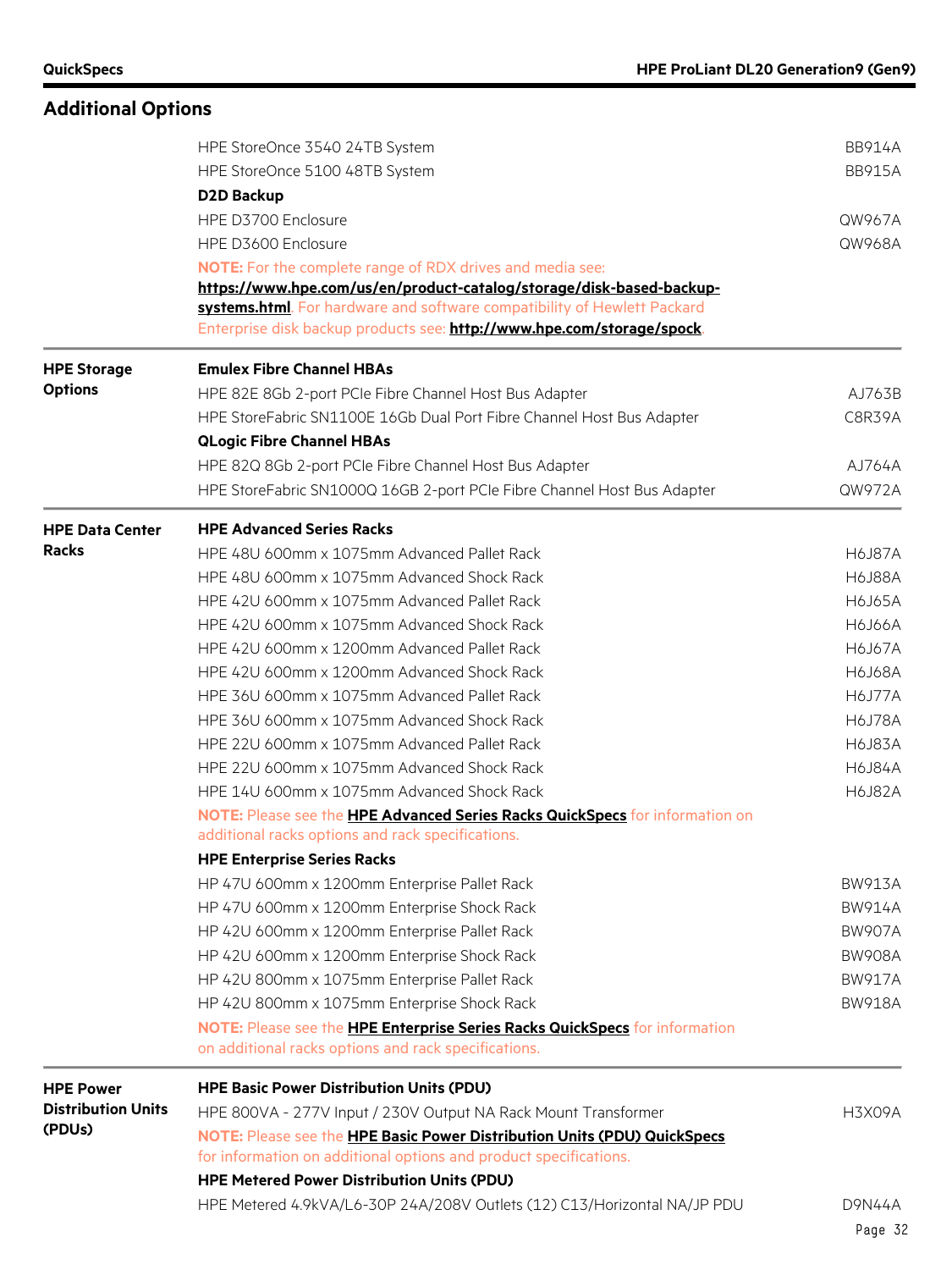| HPE Metered 3.6kVA/60320 C20 Detachable 16A/230V Outlets (16) C13/Vertical<br>WW PDU                                         | <b>D9N45A</b> |
|------------------------------------------------------------------------------------------------------------------------------|---------------|
| HPE Metered 4.9kVA/L6-30P 24A/208V Outlets (20) C13 (4) C19/Vertical NA/JP<br><b>PDU</b>                                     | <b>D9N47A</b> |
| HPE Metered 3Ph 8.6kVA/L15-30P 24A/208V Outlets (18) C13 (3) C19/Vertical<br>NA/JP PDU                                       | <b>D9N51A</b> |
| HPE Metered 3Ph 8.6kVA/L21-30P 24A/120-208V Outlets (18) C13 (3) C19 (3) 5-<br>20R/Vertical NA/JP PDU                        | <b>D9N53A</b> |
| HPE Metered 3Ph 14.4kVA/CS8365C 40A/208V Outlets (12) C13 (12) C19/Vertical<br>NA/JP PDU                                     | <b>D9N58A</b> |
| HPE Metered 3Ph 16.6kVA/60309 32A-30A 5-wire 24A/230V Outlets (30) C13 (3)<br>C19/Vertical NA/JP PDU                         | D9N61A        |
| HPE Metered 3Ph 16.6kVA/60309 32A-30A 5-wire 24A/230V Outlets (12) C13 (12)<br>C19/Vertical NA/JP PDU                        | D9N62A        |
| HPE Metered 3Ph 17.3kVA/60309 60A 4-wire 48A/208V Outlets (24) C13 (3)<br>C19/Vertical NA/JP PDU                             | <b>D9N54A</b> |
| HPE Metered 3Ph 17.3kVA/60309 60A 4-wire 48A/208V Outlets (12) C13 (12)<br>C19/Vertical NA/JP PDU                            | <b>D9N59A</b> |
| HPE Metered 3Ph 17.3kVA/60309 60A 4-wire 48A/208V Outlets (12) C13 (12)<br>C19/Vertical NA/JP PDU                            | G9Z07A        |
| HPE Metered 3Ph 19.9kVA/L22-30P 24A/277V Outlets (30) RF-203P-HP/Vertical<br><b>NA PDU</b>                                   | D9N63A        |
| HP Environmental Sensor for Remote Monitored and Managed PDUs                                                                | E2D53A        |
| NOTE: Please see the HPE Metered Power Distribution Units (PDU) QuickSpecs                                                   |               |
| for information on additional options and product specifications.                                                            |               |
| HPE Intelligent Power Distribution Unit (PDU)                                                                                |               |
|                                                                                                                              |               |
| HPE Intelligent Modular 4.9kVA/L6-30P 24A/208V Outlets (6) C19/Horizontal NA/JP<br>PDU                                       | <b>AF520A</b> |
| HPE Intelligent Modular 8.3kVA/CS8265C 40A/208V Outlets (6) C19/Horizontal<br>NA/JP PDU                                      | AF521A        |
| HPE Intelligent Modular 3Ph 8.6kVA/L15-30P 24A/208V Outlets (6) C19/Horizontal<br>NA/JP PDU                                  | AF522A        |
| HPE Intelligent Modular 3Ph 17.3kVA/60309 60A 4-wire 48A/208V (6)<br>C19/Horizontal NA/JP PDU                                | AF523A        |
| HPE Intelligent Modular 3Ph 17.3kVA/60309 30A 5-wire 24A/240V (6)<br>C19/Horizontal NA/JP PDU                                | AF901A        |
| HPE Intelligent Modular 3Ph 17.3kVA/IEC 60309 60A 4-wire 48A/208V (12)<br>C19/Horizontal NA/JP PDU                           | AF535A        |
| HPE Intelligent Modular 4.9kVA/L6-30P 24A/208V Outlets (20) C13 (6)<br>C19/Horizontal NA/JP PDU                              | AF531A        |
| HPE Intelligent Modular 3Ph 8.6kVA/L15-30P 24A/208V Outlets (20) C13 (6)<br>C19/Horizontal NA/JP PDU                         | AF532A        |
| HPE Intelligent Modular 3Ph 14.4kVA/CS8365C 40A/208V Outlets (6) C19/Horizontal<br>NA/JP PDU                                 | AF533A        |
| HPE 5xC13 Intelligent PDU Extension Bar G2 Kit                                                                               | AF547A        |
| HPE 5xC13 Outlets Power and UID LEDs Pair Standard Extension Bar                                                             | AF528A        |
| NOTE: Please see the HPE Intelligent Power Distribution Unit (PDU) QuickSpecs                                                |               |
| for information on additional options and product specifications.<br>HPE Metered and Switched Power Distribution Units (PDU) |               |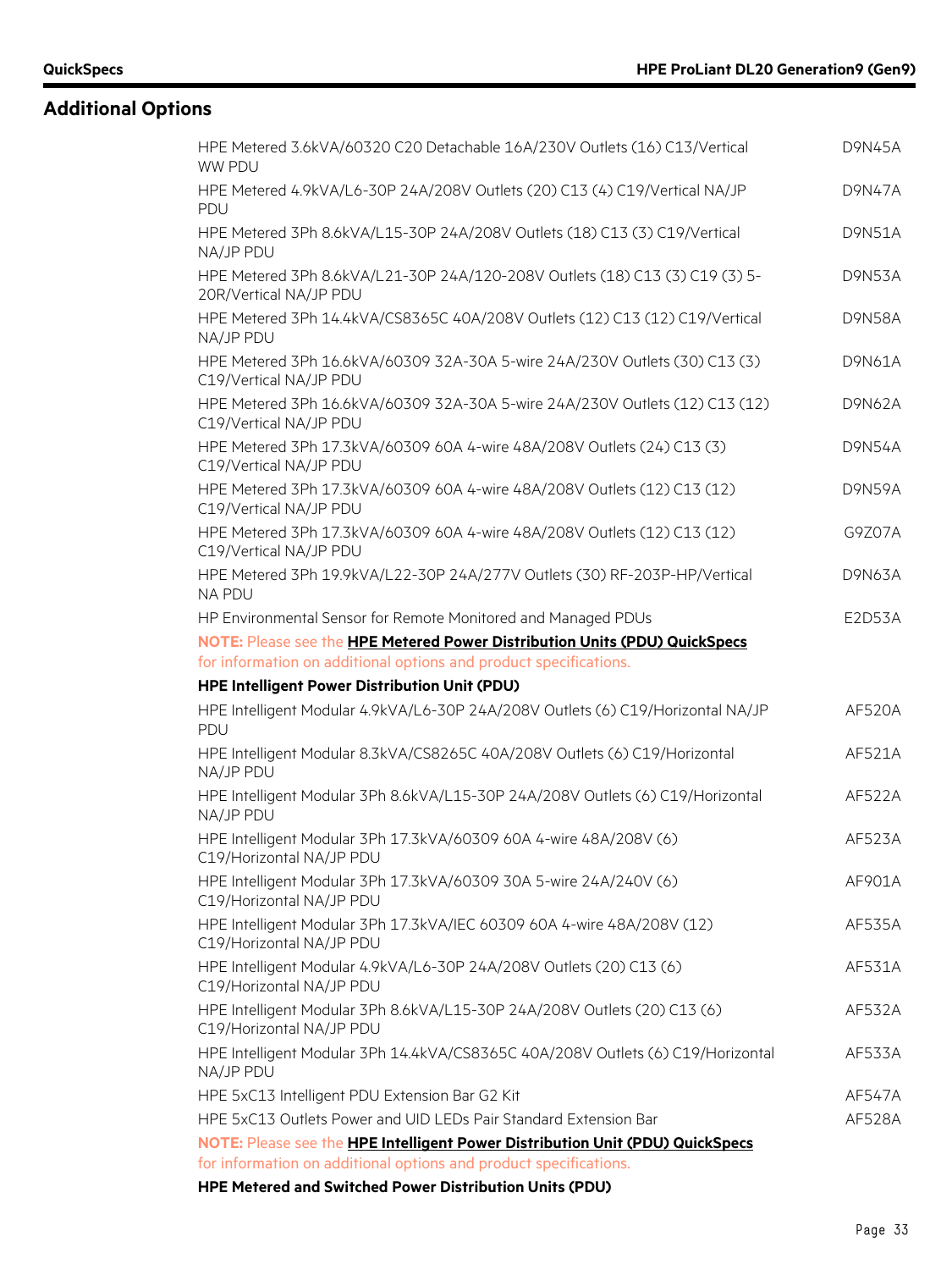|                                       | HPE Metered Switched 2.8kVA/L5-30P 24A/120V Outlets (24) 5-20R /Vertical NA/JP<br><b>PDU</b>            | <b>H8B48A</b>    |
|---------------------------------------|---------------------------------------------------------------------------------------------------------|------------------|
|                                       | HPE Metered Switched 3.6kVA/60320 C20 Detachable 16A/230V Outlets (7) C13 (1)<br>C19/Vertical WW PDU    | <b>H8B49A</b>    |
|                                       | HPE Metered Switched 4.9kVA/L6-30P 24A/208V Outlets (20) C13 (4) C19/Vertical<br>NA/JP PDU              | <b>H8B50A</b>    |
|                                       | HPE Metered Switched 3Ph 8.6kVA/L15-30P 24A/208V Outlets (18) C13 (6)<br>C19/Vertical NA/JP PDU         | <b>H8B52A</b>    |
|                                       | HPE Metered Switched 3Ph 8.6kVA/L21-30P 24A/208V Outlets (20)C13 (3)C19<br>(1)5-20R/Vertical NA/JP PDU  | <b>H8B53A</b>    |
|                                       | HPE Metered Switched 3Ph 14.4kVA/CS8365C 40A/208V Outlets (12) C13 (12)<br>C19/Vertical NA/JP PDU       | <b>H8B55A</b>    |
|                                       | HPE Metered Switched 3Ph 17.3kVA/60309 4-wire 48A/208V Outlets (12) C13 (12)<br>C19/Vertical NA/JP PDU  | <b>H8B56A</b>    |
|                                       | NOTE: Please see the HPE Metered and Switched Power Distribution Units (PDU)                            |                  |
|                                       | <b>QuickSpecs</b> for information on additional options and product specifications.                     |                  |
|                                       | NOTE: To learn more, please visit the HPE Uninterruptible Power Systems (UPS)<br>web page.              |                  |
| <b>HPE Rack Mount</b>                 | <b>HPE Location Discovery Services</b>                                                                  |                  |
| <b>Consoles, KVM</b><br>Switches, and | HPE Location Discovery Services LCD8500 Kit                                                             | <b>TL052A</b>    |
| <b>Keyboards</b>                      | NOTE: Please see the HPE Location Discovery Services QuickSpecs for information                         |                  |
|                                       | on additional options and product specifications.                                                       |                  |
|                                       | <b>HPE Rack Mount Consoles</b>                                                                          |                  |
|                                       | HP LCD8500 1U US Rackmount Console Kit                                                                  | AF630A           |
|                                       | HP LCD8500 1U US TAA Rackmount Console Kit                                                              | AF645A           |
|                                       | <b>HPE KVM Switches</b>                                                                                 |                  |
|                                       | HP 0x1x8 G3 KVM Console Switch                                                                          | AF651A           |
|                                       | HP 0x2x16 G3 KVM Console Switch                                                                         | AF652A           |
|                                       | HP TAA 0x2x16 G3 KVM Console Switch                                                                     | AF653A           |
|                                       | HP USB Remote Access Key for G3 KVM Console Switches                                                    | AF650A           |
|                                       | HP KVM Console USB Interface Adapter                                                                    | AF628A           |
|                                       | HP 0x2x16 KVM Server Console Switch G2 with Virtual Media CAC Software                                  | AF618A           |
|                                       | HP 0x2x32 KVM Server Console Switch G2 with Virtual Media CAC Software                                  | AF619A           |
|                                       | HP KVM Console USB 2.0 Virtual Media CAC Interface Adapter                                              | AF629A           |
|                                       | HP 1x4 USB/PS2 KVM Console Switch<br>HP 1x1Ex8 KVM IP Console Switch G2 with Virtual Media CAC Software | AF611A           |
|                                       | HP 2x1Ex16 KVM IP Console Switch G2 with Virtual Media CAC Software                                     | AF620A           |
|                                       |                                                                                                         | AF621A<br>AF622A |
|                                       | HP 4x1Ex32 KVM IP Console Switch G2 with Virtual Media CAC Software                                     | AF654A           |
|                                       | HPE KVM Console USB/Display Port Interface Adapter<br>HPE KVM Console USB 8-pack Interface Adapter      | AF655A           |
|                                       |                                                                                                         |                  |
|                                       | NOTE: To learn more, please visit the HPE KVM Switches web page.                                        |                  |
|                                       | <b>HPE USB Keyboard and Mouse</b>                                                                       |                  |
|                                       | HPE USB US Keyboard/Mouse Kit                                                                           | 631341-B21       |
|                                       | <b>Rail Kits</b>                                                                                        |                  |
|                                       | HP 1U Short Friction Rail Kit                                                                           | 775612-B21       |
|                                       | <b>HPE Other Options</b>                                                                                |                  |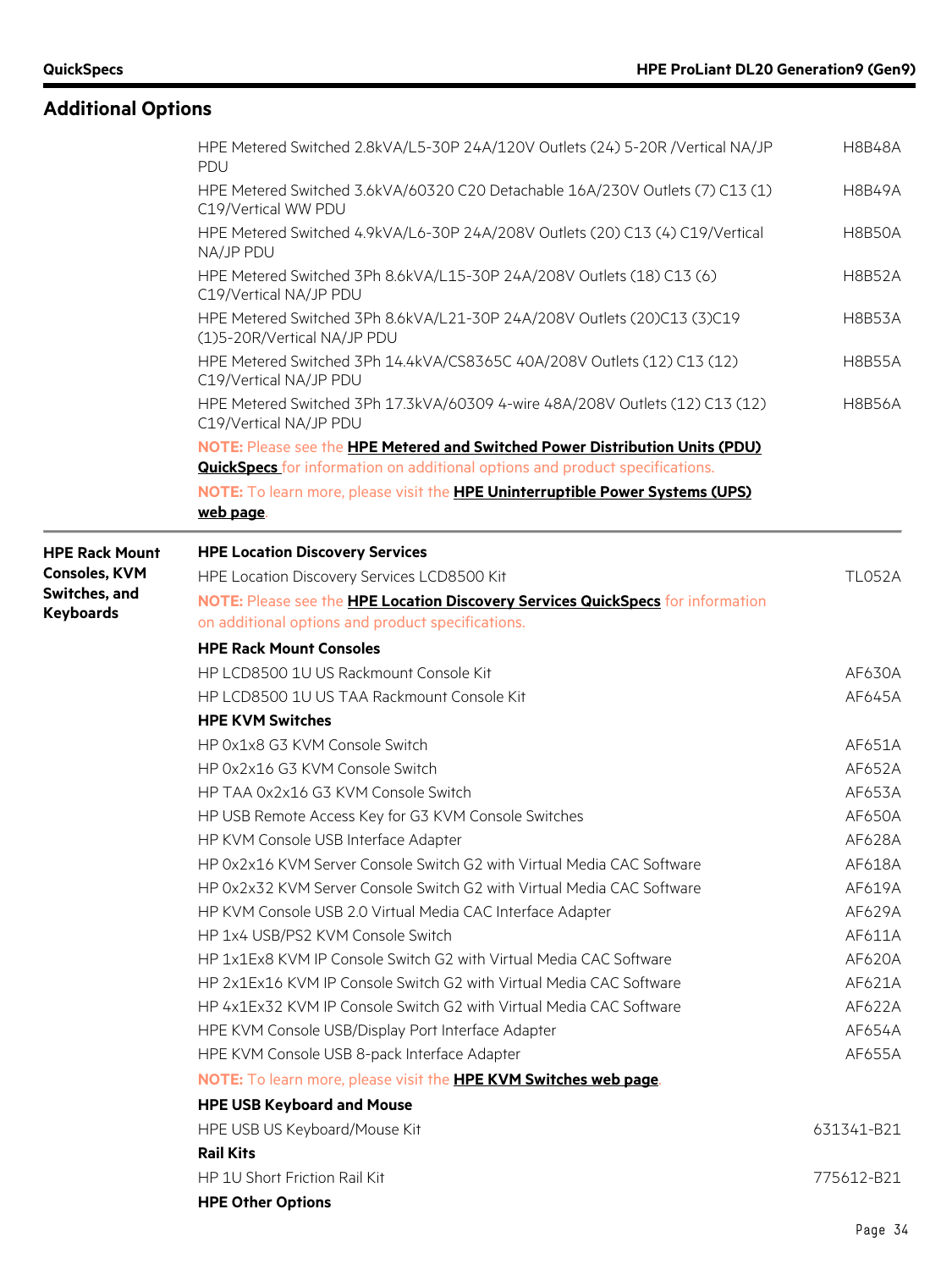|                      | HPE Rack LED Light Kit                                                                                                                                              | <b>BW939A</b> |
|----------------------|---------------------------------------------------------------------------------------------------------------------------------------------------------------------|---------------|
|                      | HP Kit LCD 1.83m Latch Display Port Cable                                                                                                                           | G7T29A        |
|                      | HP ConvergedSystem Door Branding Kit                                                                                                                                | <b>TK815A</b> |
|                      | HP ConvergedSystem Rack Light Kit                                                                                                                                   | <b>TK816A</b> |
|                      | HP ConvergedSystem Rack Side Panel 1075mm Kit                                                                                                                       | <b>TK817A</b> |
|                      | HPE Uninterruptible HPE DirectFlow Three Phase UPS                                                                                                                  |               |
| <b>Power Systems</b> | <b>Power Unit (1U UPS)</b>                                                                                                                                          |               |
| (UPS)                | HPE R12000 DirectFlow - 1U Rackmount Uninterruptible Power System                                                                                                   | G9Y75A        |
|                      | HPE R12000 DirectFlow - POD 1U Rackmount Uninterruptible Power System                                                                                               | AF478A        |
|                      | Input/Output Module Options for 1U UPS                                                                                                                              |               |
|                      | HPE 30A 400-415 Volt Three Phase NA R10000 DirectFlow UPS IEC309<br>Input/Output Module                                                                             | AF489A        |
|                      | HPE 30A 480 Volt Three Phase NA R12000 DirectFlow UPS L22-30 Input/Output<br>Module                                                                                 | AF491A        |
|                      | HPE 30A 480 Volt Three Phase NA R12000 DirectFlow UPS IEC309 Input/Output<br>Module                                                                                 | AF492A        |
|                      | HPE 30A 400-415 Volt Three Phase NA R12000 DirectFlow UPS IEC309<br>Input/Output Module                                                                             | G9Y76A        |
|                      | HPE DirectFlow UPS Management Card                                                                                                                                  | AF493A        |
|                      | <b>Power Unit (2U UPS)</b>                                                                                                                                          |               |
|                      | HPE R18000 DirectFlow - 2U Rackmount Uninterruptible Power System                                                                                                   | AF479A        |
|                      | Input/Output Module Options for 2U UPS                                                                                                                              |               |
|                      | HPE 30A 480 Volt Three Phase NA R18000 DirectFlow UPS IEC309 Input/Output<br>Module                                                                                 | AF486A        |
|                      | HPE 30A 480 Volt Three Phase NA R18000 DirectFlow UPS IEC309 Input/Output<br>Module                                                                                 | AF487A        |
|                      | HPE 30A 400 Volt Three Phase NA R18000 DirectFlow UPS IEC309 Input/Output<br>Module                                                                                 | D9Q02A        |
|                      | HPE 30A 400-415V Three Phase NA R18000 DirectFlow UPS 1:1 IEC309<br>Input/Output Module                                                                             | AF484A        |
|                      | NOTE: All Input/Output Modules support dual output outlets except the AF484A.                                                                                       |               |
|                      | <b>Battery Pack Options</b>                                                                                                                                         |               |
|                      | HPE DirectFlow UPS - 1U Rackmount Lithium-ion Battery Pack                                                                                                          | AF480A        |
|                      | HPE DirectFlow UPS - 3U Rackmount VRLA Battery Pack                                                                                                                 | AF482A        |
|                      | HPE WW DirectFlow Secondary Battery Cable                                                                                                                           | AF497A        |
|                      | NOTE: Please see the HPE DirectFlow Three Phase Uninterruptible Power System<br><b>QuickSpecs</b> for information on additional options and product specifications. |               |
|                      | <b>HPE Tower UPS</b>                                                                                                                                                |               |
|                      | <b>HPE T750 G4 UPS Models</b>                                                                                                                                       |               |
|                      | HPE T750 G4 NA/JP Uninterruptible Power System                                                                                                                      | <b>J2P85A</b> |
|                      | HPE T1000 G4 UPS Models                                                                                                                                             |               |
|                      | HPE T1000 G4 NA/JP Uninterruptible Power System                                                                                                                     | <b>J2P86A</b> |
|                      | HPE T1500 G4 UPS Models                                                                                                                                             |               |
|                      | HPE T1500 G4 NA/JP Uninterruptible Power System                                                                                                                     | <b>J2P87A</b> |
|                      | <b>HPE Rack-mountable UPS</b>                                                                                                                                       |               |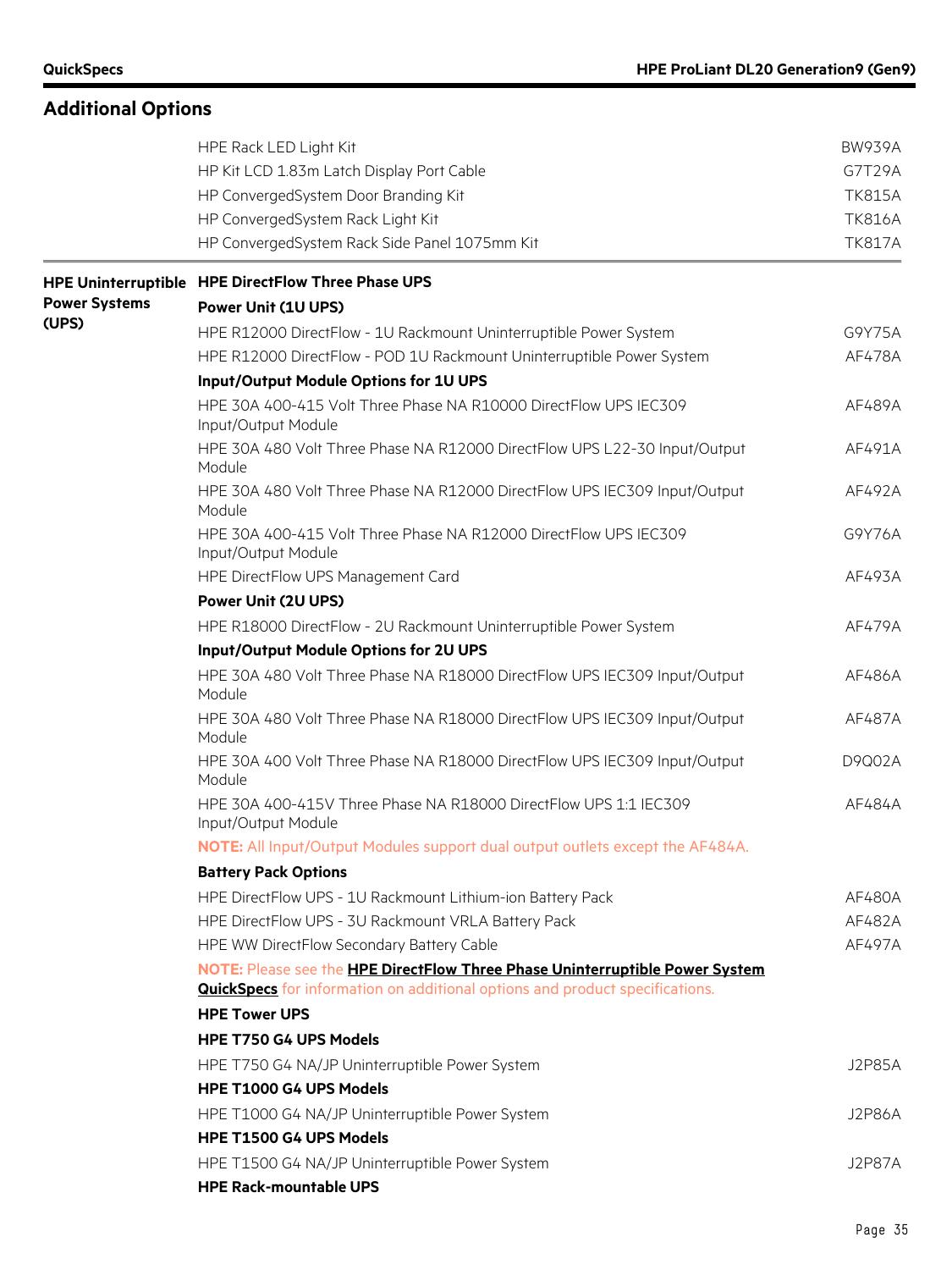|                       | HPE R/T2200 G4 UPS Models                                                            |               |
|-----------------------|--------------------------------------------------------------------------------------|---------------|
|                       | HPE R/T2200 G4 NA/JP Uninterruptible Power System                                    | J2R00A        |
|                       | HPE R/T3000 G4 UPS Models                                                            |               |
|                       | HPE R/T3000 G4 Low Voltage NA/JP Uninterruptible Power System                        | J2R01A        |
|                       | HPE R/T3000 G4 High Voltage NA/JP Uninterruptible Power System                       | J2R02A        |
|                       | R1500 G4 Models                                                                      |               |
|                       | HPE R1500 G4 NA Uninterruptible Power System                                         | <b>J2Q99A</b> |
|                       | R7000 Uninterruptible Power System (UPS)                                             |               |
|                       | HPE R7000 4U 50A High Voltage NA/JP Uninterruptible Power System                     | AF462A        |
|                       | R5000 Uninterruptible Power System (UPS)                                             |               |
|                       | HPE R5000 3U L630 High Voltage NA/JP Uninterruptible Power System                    | AF460A        |
|                       | NOTE: Please see the HPE Line Interactive Single Phase UPS QuickSpecs for            |               |
|                       | information on additional options and product specifications.                        |               |
|                       | <b>HPE UPS Options</b>                                                               |               |
|                       | HPE R/T2200 G4 Extended Runtime Module                                               | J2R09A        |
|                       | HPE R/T3000 G4 Extended Runtime Module                                               | <b>J2R10A</b> |
|                       | HPE 2U Rack/Tower UPS Shipping Kit                                                   | L4Q11A        |
|                       | NOTE: To learn more, please visit the <b>HPE Uninterruptible Power Systems (UPS)</b> |               |
|                       | web page.                                                                            |               |
| <b>HPE USB and SD</b> | <b>HPE Enterprise Mainstream Flash Media Kits for Memory Cards</b>                   |               |
| <b>Options</b>        | HPE 32GB microSD Mainstream Flash Media Kit                                          | 700139-B21    |
|                       | HPE 8GB microSD Enterprise Mainstream Flash Media Kit                                | 726116-B21    |
|                       | HPE 8GB USB Enterprise Mainstream Flash Media Drive Key Kit                          | 737953-B21    |
|                       |                                                                                      |               |
|                       | HPE Dual 8GB microSD Enterprise Midline USB Kit                                      | 741279-B21    |
| <b>HPE Support</b>    | <b>Installation &amp; Start-up Services</b>                                          |               |
| <b>Services</b>       | HPE Installation ML/DL Series 10 Service                                             | U7WZ5E        |
|                       | HPE Startup ML/DL Series 10 Service                                                  | U7WZ7E        |
|                       | <b>Foundation Care</b>                                                               |               |
|                       | HPE 3 year Foundation Care Next business day DL20 Gen9 Service                       | H1AH3E        |
|                       | HPE 3 year Foundation Care Next business day with DMR DL20 Gen9 Service              | H1AH4E        |
|                       | HPE 3 year Foundation Care 24x7 DL20 Gen9 Service                                    | H1AH9E        |
|                       | HPE 3 year Foundation Care 24x7 with DMR DL20 Gen9 Service                           | H1AJ0E        |
|                       | HPE 3 year Foundation Care 24x7 with CDMR DL20 Gen9 Service                          | H1APOE        |
|                       | HPE 3 year Foundation Care Next business day with CDMR DL20 Gen9 Service             | H1AN7E        |
|                       | <b>Proactive Care</b>                                                                |               |
|                       | HPE 3 year Proactive Care 24x7 DL20 Gen9 Service                                     | H1AJ1E        |
|                       | HPE 3 year Proactive Care 24x7 with DMR DL20 Gen9 Service                            | H1AJ2E        |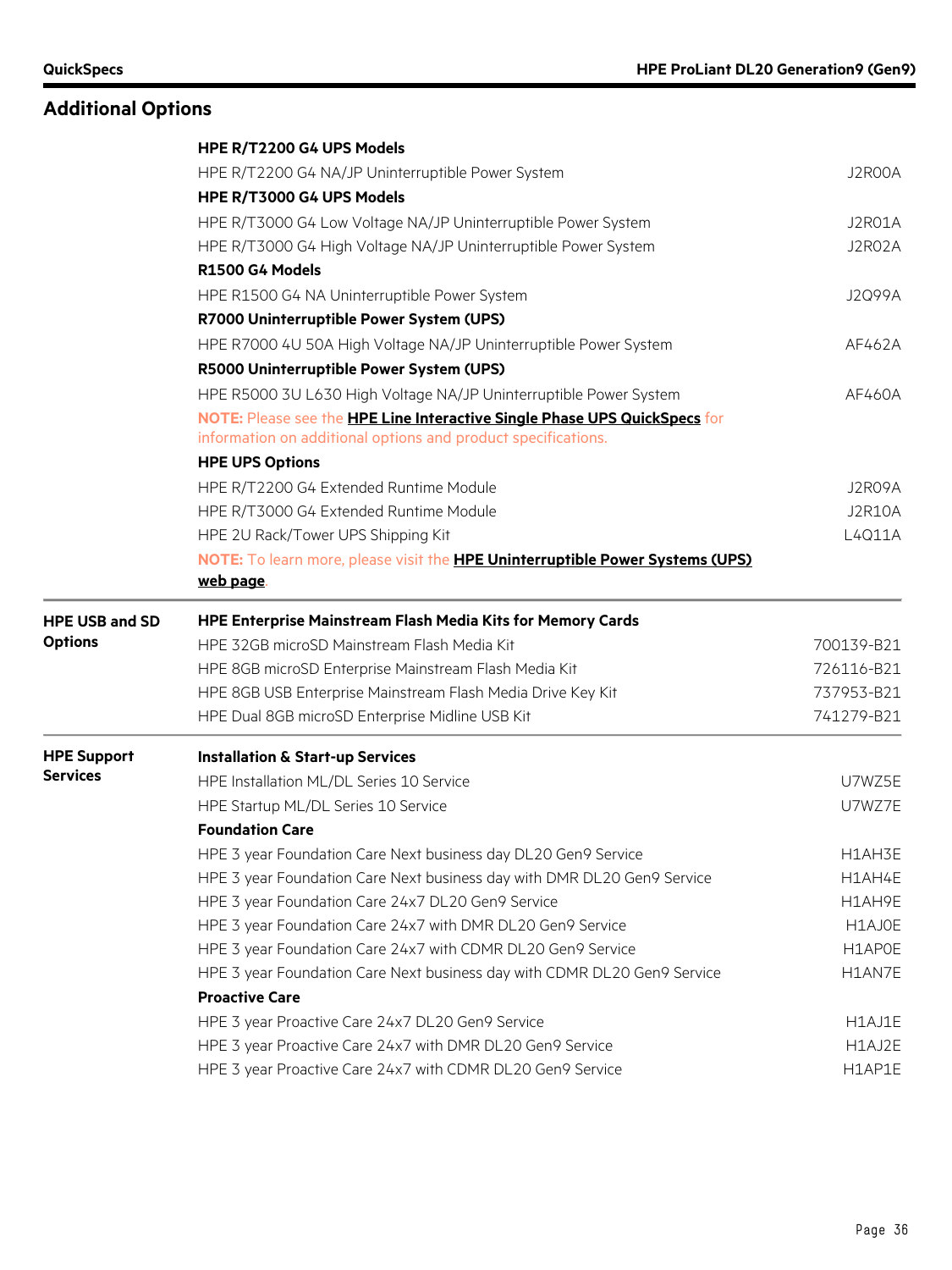#### **Memory**

HPE Standard Memory UDIMMs has passed the rigorous Hewlett Packard Enterprise qualification and testing processes.

The memory subsystem in this server supports UDIMMs. The server supports single-rank and dual-rank DDR4 UDIMMs operating at up to 2133 MHz DIMM speeds.

**guidelines**

**Memory Population**  The server supports two channels per processor with two DIMMs per channel for a total of four DIMMs per DL20 Gen9 Server.

#### **General Memory Population Rules and Guidelines**:

- . Only UDIMMs are supported on DL20 Gen9. No support for RDIMMs and LRDIMMs.
- . All the channels in a system run at the fastest common frequency.
- . Both single DIMM per channel and dual DIMMs per channel are supported at 2133MHz.

#### **Intel Gen9 Supported Memory Bandwidth for HPE ProLiant Gen9 Intel® Xeon® E3-1200v5 Series Processor Family**

| <b>Memory Bandwidth and Capacity</b> |                  |                  |                                    |                  |
|--------------------------------------|------------------|------------------|------------------------------------|------------------|
| [DIMM Type]                          |                  |                  | Unbuffered with ECC DIMMs (UDIMMs) |                  |
| <b>HPE SKU P/N</b>                   | 805667-B21       | 819880-B21       | 805669-B21                         | 805671-B21       |
| <b>DIMM Rank</b>                     | Single Rank      | Single Rank      | Dual Rank                          | Dual Rank        |
| <b>DIMM Capacity</b>                 | 4GB              | 8GB              | 8GB                                | 16GB             |
| <b>Voltage</b>                       | Std Voltage 1.2V | Std Voltage 1.2V | Std Voltage 1.2V                   | Std Voltage 1.2V |
| <b>DIMM Native Speed</b><br>(MT/s)   | 2133             | 2133             | 2133                               | 2133             |
| <b>SLOTS THAT CAN BE POPULATED</b>   |                  |                  |                                    |                  |
| 4 slot servers                       | 4                | 4                | 4                                  | 4                |
| <b>MAXIMUM CAPACITY (GB)</b>         |                  |                  |                                    |                  |
|                                      | 16               | 32               | 32                                 | 64               |
| POPULATED DIMM SPEED (MT/s)          |                  |                  |                                    |                  |
| 1 DIMM Per Channel                   | 2133             | 2133             | 2133                               | 2133             |
| 2 DIMM Per Channel                   | 2133             | 2133             | 2133                               | 2133             |
| <b>3 DIMM Per Channel</b>            |                  | n/a              |                                    |                  |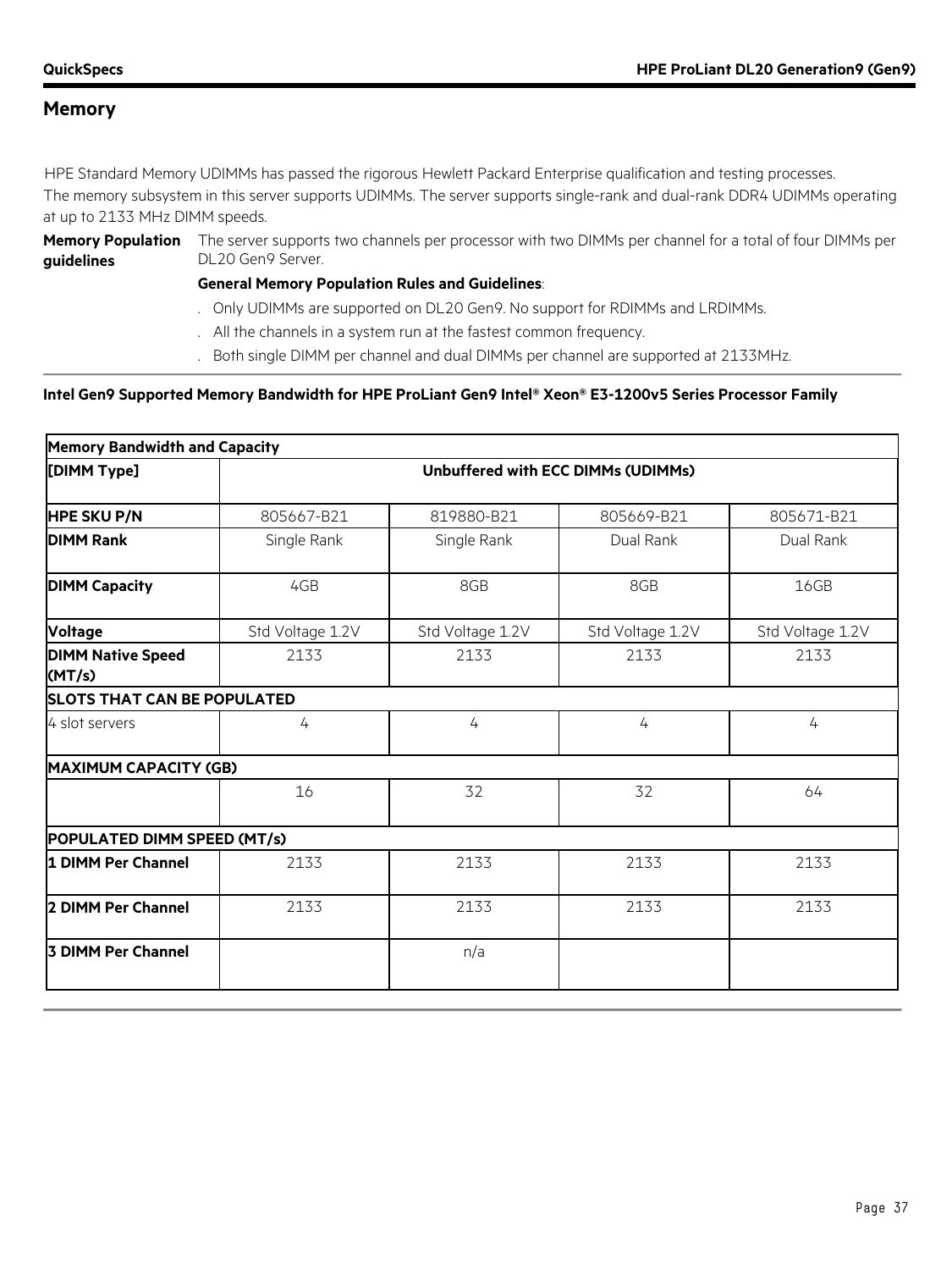# **Memory**

**Intel Gen9 Supported Memory Bandwidth for HPE ProLiant Gen9 Intel® Xeon® E3-1200v6 Series Processor Family**

| [DIMM Type]                        | Unbuffered with ECC DIMMs (UDIMMs) |                  |  |
|------------------------------------|------------------------------------|------------------|--|
| <b>HPE SKU P/N</b>                 | 862974-B21                         | 862976-B21       |  |
| <b>DIMM Rank</b>                   | Single Rank                        | Dual Rank        |  |
| <b>DIMM Capacity</b>               | 8GB                                | 16GB             |  |
| <b>Voltage</b>                     | Std Voltage 1.2V                   | Std Voltage 1.2V |  |
| <b>DIMM Native Speed (MT/s)</b>    | 2400                               | 2400             |  |
| <b>SLOTS THAT CAN BE POPULATED</b> |                                    |                  |  |
| 4 slot servers                     | $\overline{4}$                     | 4                |  |
| <b>MAXIMUM CAPACITY (GB)</b>       |                                    |                  |  |
|                                    | 32                                 | 64               |  |
| POPULATED DIMM SPEED (MT/s)        |                                    |                  |  |
| 1 DIMM Per Channel                 | 2400                               | 2400             |  |
| 2 DIMM Per Channel                 | 2400                               | 2400             |  |
| 3 DIMM Per Channel                 | n/a                                | n/a              |  |
|                                    |                                    |                  |  |

**DIMM slot and configuration diagram**

**UDIMM maximum configuration (1 CPU model)**

Population order; start with "A" first, "B" second, "C" third, etc.

| CPU <sub>1</sub> |                  |                  |  |  |
|------------------|------------------|------------------|--|--|
|                  | Slot #           | Population order |  |  |
| Chnl 2           |                  | В                |  |  |
|                  |                  |                  |  |  |
|                  |                  |                  |  |  |
|                  | CPU <sub>1</sub> |                  |  |  |
|                  | Slot #           | Population order |  |  |
| Chnl 1           |                  | Α                |  |  |
|                  |                  |                  |  |  |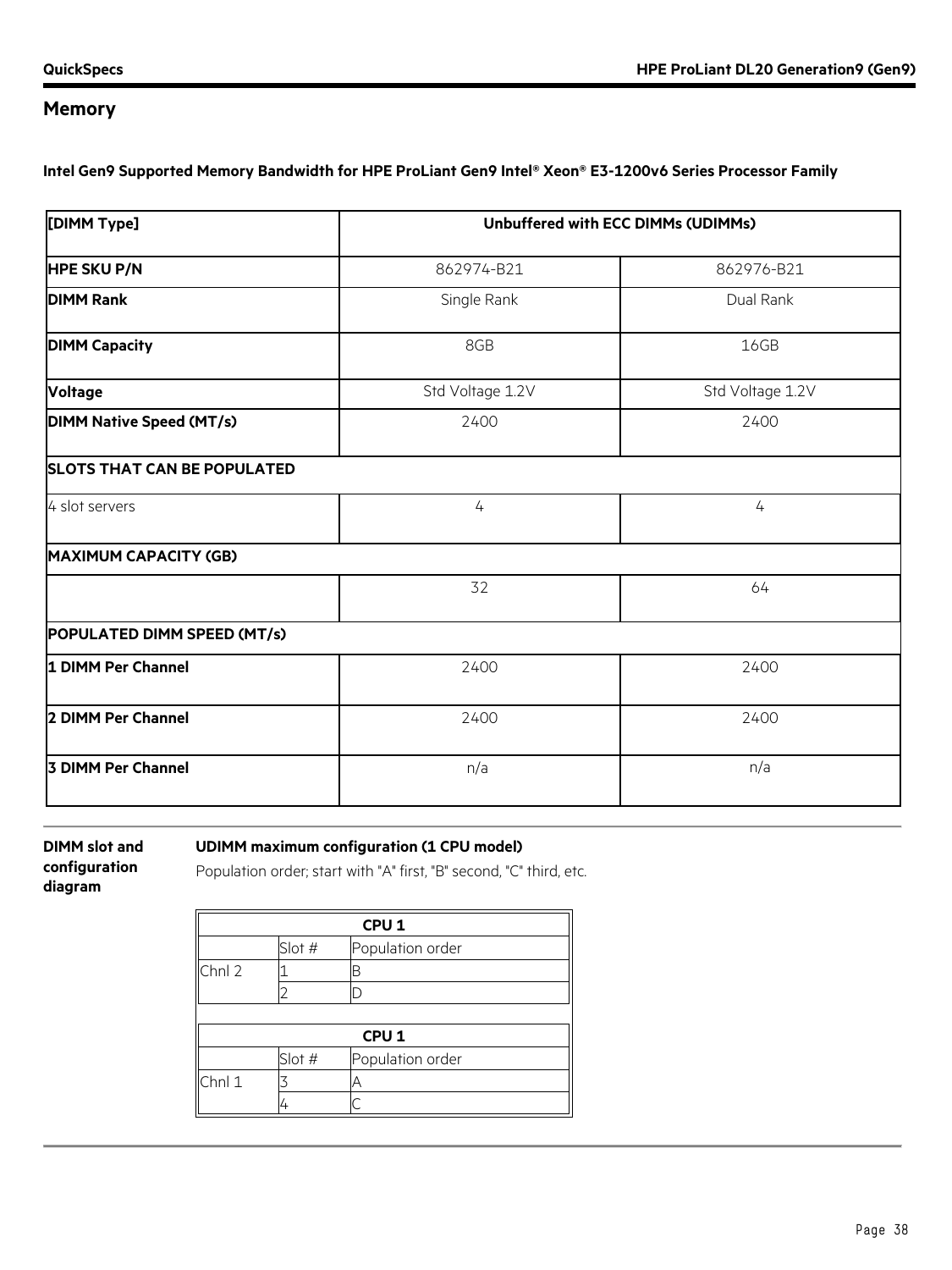#### **Memory**

| Memory Speed by   Processor Models |                                                                                                                                | <b>Supported Memory Speeds</b> |
|------------------------------------|--------------------------------------------------------------------------------------------------------------------------------|--------------------------------|
| <b>Processor Model</b>             | E3-1220v5, E3-1225v5, E3-1230v5, E3-1240v5,<br>E3-1270v5, E3-1280v5, E3-1260Lv5, E3-1240Lv5,<br>i3-6100, i3-6300, G4500, G4400 | 2133MT/s                       |
|                                    | E3-1220v6, E3-1225v6, E3-1230v6, E3-1240v6,<br>E3-1270v6, E3-1280v6, i3-7100, i3-7300, G4560,<br>G4600                         | 2400MT/s                       |

| <b>Standard and</b><br><b>Maximum Memory</b><br><b>Capacity (Pre-</b><br>configured<br>Models) | <b>Pre-Configured Models</b> | <b>Standard Memory</b> | <b>Maximum Memory Plus</b><br><b>Optional Memory</b> | <b>Standard Memory</b><br><b>Replaced with Optional</b><br><b>Memory</b> |
|------------------------------------------------------------------------------------------------|------------------------------|------------------------|------------------------------------------------------|--------------------------------------------------------------------------|
|                                                                                                | G4400                        | 4GB (1x4GB)            | 52GB (3x16GB, 1x4GB)                                 | 64GB (4x16GB)                                                            |
|                                                                                                | E3-1240v5                    | 8GB (1x8GB)            | 56GB (3x16GB, 1x8GB)                                 | 64GB (4x16GB)                                                            |
|                                                                                                | E3-1220v5                    | 8GB (1x8GB)            | 56GB (3x16GB, 1x8GB)                                 | 64GB (4x16GB)                                                            |
|                                                                                                | G4560                        | 8GB (1x8GB)            | 56GB (3x16GB, 1x8GB)                                 | 64GB (4x16GB)                                                            |
|                                                                                                | E3-1220v6                    | 8GB (1x8GB)            | 56GB (3x16GB, 1x8GB)                                 | 64GB (4x16GB)                                                            |
|                                                                                                | E3-1240v6                    | 16GB (1x16GB)          | 64GB (4x16GB)                                        | 64GB (4x16GB)                                                            |

#### **DDR4 memory options part number decoder**

**NOTE:** Capacity references are rounded to the common gigabyte (GB) values.

- $4GB = 4,096MB$
- 8GB = 8,192MB
- 16GB = 16,384MB

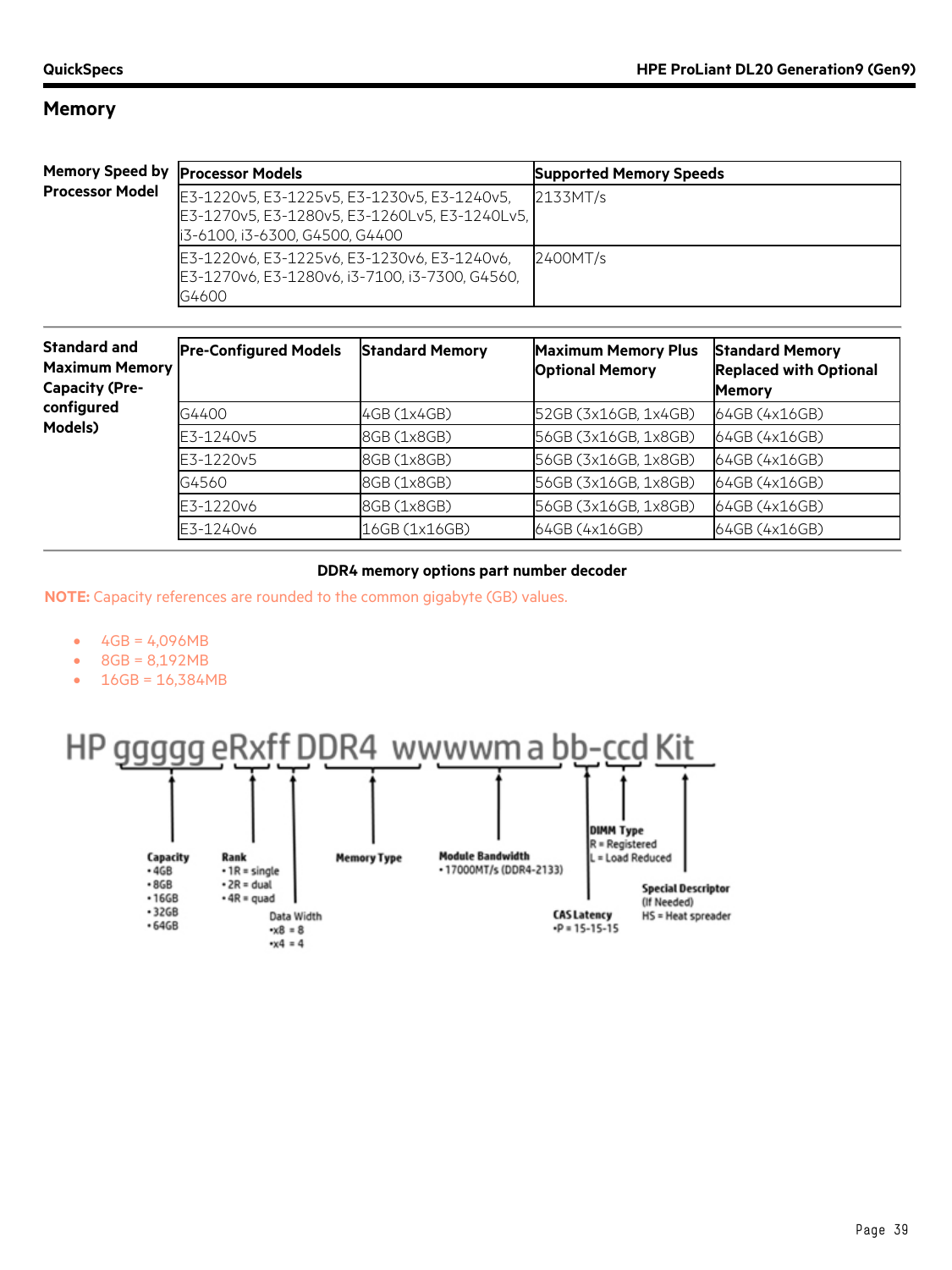#### **Storage**



- 1-4 4 x SFF SATA/SAS/SSD Hot Pluggable Hard Drive Bays
- 1-2 2 x LFF SATA/SAS/SSD Hot Pluggable and Non hot Pluggable Hard Drives Bays
- 1-2 2 x LFF SATA Non hot Pluggable Hard Drives Bays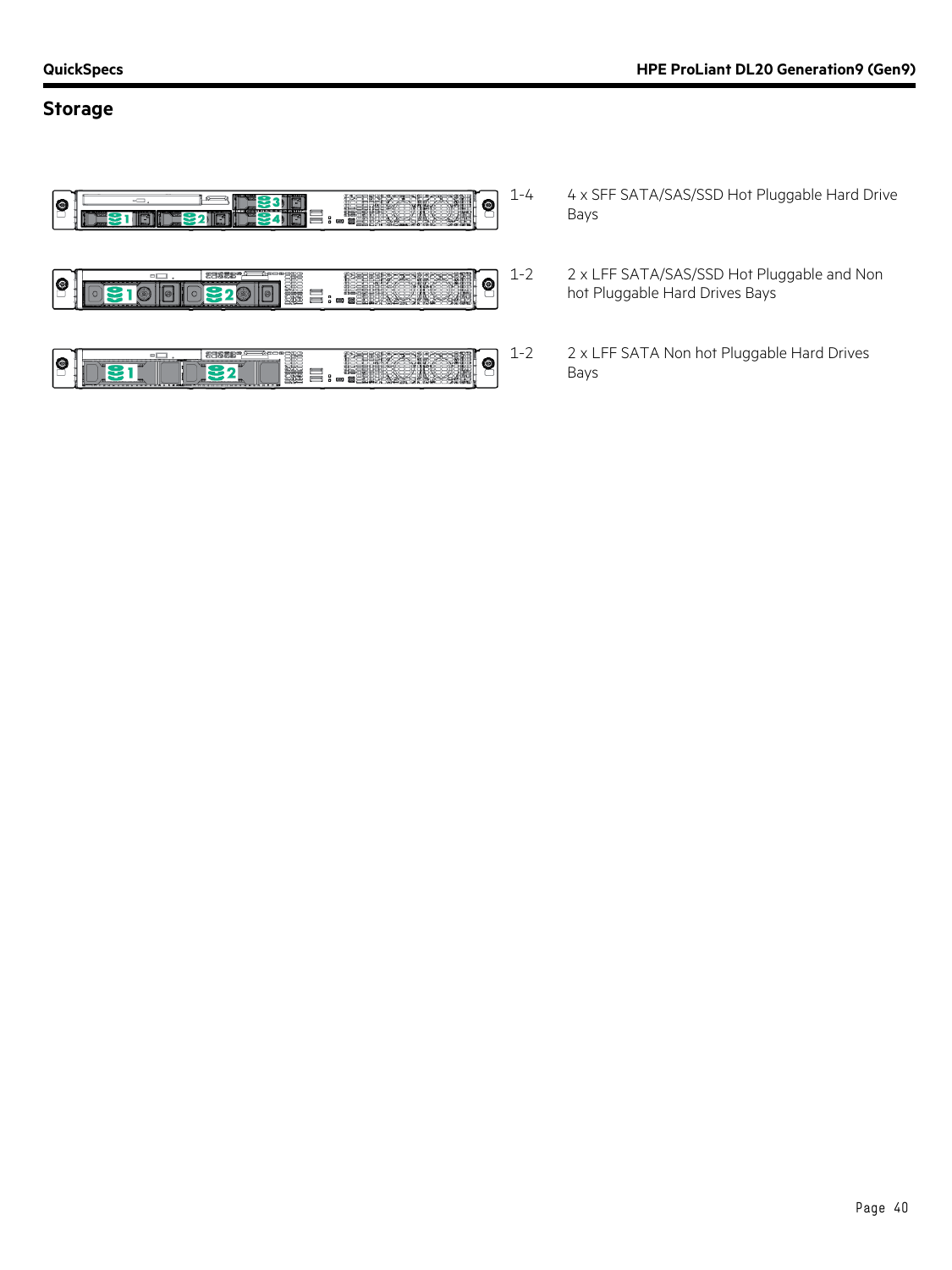# **Technical Specifications**

| <b>System Unit</b> | <b>Dimensions</b>               | 4 SFF - 1.70 x 17.11 x 15.05 inches (4.32 x 43.46 x 38.22 cm)                                                                                                                         |                                                   |  |
|--------------------|---------------------------------|---------------------------------------------------------------------------------------------------------------------------------------------------------------------------------------|---------------------------------------------------|--|
|                    | $(H \times W \times D)$         | 2 LFF - 1.70 x 17.11 x 15.05 inches (4.32 x 43.46 x 38.22 cm)                                                                                                                         |                                                   |  |
|                    | Weight<br>(approximate)         | Non hot Plug 2 LFF fully 17.37lb (7.88kg)<br>loaded                                                                                                                                   |                                                   |  |
|                    |                                 | (all hard drives, power<br>supplies, and processors<br>installed)                                                                                                                     |                                                   |  |
|                    |                                 | Hot Plug 2LFF fully<br>loaded<br>(one hard drive, power                                                                                                                               | 17.41lb (7.9kg)                                   |  |
|                    |                                 | supply, and processor<br>installed)                                                                                                                                                   |                                                   |  |
|                    | 290W Non-hot Plug Power Supply  |                                                                                                                                                                                       |                                                   |  |
|                    | <b>Input Requirements</b>       | Range Input Voltage                                                                                                                                                                   | 100 to 240 VAC                                    |  |
|                    |                                 | Rated Input Current                                                                                                                                                                   | 5.5 A max (at 100 VAC)                            |  |
|                    |                                 | Rated Input Frequency                                                                                                                                                                 | 50 to 60 Hz                                       |  |
|                    |                                 | Rated Input Power                                                                                                                                                                     | 550 W (at 100 VAC)                                |  |
|                    | <b>BTU Rating</b>               | Maximum                                                                                                                                                                               | 1130 BTU per hr (at 115 VAC)                      |  |
|                    |                                 |                                                                                                                                                                                       | 1126 BTU per hr (at 230 VAC)                      |  |
|                    | <b>Power Specifications</b>     | To review typical system power ratings use the Power Advisor which is<br>available via the online tool located at:<br>http://www.hpe.com/info/hppoweradvisor - Click on the system of |                                                   |  |
|                    |                                 | interest. Example: DL20 Gen9- Follow the instructions of the next screens.                                                                                                            |                                                   |  |
|                    | <b>Power Supply Output</b>      | Rated Steady-State<br>Power                                                                                                                                                           | 290 W Max                                         |  |
|                    |                                 | Maximum Peak Power                                                                                                                                                                    | 366 W within 10 seconds                           |  |
|                    | 900W Redundant Power Supply     |                                                                                                                                                                                       |                                                   |  |
|                    | <b>Input Requirements</b>       | Rated Input Voltage                                                                                                                                                                   | 100 to 127 VAC                                    |  |
|                    |                                 |                                                                                                                                                                                       | 200 to 240VAC                                     |  |
|                    |                                 | Rated Input Frequency                                                                                                                                                                 | 50 to 60 Hz                                       |  |
|                    |                                 | Rated Input Current                                                                                                                                                                   | 6.3 A at 100 V AC                                 |  |
|                    |                                 |                                                                                                                                                                                       | 4.9 A at 200 V AC                                 |  |
|                    |                                 | Maximum rated input                                                                                                                                                                   | 619 W at 100 VAC                                  |  |
|                    |                                 | power                                                                                                                                                                                 | 976 W at 200 VAC                                  |  |
|                    |                                 | BTUs per hour                                                                                                                                                                         | 2112 at 100 VAC                                   |  |
|                    |                                 | non redundant                                                                                                                                                                         | 3329 at 200 VAC                                   |  |
|                    | <b>Power Specifications</b>     | To review typical system power ratings use the Power Advisor which is<br>available via the online tool located at:                                                                    |                                                   |  |
|                    |                                 | http://www.hpe.com/info/hppoweradvisor - Click on the system of<br>interest. Example: DL20 Gen9- Follow the instructions of the next screens.                                         |                                                   |  |
|                    | <b>Power Supply Output</b>      | Rated Steady-State                                                                                                                                                                    | 550 W at 100 VAC to 127 VAC input                 |  |
|                    |                                 | Power                                                                                                                                                                                 | 900 W at 200 VAC to 240 VAC input                 |  |
|                    |                                 | Maximum Peak Power                                                                                                                                                                    | 550 W at 100 VAC to 127 VAC input                 |  |
|                    |                                 |                                                                                                                                                                                       | 900 W at 200 VAC to 240 VAC input                 |  |
|                    | <b>System Inlet Temperature</b> | <b>Standard Operating</b>                                                                                                                                                             | 10° to 35°C (50° to 95°F) at sea level with an    |  |
|                    |                                 | Support                                                                                                                                                                               | altitude derating of 1.0°C per every 305 m (1.8°F |  |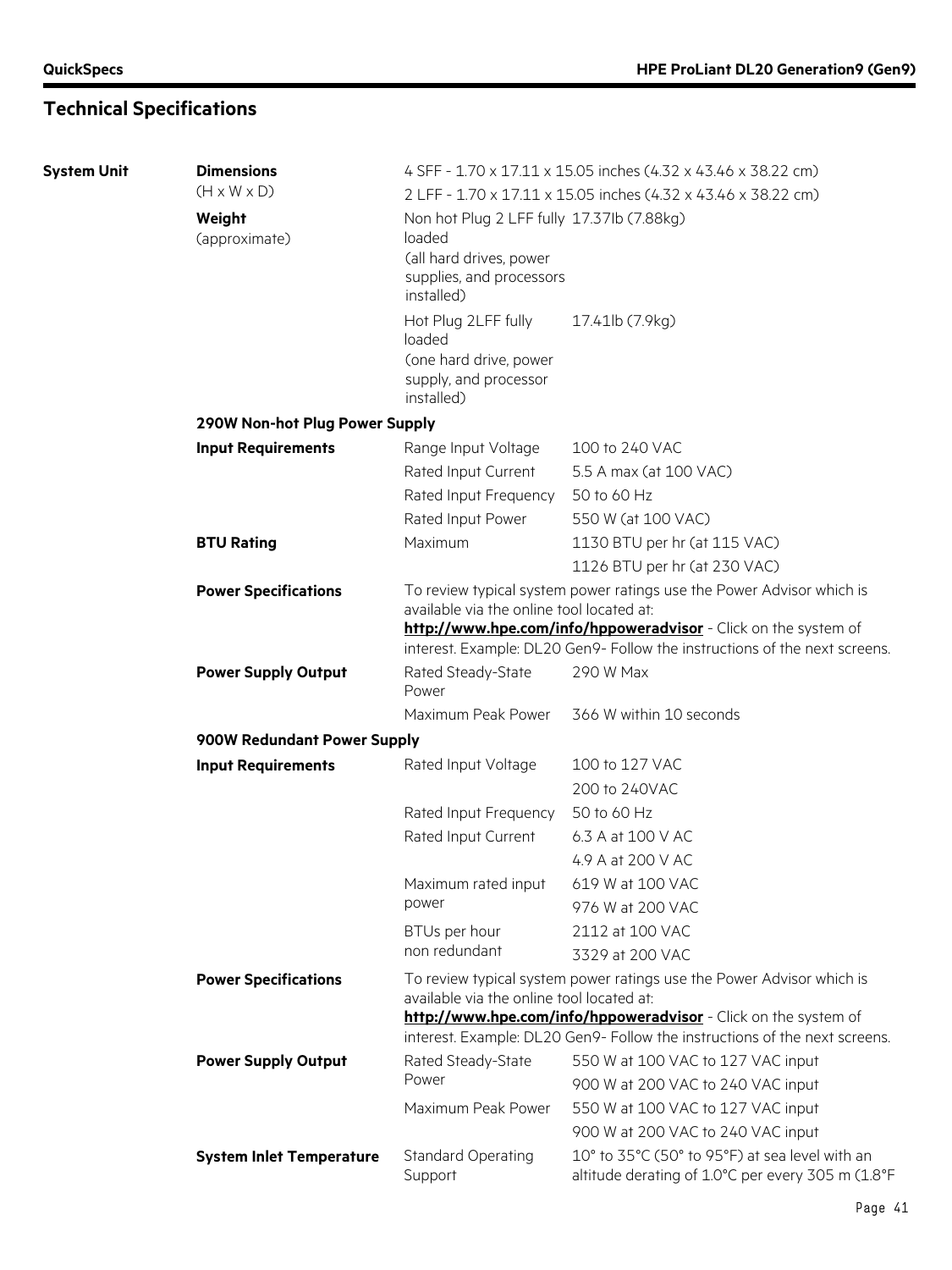# **Technical Specifications**

|                          |                                                     | per every 1000 ft) above sea level to a maximum<br>of 3050 m (10,000 ft), no direct sustained<br>sunlight. Maximum rate of change is 20°C/hr<br>(36°F/hr). The upper limit and rate of change<br>may be limited by the type and number of options<br>installed. System performance during standard<br>operating support may be reduced if operating<br>with a fan fault or above 30°C (86°F).            |
|--------------------------|-----------------------------------------------------|----------------------------------------------------------------------------------------------------------------------------------------------------------------------------------------------------------------------------------------------------------------------------------------------------------------------------------------------------------------------------------------------------------|
|                          | <b>Extended Ambient</b><br><b>Operating Support</b> | For approved hardware configurations, the<br>supported system inlet range is extended to be:<br>5° to 10°C (41° to 50°F) and 35° to 40°C (95° to<br>104°F) at sea level with an altitude derating of<br>1.0°C per every 175 m (1.8°F per every 574 ft)<br>above 900 m (2953 ft) to a maximum of 3050 m<br>(10,000 ft). The approved hardware<br>configurations for this system are listed at the<br>URL: |
|                          |                                                     | http://www.hpe.com/servers/ashrae<br>System performance may be reduced if operating<br>in the extended ambient operating range or with<br>a fan fault.                                                                                                                                                                                                                                                   |
|                          |                                                     | <b>NOTE:</b> Supports A3 extended ambient.                                                                                                                                                                                                                                                                                                                                                               |
|                          | Non-operating                                       | -30°C to 65°C (-22°F to 149°F)                                                                                                                                                                                                                                                                                                                                                                           |
| <b>Relative Humidity</b> | Operating                                           | Minimum to be the higher (more moisture) of -<br>12°C (10.4°F) dew point or 8% relative humidity.<br>Maximum to be the lower (less moisture) of 24°C<br>(75.2°F) dew point or 90% relative humidity.                                                                                                                                                                                                     |
| (non-condensing)         | Non-operating                                       | 5% to 95% relative humidity (Rh), 38.7°C<br>(101.7°F) maximum wet bulb temperature.                                                                                                                                                                                                                                                                                                                      |
| Altitude                 | Operating                                           | 3050 m (10,000 ft). This value may be limited by<br>the type and number of options installed.<br>Maximum allowable altitude change rate is 457<br>m/min (1500 ft/min).                                                                                                                                                                                                                                   |
|                          | Non-operating                                       | 9144 m (30,000 ft). Maximum allowable altitude<br>change rate is 457 m/min (1500 ft/min).                                                                                                                                                                                                                                                                                                                |
| Acoustic Noise           |                                                     | Listed are the declared A-Weighted sound power levels (LWAd) and<br>declared average bystander position A-Weighted sound pressure levels<br>(LpAm) when the product is operating in a 23°C ambient environment.<br>Noise emissions were measured in accordance with ISO 7779 (ECMA 74)<br>and declared in accordance with ISO 9296 (ECMA 109).                                                           |
|                          | Idle                                                |                                                                                                                                                                                                                                                                                                                                                                                                          |
|                          | LWAd                                                | Entry 3.7 B                                                                                                                                                                                                                                                                                                                                                                                              |
|                          |                                                     | Base 3.8 B                                                                                                                                                                                                                                                                                                                                                                                               |
|                          |                                                     | Performance 3.4B                                                                                                                                                                                                                                                                                                                                                                                         |
|                          | LpAm                                                | Entry 20.0 dBA                                                                                                                                                                                                                                                                                                                                                                                           |
|                          |                                                     | Base 20.0 dBA                                                                                                                                                                                                                                                                                                                                                                                            |
|                          |                                                     | Performance 18.0 dBA                                                                                                                                                                                                                                                                                                                                                                                     |
|                          | <b>Operating</b>                                    |                                                                                                                                                                                                                                                                                                                                                                                                          |
|                          | <b>LWAd</b>                                         | Entry 3.7 B                                                                                                                                                                                                                                                                                                                                                                                              |
|                          |                                                     | <b>Base 4.7 B</b>                                                                                                                                                                                                                                                                                                                                                                                        |
|                          |                                                     | Performance 5.6 B                                                                                                                                                                                                                                                                                                                                                                                        |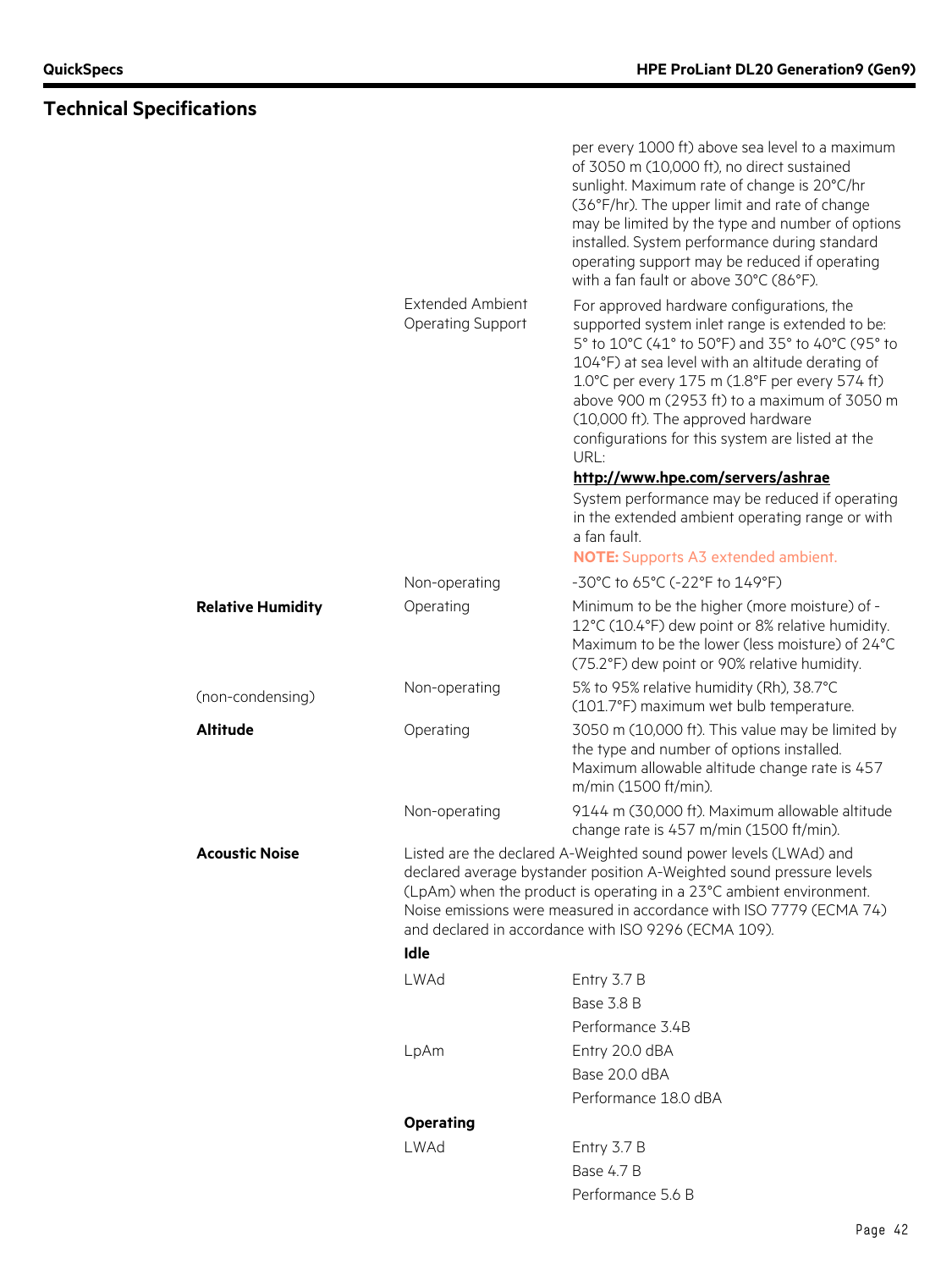# **Technical Specifications**

|                                  |                                              | LpAm                                                                                     | Entry 20.0 dBA                                                                                                                                                                                                                                                                                                                                                                                                                        |  |
|----------------------------------|----------------------------------------------|------------------------------------------------------------------------------------------|---------------------------------------------------------------------------------------------------------------------------------------------------------------------------------------------------------------------------------------------------------------------------------------------------------------------------------------------------------------------------------------------------------------------------------------|--|
|                                  |                                              |                                                                                          | Base 30.0 dBA                                                                                                                                                                                                                                                                                                                                                                                                                         |  |
|                                  |                                              |                                                                                          | Performance 34.0 dBA                                                                                                                                                                                                                                                                                                                                                                                                                  |  |
|                                  | <b>Emissions Classification</b>              | <b>FCC Rating</b>                                                                        | Class A                                                                                                                                                                                                                                                                                                                                                                                                                               |  |
|                                  | (EMC)                                        | Normative Standards                                                                      | CISPR 22; EN55022; EN55024; FCC CFR 47, Pt<br>15; ICES-003; CNS13438; GB9254; K22;K24; EN<br>61000-3-2; EN 61000-3-3; EN 60950-1; IEC<br>60950-1                                                                                                                                                                                                                                                                                      |  |
|                                  |                                              | statements.                                                                              | <b>NOTE:</b> Product conformance to cited product specifications is based on<br>sample (type) testing, evaluation, or assessment. This product or family<br>of products is eligible to bear the appropriate compliance logos and<br><b>NOTE:</b> The Listed sound levels apply to standard shipping<br>configurations. Additional options may result in increased sound levels.<br>NOTE: The above power supply also supports 240VDC. |  |
|                                  | <b>HPE Dynamic Smart Number of PCI links</b> | Four                                                                                     |                                                                                                                                                                                                                                                                                                                                                                                                                                       |  |
| Array B140i<br><b>Controller</b> | <b>PCI link rate</b>                         | 4Gb/s                                                                                    |                                                                                                                                                                                                                                                                                                                                                                                                                                       |  |
|                                  | Storage protocol support                     | <b>SATA</b>                                                                              |                                                                                                                                                                                                                                                                                                                                                                                                                                       |  |
|                                  | <b>SAS/SATA peak data</b><br>transfer rate   | 6Gb/s                                                                                    |                                                                                                                                                                                                                                                                                                                                                                                                                                       |  |
|                                  | <b>Number of SAS/SATA links</b>              | 10 links                                                                                 |                                                                                                                                                                                                                                                                                                                                                                                                                                       |  |
|                                  | <b>SAS/SATA connectivity</b>                 | 2x4 connectors; 2x1 connectors                                                           |                                                                                                                                                                                                                                                                                                                                                                                                                                       |  |
|                                  | <b>Expander support</b>                      | No.                                                                                      |                                                                                                                                                                                                                                                                                                                                                                                                                                       |  |
|                                  | <b>Drives supported (max)</b>                | Up to 10 Internal Drives                                                                 |                                                                                                                                                                                                                                                                                                                                                                                                                                       |  |
|                                  | <b>RAID support</b>                          | 0, 1, 10, 5 SATA                                                                         |                                                                                                                                                                                                                                                                                                                                                                                                                                       |  |
|                                  | Software management                          | HPE SSA, SMH, SIM                                                                        |                                                                                                                                                                                                                                                                                                                                                                                                                                       |  |
|                                  | <b>Warranty</b>                              | Server warranty                                                                          |                                                                                                                                                                                                                                                                                                                                                                                                                                       |  |
|                                  | <b>HPE Secure Encryption</b><br>license      | Not Supported                                                                            |                                                                                                                                                                                                                                                                                                                                                                                                                                       |  |
|                                  | <b>HPE SmartCache License</b>                | Not Supported                                                                            |                                                                                                                                                                                                                                                                                                                                                                                                                                       |  |
|                                  | <b>HPE Smart Storage</b><br>Administrator    | Supported                                                                                |                                                                                                                                                                                                                                                                                                                                                                                                                                       |  |
| <b>HPE Ethernet 1Gb</b>          | <b>Network Interface</b>                     | 10Base-T/100Base-TX/1000Base-TX                                                          |                                                                                                                                                                                                                                                                                                                                                                                                                                       |  |
| 2-port 332i Adapter              | Compatibility                                | IEEE 802.3 10Base-T                                                                      |                                                                                                                                                                                                                                                                                                                                                                                                                                       |  |
|                                  |                                              | IEEE 802.3ab 1000Base-T                                                                  |                                                                                                                                                                                                                                                                                                                                                                                                                                       |  |
|                                  |                                              | IEEE 802.3u 100Base-TX                                                                   |                                                                                                                                                                                                                                                                                                                                                                                                                                       |  |
|                                  |                                              | Energy Efficient Ethernet (EEE) compliant with IEEE Std 802.3az (default is<br>disabled) |                                                                                                                                                                                                                                                                                                                                                                                                                                       |  |
|                                  | <b>Data Transfer Method</b>                  | PCI Express, two lanes (x2)                                                              |                                                                                                                                                                                                                                                                                                                                                                                                                                       |  |
|                                  | Controller                                   | <b>BCM5720</b>                                                                           |                                                                                                                                                                                                                                                                                                                                                                                                                                       |  |
|                                  | <b>Network Transfer Rate</b>                 | 10Base-T (Half-Duplex)                                                                   | 10 Mb/s per port, 20 Mb/s Combined                                                                                                                                                                                                                                                                                                                                                                                                    |  |
|                                  |                                              | 10Base-T (Full-Duplex)                                                                   | 20 Mb/s per port, 40 Mb/s Combined                                                                                                                                                                                                                                                                                                                                                                                                    |  |
|                                  |                                              | 100Base-TX (Half-<br>Duplex)                                                             | 100 Mb/s per port, 200 Mb/s Combined                                                                                                                                                                                                                                                                                                                                                                                                  |  |
|                                  |                                              | 100Base-TX (Full-Duplex) 200 Mb/s per port, 400 Mb/s Combined                            |                                                                                                                                                                                                                                                                                                                                                                                                                                       |  |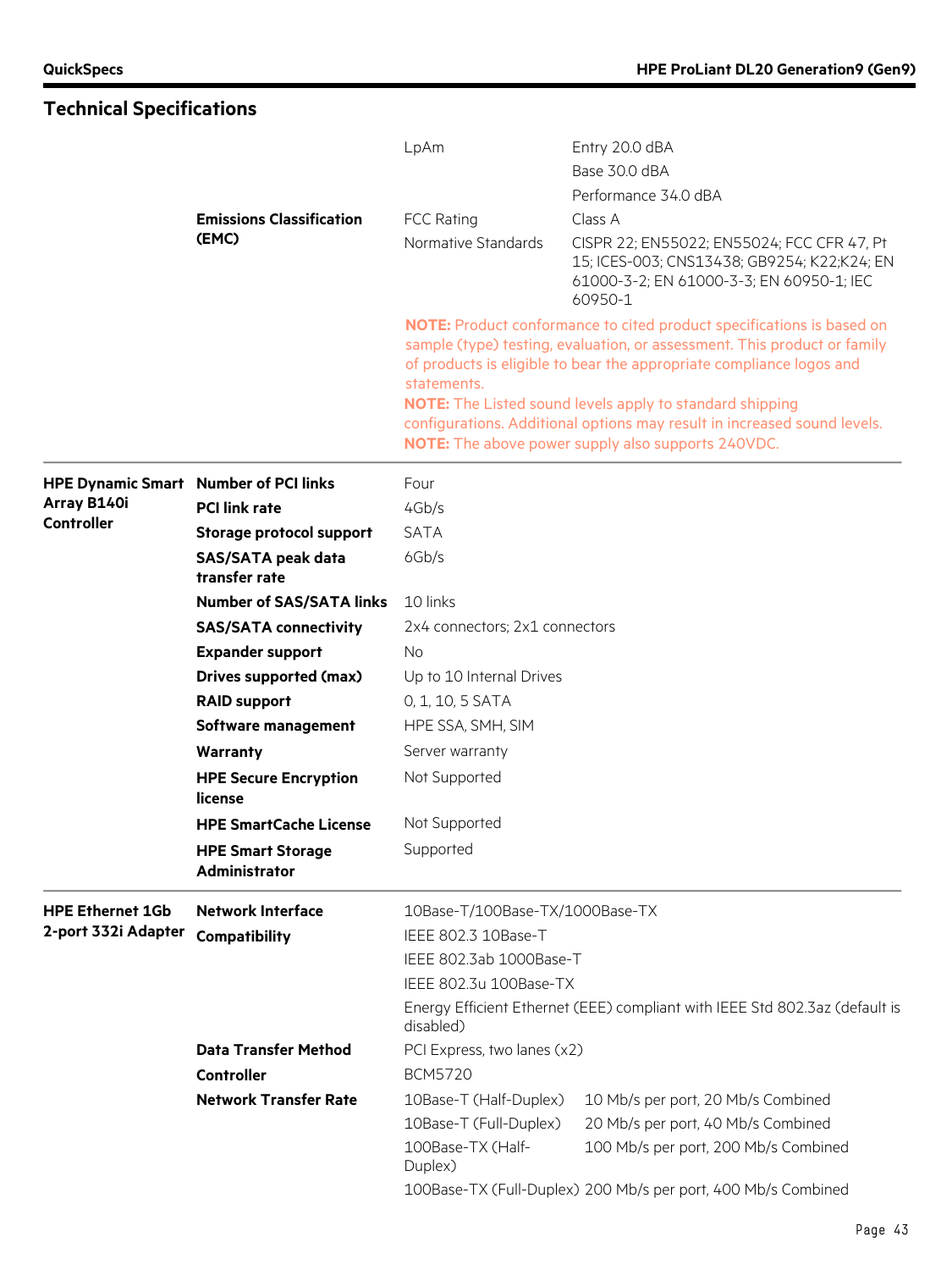| <b>Technical Specifications</b>                          |                                                |                                                                                                                                                                                                                                                                                                                                                                                                                                                                                   |                                                                                                                                                                                                                                  |  |
|----------------------------------------------------------|------------------------------------------------|-----------------------------------------------------------------------------------------------------------------------------------------------------------------------------------------------------------------------------------------------------------------------------------------------------------------------------------------------------------------------------------------------------------------------------------------------------------------------------------|----------------------------------------------------------------------------------------------------------------------------------------------------------------------------------------------------------------------------------|--|
|                                                          |                                                | 1000Base-TX (Half-<br>Duplex)                                                                                                                                                                                                                                                                                                                                                                                                                                                     | 1000 Mb/s per port, 2000 Mb/s Combined                                                                                                                                                                                           |  |
|                                                          |                                                | 1000Base-TX (Full-<br>Duplex)                                                                                                                                                                                                                                                                                                                                                                                                                                                     | 2000 Mb/s per port, 4000 Mb/s Combined                                                                                                                                                                                           |  |
|                                                          | <b>Connector</b>                               | Four RJ-45                                                                                                                                                                                                                                                                                                                                                                                                                                                                        |                                                                                                                                                                                                                                  |  |
|                                                          | <b>Cable Support</b>                           | 10 Base-T<br>10/100/1000 Base-TX                                                                                                                                                                                                                                                                                                                                                                                                                                                  | Categories 3, 4 or 5 UTP; up to 328 ft (100 m)<br>Category 5 or higher UTP; up to 328 ft (100 m)                                                                                                                                 |  |
| <b>Environment-</b><br>friendly Products<br>and Approach | <b>End-of-life Management</b><br>and Recycling | disposed of in a responsible manner.                                                                                                                                                                                                                                                                                                                                                                                                                                              | Hewlett Packard Enterprise offers end-of-life product return, trade-in, and<br>recycling programs, in many geographic areas, for our products. Products<br>returned to Hewlett Packard Enterprise will be recycled, recovered or |  |
|                                                          |                                                | http://www.hpe.com/recycle                                                                                                                                                                                                                                                                                                                                                                                                                                                        |                                                                                                                                                                                                                                  |  |
|                                                          |                                                | The EU WEEE directive (2002/95/EC) requires manufacturers to provide<br>treatment information for each product type for use by treatment facilities.<br>This information (product disassembly instructions) is posted on the<br>Hewlett Packard Enterprise web site. These instructions may be used by<br>recyclers and other WEEE treatment facilities as well as Hewlett Packard<br>Enterprise OEM customers who integrate and re-sell Hewlett Packard<br>Enterprise equipment. |                                                                                                                                                                                                                                  |  |
|                                                          |                                                | http://www.hpe.com/recycle                                                                                                                                                                                                                                                                                                                                                                                                                                                        |                                                                                                                                                                                                                                  |  |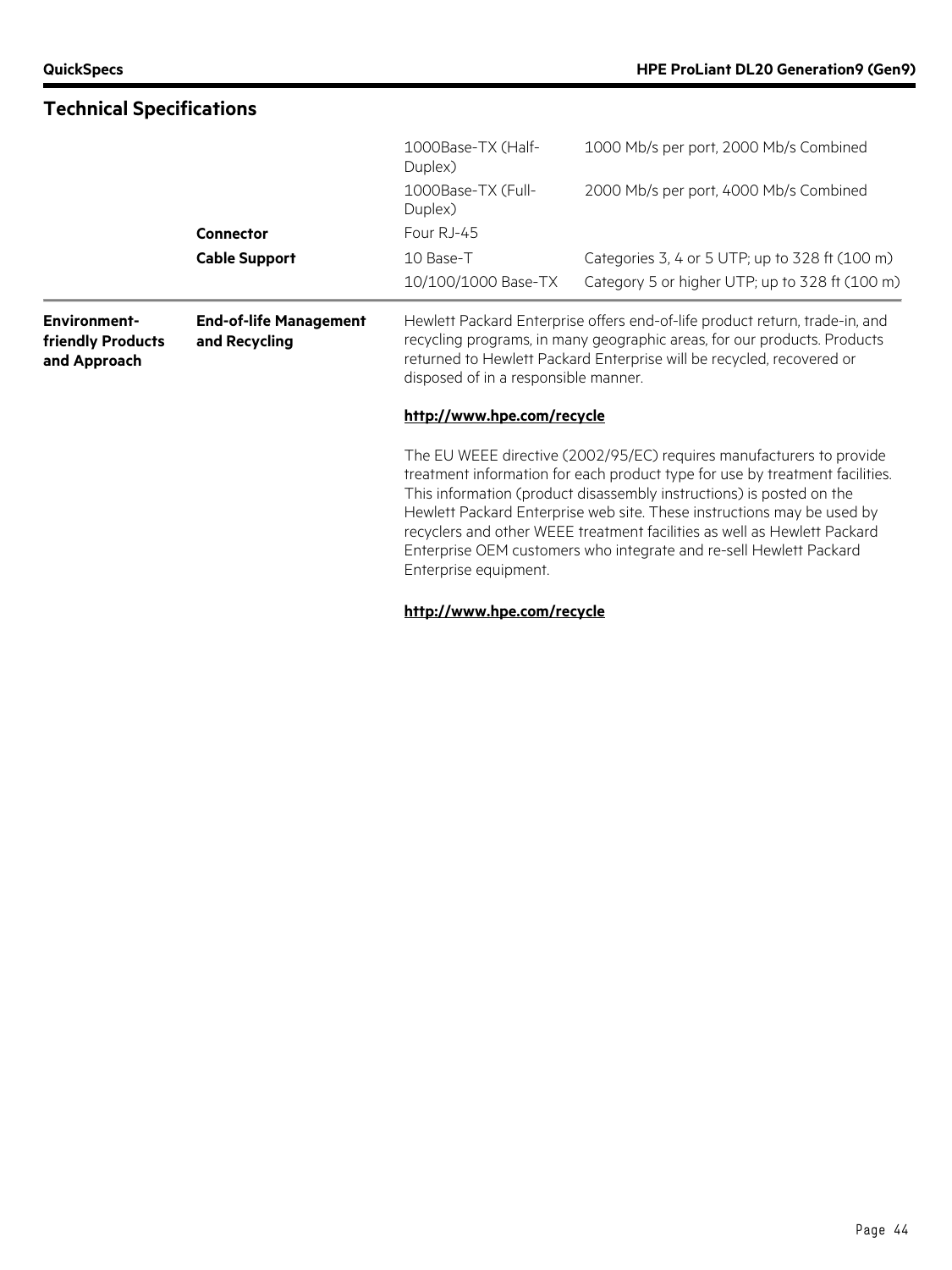# **Summary of Changes**

| <b>Version History</b> | <b>Action</b>         | <b>Description of Change</b>                                                                                                                                                                                                                              |
|------------------------|-----------------------|-----------------------------------------------------------------------------------------------------------------------------------------------------------------------------------------------------------------------------------------------------------|
| From Version 24 to 25  | Changed               | Smart Buy models section was revised (NA version<br>only).                                                                                                                                                                                                |
| From Version 23 to 24  | Added                 | New SSD offering was added to the HPE Drives                                                                                                                                                                                                              |
|                        |                       | section.                                                                                                                                                                                                                                                  |
|                        |                       | Added new Storage options.<br>Core Options and Additional Options were revised.                                                                                                                                                                           |
|                        |                       |                                                                                                                                                                                                                                                           |
|                        |                       | Obsolete SKUs were removed from the QuickSpecs.                                                                                                                                                                                                           |
|                        |                       | Product descriptions were updated throughout the<br>QuickSpecs.                                                                                                                                                                                           |
| From Version 21 to 22  | Added                 | Added new Solid State Drives to the HPE Drives<br>section.                                                                                                                                                                                                |
| From Version 20 to 21  | Changed               | Operating Systems and Virtualization Software<br>Support for ProLiant Servers section was revised.                                                                                                                                                        |
| From Version 19 to 20  | Added                 | Added new Solid State Drives to the HPE Drives<br>section.                                                                                                                                                                                                |
| From Version 18 to 19  | Added                 | New Intel Pentium Core i3 and E3-1200v6<br>processors were added.<br>Added new 2400 MT/s UDIMMs.<br>Added support for ClearOS.<br>Added new Pre-Configured Models.                                                                                        |
|                        | Changed               | Processor, Memory, Operating Systems and<br>Virtualization Software Support for ProLiant Servers,<br>and Graphics under Standard Features were revised.<br>HPE Processors, HPE Memory, HPE Drives, HPE<br>Computation and Graphics Accelerators, HPE Data |
|                        |                       | Center Racks, and Memory were revised.                                                                                                                                                                                                                    |
|                        | Removed               | Obsolete SKUs were removed from the QuickSpecs.                                                                                                                                                                                                           |
| From Version 17 to 18  | Changed               | HPE Processors section was revised.                                                                                                                                                                                                                       |
| From Version 16 to 17  | Added                 | Added new Hard Drives.                                                                                                                                                                                                                                    |
| From Version 15 to 16  | Changed               | HPE Memory section under Core Options was<br>revised.                                                                                                                                                                                                     |
| From Version 14 to 15  | Added                 | Added new HDD ans SSD offering to the HPE Drives<br>section.                                                                                                                                                                                              |
| From Version 13 to 14  | Changed               | Smart Buy models section in the NA version was<br>revised.                                                                                                                                                                                                |
| From Version 12 to 13  | Added                 | Added new Hard Drives offering.<br>Added new M2000 GPU option.                                                                                                                                                                                            |
|                        | Changed               | Maximum Internal Storage, Graphics, HPE<br>Computation and Graphics Accelerators, and HPE<br>Disk Backup were revised.                                                                                                                                    |
|                        | Removed               | Obsolete SKUs were removed from the QuickSpecs.                                                                                                                                                                                                           |
| From Version 11 to 12  | Removed               | Obsolete Hard Drives were removed from the<br>QuickSpecs.                                                                                                                                                                                                 |
| From Version 10 to 11  | Added                 | Added new LFF 10TB SATA drives offering.                                                                                                                                                                                                                  |
|                        | Changed               | Maximum Internal Storage and Pre-configured<br>Models were revised.                                                                                                                                                                                       |
|                        | Removed               | Obsolete SKUs were removed from the QuickSpecs.                                                                                                                                                                                                           |
|                        | From Version 22 to 23 | Changed<br>Removed<br>Changed                                                                                                                                                                                                                             |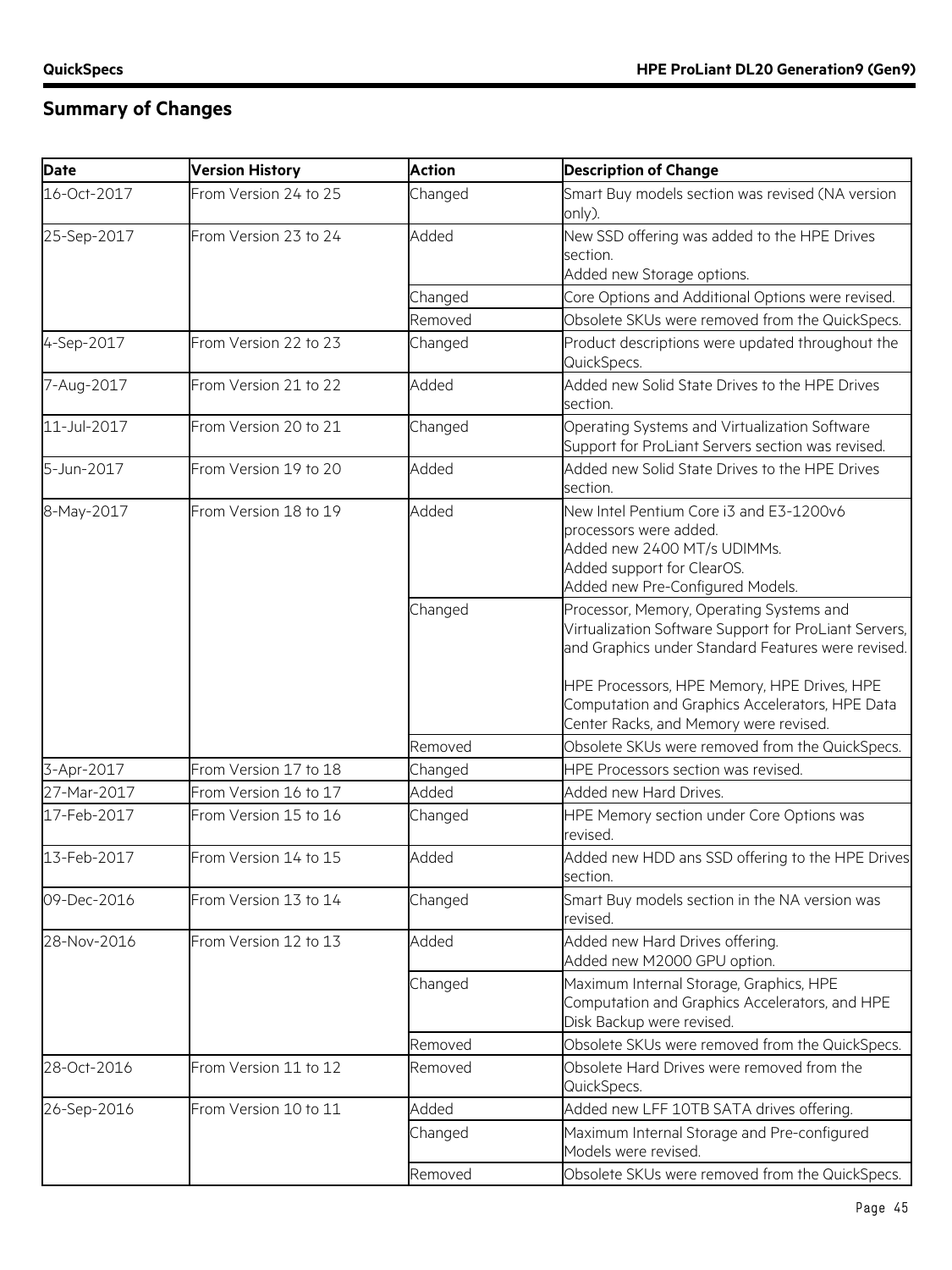# **Summary of Changes**

| 15-Aug-2016 | From Version 9 to 10 | Changed | HPE Networking section was revised.                                                                                                                                                 |
|-------------|----------------------|---------|-------------------------------------------------------------------------------------------------------------------------------------------------------------------------------------|
|             |                      | Removed | Obsolete SKUs were removed from the QuickSpecs.                                                                                                                                     |
| 10-Jun-2016 | From Version 8 to 9  | Removed | HPE Dual 32GB microSD Enterprise Midline USB Kit<br>was removed from the QuickSpecs.                                                                                                |
| 6-Jun-2016  | From Version 7 to 8  | Added   | Added new HDD offering to the HPE Drives section.                                                                                                                                   |
|             |                      | Changed | HPE Networking, HPE Converged Infrastructure<br>Management Software, and HPE Disk Backup were<br>revised.                                                                           |
| 6-May-2016  | From Version 6 to 7  | Changed | Energy Star certification in Pre-Configured Models<br>section was revised.                                                                                                          |
| 8-Apr-2016  | From Version 5 to 6  | Changed | HPE Processors section was revised.                                                                                                                                                 |
| 31-Mar-2016 | From Version 4 to 5  | Added   | Added new HPE Non-hot Plug Entry drives and Hot<br>plug standard drives.<br>Added new 8Gb and 16Gb Fiber Channel HBA<br>support.<br>Added new TPM 2.0 security module.              |
|             |                      | Changed | Maximum Internal Storage, Graphics, Embedded<br>Management, Security, Service and Support, Pre-<br>configured Models, Power Supplies, and Storage<br>Options sections were revised. |
|             |                      | Removed | Obsolete SKUs were removed from the QuickSpecs.                                                                                                                                     |
| 16-Feb-2016 | From Version 3 to 4  | Added   | New HDD offering was added to HPE Drives.                                                                                                                                           |
|             |                      | Changed | HPE Data Center Racks, HPE Power Distribution<br>Units (PDUs), and HPE Uninterruptible Power<br>Systems (UPS) were revised.                                                         |
| 12-Jan-2016 | From Version 2 to 3  | Changed | Upgradeability and HPE Power Supplies were<br>revised.                                                                                                                              |
| 17-Dec-2015 | From Version 1 to 2  | Added   | Smart Buy models were added to the NA version.                                                                                                                                      |
|             |                      | Changed | Power Supply, Upgradeability, and Technical<br>Specifications were revised.                                                                                                         |